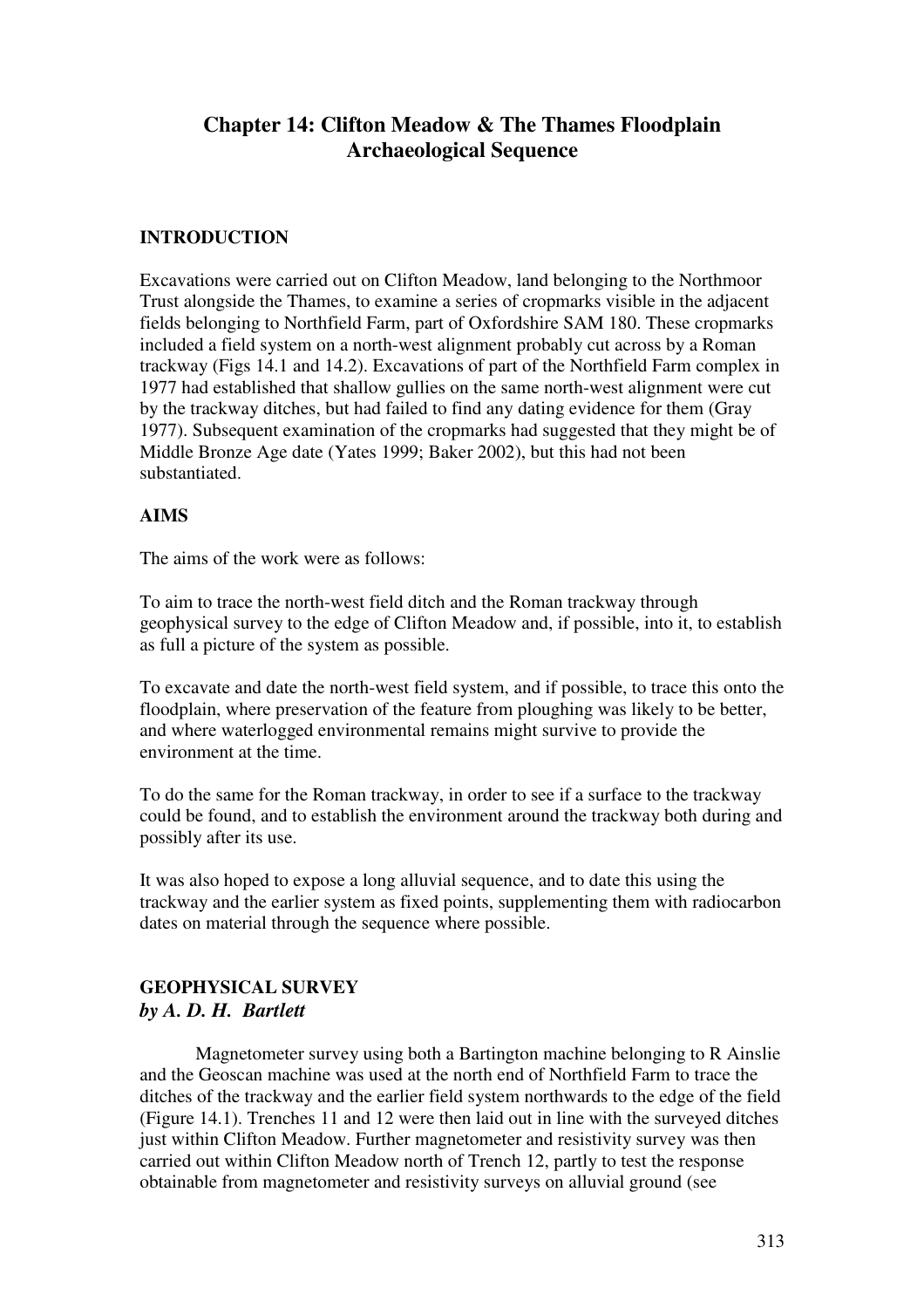methodology given in Chapter 5). This showed a number of north-south linear features (e.g. W), which appeared to represent a northward continuation of the trackway (T). A 60m square block here was surveyed both with Bartington and Geoscan magnetometers. The Bartington version is shown, with a 30m square of Geoscan data projecting to the north. The same linear features were detected also by a resistivity survey of this area (as shown on Figure 14.1). Further survey to the north was prevented by the presence of a recent pond, by the increasingly thick vegetation cover and by the evidence of an auger transect running north, which indicated a deepening of the alluvial sequence not far north. The continuation of the trackway was subsequently confirmed by Trenches 20 and 21 dug further to the north.

Subsequently an additional area of magnetometer and resistivity survey was carried out in the field immediately west of Clifton Meadow, in an attempt to trace the northwest aligned field system ditch further north. This was unsuccessful, but shows a broad east-west negative anomaly (no. 6 on Figure 14.1), possibly indicating a former watercourse or silted channel. There may also be a north-south linear feature visible in this plot.

### **STRATIGRAPHIC NARRATIVE**

### **Geology and Topography**

Northfield Farm and the adjacent areas sit upon gravel terrace deposits of the first and second terrace. The ground is fairly flat, but south of Clifton Meadow and in the field to the west drops slightly close to or at the field edge onto the meadows beyond, which were therefore believed to lie on the alluvial floodplain. All of the land belonging to Northfield Farm and to Mrs Bowditch on the west is cultivated; Clifton Meadow itself is used as traditional meadowland.

### **Trench 11**

Trench 11 measured 3.6 m by 10.3 m and was excavated in the very corner of Clifton Meadow in the hope of catching the northwest-southeast aligned ditch traced by geophysical survey continuing from the cropmark field boundary. The ditch (11008) was found within the trench (Fig. 14.3, Section 11005); it measured 1.7 m wide and 0.54 m deep. There were five fills, all probably due to natural silting, particularly alluviation, but the ditch did not contain any waterlogged deposits. No finds of any kind were recovered from the ditch, which therefore remains undated.

The excavation also revealed five shallow features (11003, 11006, 11015, 11017 and 11019) cut into the natural gravel (11022) (Fig. 14.3). These features were irregular in form, measuring between 0.4 m and 1.7 m wide with depths that varied from 0.1 m to 0.23 m. The fills of these features were sterile clayey silts, and they were probably either tree-throw holes or hollows within the gravel.

The features were sealed by topsoil (11000) and by two layers of alluvium (11001 and 11002). The upper alluvial deposit (11001) was 0.1 m thick and contained fragments of post-medieval ceramic building material. The lower deposit, measuring 0.3 m thick, sealed all the archaeological features in the trench and came down directly onto natural gravel, so may have been reworked by ploughing.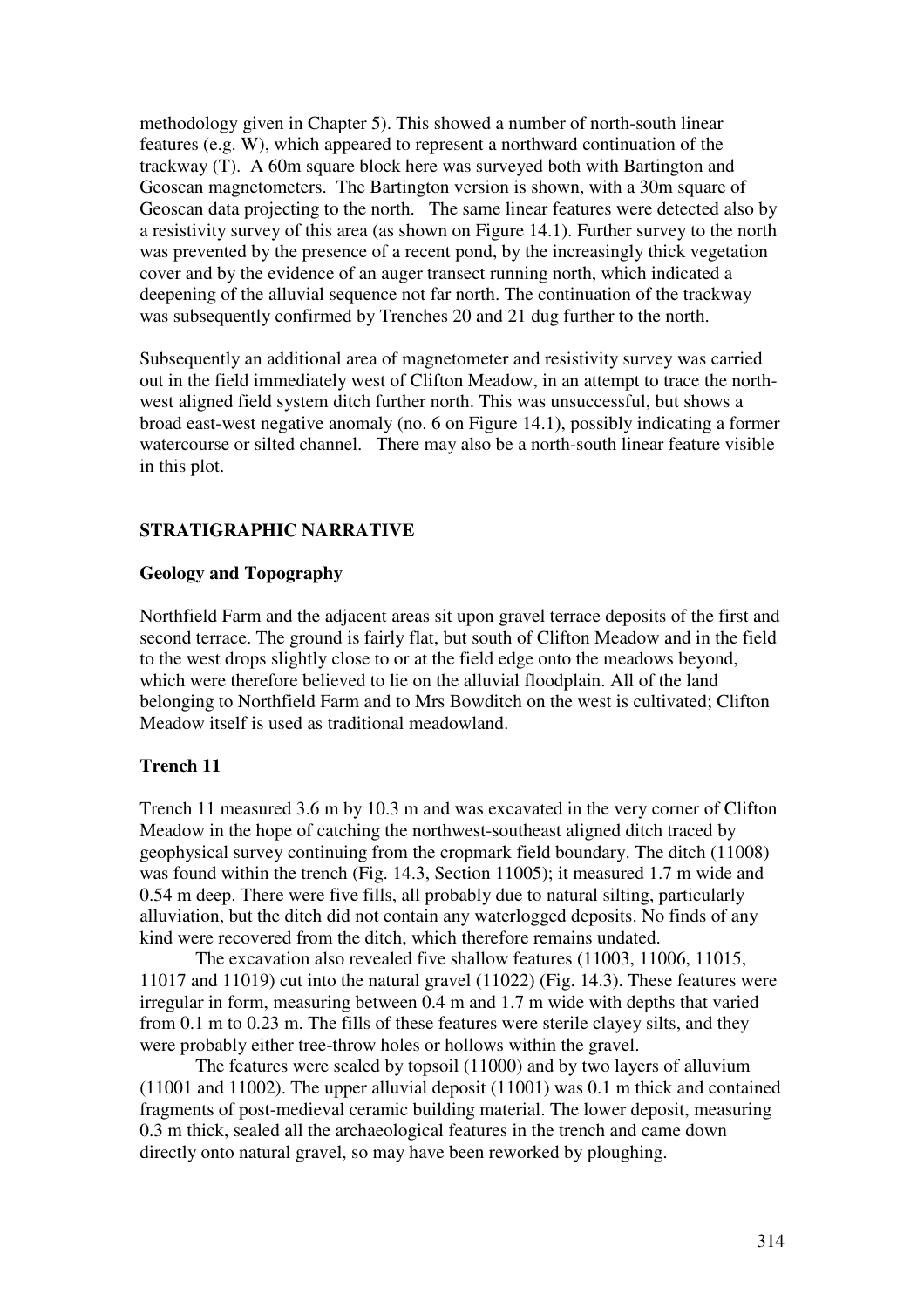## **Trenches 12, 20 and 21**

The geophysical survey traced the ditches from the gravel terrace to the edge of Clifton Meadow (see Bartlett 2005). Trenches 12, 20 and 21 lay across the line of the trackway ditches beyond the limit of the cropmarks (Fig. 14.3). It was hoped that waterlogged environmental remains would be recovered from the trackway ditches and would contribute to an understanding of the Roman landscape at the time the trackway was in use.

# **Trench 12**

Trench 12 was excavated on Clifton Meadow, immediately north of the limits of the geophysical survey, and measured 27 m by 3.6 m (Fig. 14.1). Unexpectedly the excavation came down onto gravel terrace deposits at relatively shallow depth ( 0.36- 0.46 m), showing a very gradual fall-off to the terrace. The excavation exposed three parallel ditches on a north-south alignment (Fig. 14.3: 12003, 12034 and 12016). A fourth ditch (12036), on the same northeast-southwest alignment as the prehistoric field system, was exposed in the eastern half of the trench, and the trench was extended to obtain the relationship between 12036 and 12016.

# *Prehistoric*

Ditch 12036 was investigated in two places, and had a shallow, U-shaped profile 0.7 m wide and 0.24 m deep (Fig. 14.4). There were two fills at the terminal, and three brown or grey sandy silts further along. There were no finds, but the ditch was cut by the eastern ditch of the Roman trackway (12036). At the south-west end the ditch terminated near a large pit (12024), which was 1.54 m in diameter and 0.4 m deep. It contained three fills, sandy silts ranging in colour from light orange-brown to mid olive-brown. There were no finds from the pit, but this was cut by the western Roman trackway ditch 12034. Both the pit and the ditch were sealed by a layer of clayey silt around 0.2 m deep (12002), apparently before the Roman trackway ditches were dug, and so are most likely prehistoric.

## *Roman*

Layer 12002 that covered ditch 12036 appeared to have been cut by Roman ditches 12034 and 12016 (Fig. 14.4). This soil directly overlay the gravel elsewhere along the trench, and may therefore have been reworked by ploughing. The two Roman ditches formed part of a probable trackway, traced from further south. To the west of these two ditches, and running approximately parallel, lay a third Roman ditch (12003). Continuations of two of these ditches were also detected in Trench 20.

The ditches were all filled with sterile layers of alluvial silts. The westernmost, ditch 12003, ran just east of north, and measured 1.3 m wide and 0.4 m deep. It contained three deposits of sandy silt, which ranged in colour from mid brown to green-brown. Further east lay ditch 12034, the western trackway ditch. This ditch ran on a slightly different alignment, just west of north, and was 1.8 m wide and 0.4 m deep, with gently sloping sides and a rounded base. It contained from two to four silts or clayey silts, varying in colour from orange-brown to greenish-brown silts. There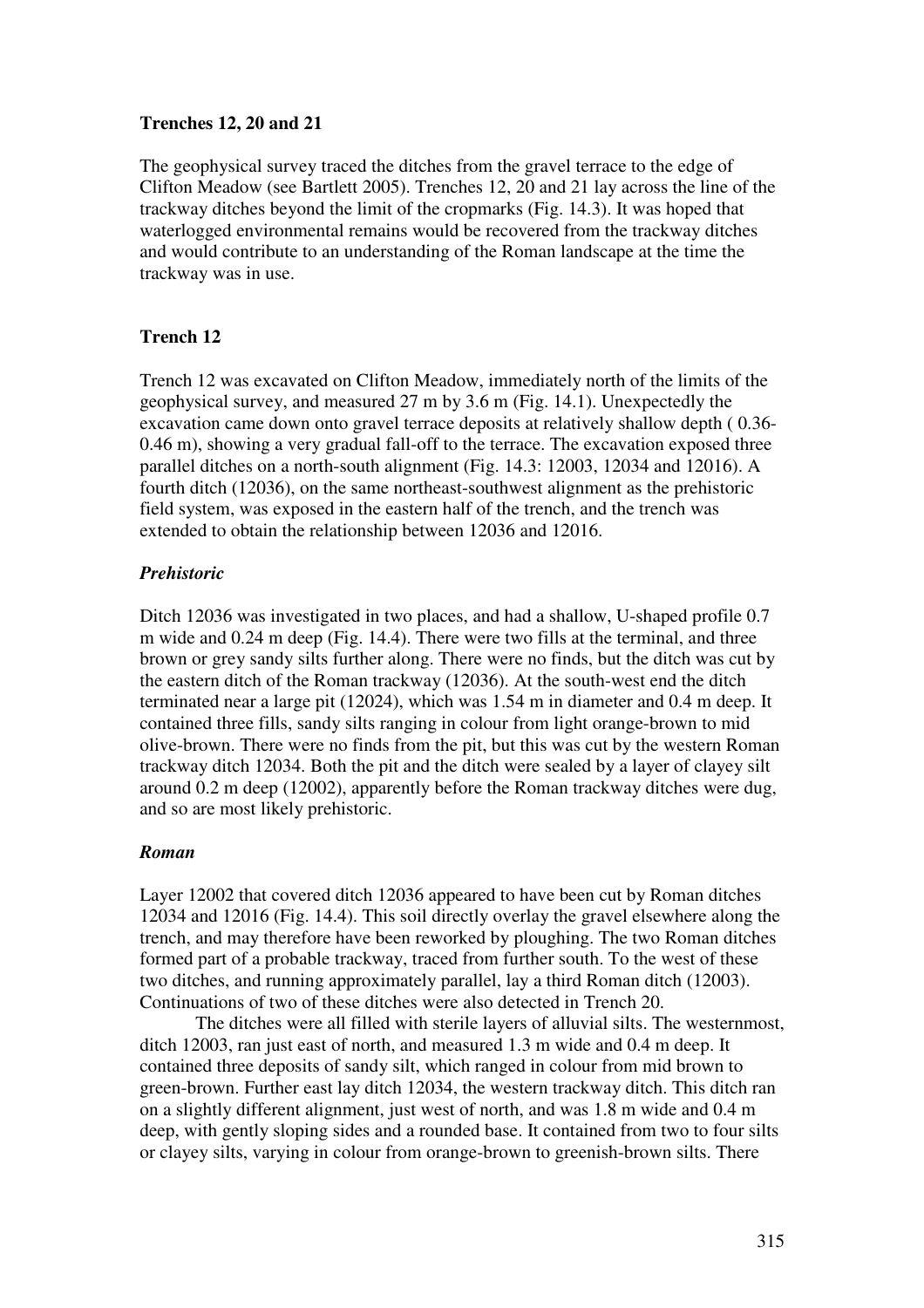were no finds. This ditch was also visible in Trench 20 (20019) and possibly Trench 21 (21004).

Some 10 m to the east, trackway ditch 12035 ran parallel to 12034 just west of north and truncated earlier ditch 12036 in the northern extension of the trench (Fig. 14.4). Ditch 12035 was of two phases. The original cut (12015) (Fig. 14.4, Section 12002) measured 0.38 m wide and 0.44 m deep and contained a single deposit of mid brown silty sand. If the section is to be believed, there may have been some alluviation sealing the ditch before it was recut as a slightly larger ditch, (2016) (Fig. 14.4, Section 12002), 1.24 m wide and 0.68 m deep, with a flatter base than the Ushaped profile of the original cut. The recut contained a more complex sequence of fills, comprising four green- or grey-brown sandy silts, but there were no finds. This ditch was also picked up some *c*. 100 m further north in Trench 20 (20031).

Ditches 12034 and 12035 both cut the natural (12022) and the soil overlying it (12002), but the relationship between ditch 12003 and this soil was indistinct. All of the features were overlain by an upper layer of alluvium (12001) and topsoil (12000). No artefacts were recovered from any of the alluvial layers.

### **Trench 20**

The trackway ditches were traced for a further 60 m north of Trench 12 using magnetometer and resistivity survey. Auguring was also carried out at 10 m intervals to examine the deposits for deeper sequences of alluvium; these were found 80 m north of Trench 12. Trench 20 (Figs 14.3 and 14.4, Section 20003) was excavated in line with the trackway, but far enough north to be within a deeper sequence of alluvium.

Trench 20 was excavated (largely by machine) through a sequence of alluvial deposits to a depth of 0.75-0.8 m. At this point the deepest deposit exposed was a sterile orange-brown sandy clay, which was overlain by a thick layer of yellowishbrown clay  $20003 = 20011$ . Both trackway ditches were cut from the top of this layer; thin layers of gravel and silt dug out of the ditches were found on the inner side of the trackway (20002) and were labelled 20026 east of the west ditch and 20028 west of the east ditch, perhaps forming banks. The ditches were thus 0.55 - 0.60 m deep, some 0.2 m deeper than the same ditches as they crossed Trench 12. The eastern trackway ditch, part of group 12035, was here numbered 20031. It measured 1.82 m wide, with steeply sloping sides and a slightly rounded base. Ditch 20019, part of the western ditch group 12034, measured 1.2 m wide with a very similar profile. The gap between the two upcast banks was approaching 5 m, and although specks of gravel were visible on the surface of 20003 in places between them, it is clear that the trackway was not surfaced at this point, nor did the section show any trace of wheel ruts or other marks upon the trackway surface.

The basal fills of both ditches were brownish-black silty peats containing lenses of clay; in the eastern ditch the peat was relatively clean on the west side (layer 20014), while on the east it also contained stones, gravel and calcareous flecks (layer 20013). This might suggest that erosion was more from the outside than the inner trackway side of the ditch. Closer examination of the organic layer 20014 has shown that it consisted of three separate peat units, with lenses of alluvial clay in both the lowest and highest of these (see Macroscopic Plant Remains, below). A similar depth of dark brownish-black silty peat (layer 20018) was found in the western ditch 20019. As illustrated it might appear that the ditches were cut from higher up the sequence,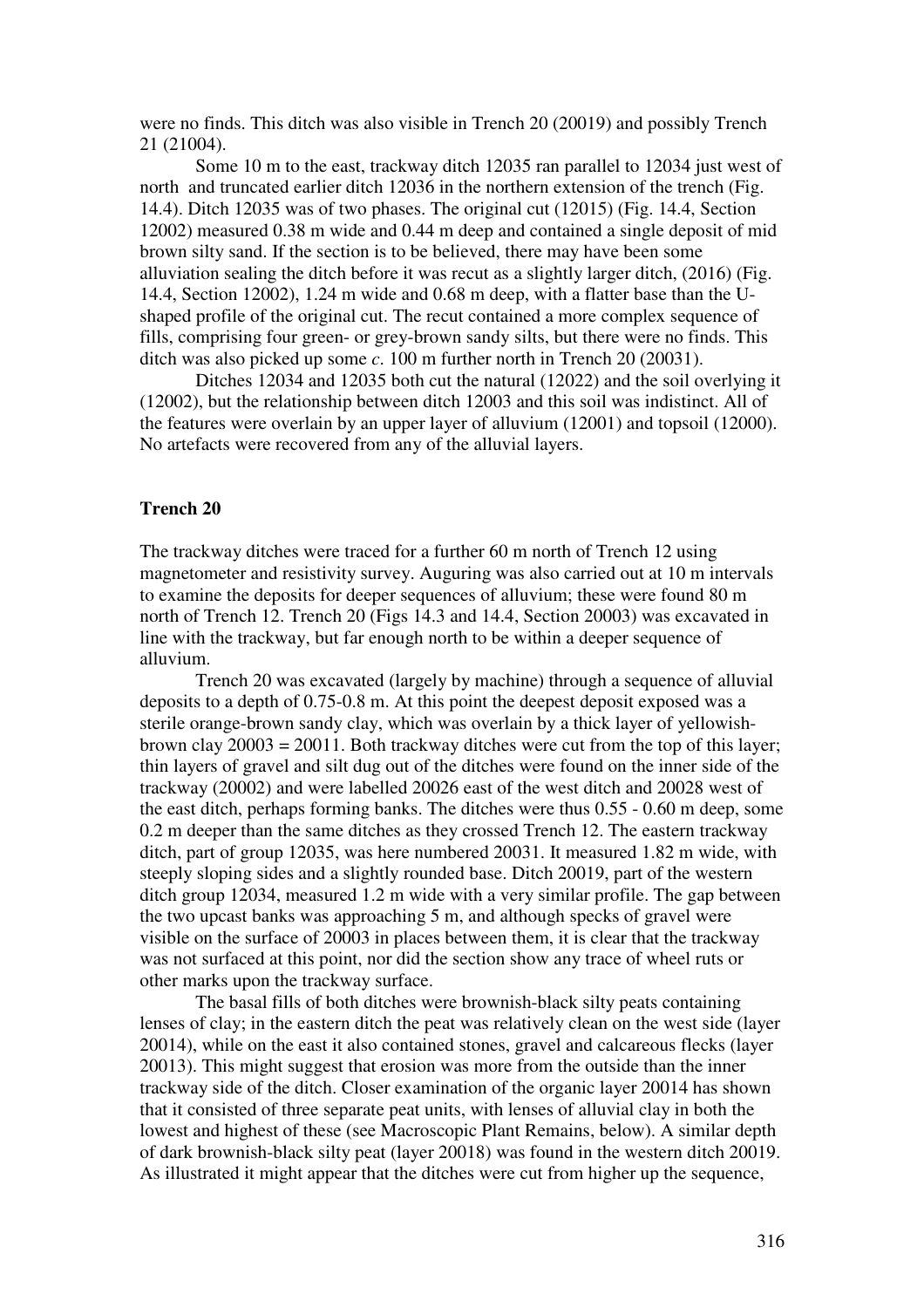but this would not explain the upcast from the ditches; the alluvial layer 20007 was deposited when the ditches, particularly 20031, had largely silted but were still choked with growing vegetation, so that the alluvium was kept largely out of the ditches themselves. Subsequent clay alluvial layers like 20009, 20017 and 20004 were deposited when the vegetation had finally died down, and probably at a higher level. It is possible that when fluctuations in the water table led to the decay and shrinkage of the uppermost organic fills, these overlying alluvial layers slumped into the top of the ditch. Alternatively, the deposition of layer 20007 either side of the ditches meant that when the vegetation died down, there remained a shallow ditch through which water could flow and silt accumulate. The different colours of the alluvial sediments over the ditch and to either side is also in part the result of differential chemical leaching.

There were no artefacts, but waterlogged seeds from the base of the ditch (layer 20014) gave a radiocarbon date of 80-250 cal AD (Poz-12533: 1835 $\pm$ 30). The alluvium was capped by 0.2 m of topsoil (20000).

## **Trench 21**

Trench 21 was excavated by machine 30 m north of Trench 20 to look for a continuation of the trackway ditches (Fig. 14.3). The trench was only excavated to a depth of 1 m, bottoming on a compact orange-brown clayey gravel 21003. It was overlain by a blue-grey gleyed clay 21002, which was interrupted by a band of sandier clay some 3.5 m from the east end of the trench. This was approximately in line with the western trackway ditch (12035), and it is just possible that this was the last vestiges of the ditch running out as the floodplain deepened. It was however undated, and may have been unrelated.

#### **WATERLOGGED PLANT REMAINS** *by Gareth Tye*

#### **Introduction**

Excavations on Clifton Meadow, situated in the first gravel terrace of the Thames floodplain, revealed a Roman trackway ditch 20031 containing waterlogged peat deposits covered by alluvium (see Plate 14.1 and Fig. 14.4). A sediment monolith column was taken through the ditch and was sampled for macroscopic plant remains in order to ascertain the nature of the floodplain and surrounding landscape during the Roman period. To date, few waterlogged sites of Roman age have been studied in the Upper Thames (Parker and Chambers 1997; Parker 2000).

### **Methods**

In the laboratory, the core was described and then sub-sampled for both physical and plant macrofossil analysis. Physical analyses included the bulk density, moisture content and loss on ignition (LOI) at 550º C for 2 hours, following the procedure of Bengtsson & Enell (1986). Results are presented graphically (Figure 14. 5).

Sub-samples of  $50 \text{ cm}^3$  of sediment were taken at selected intervals from the waterlogged peat and prepared for extraction by disaggregation using deionised water.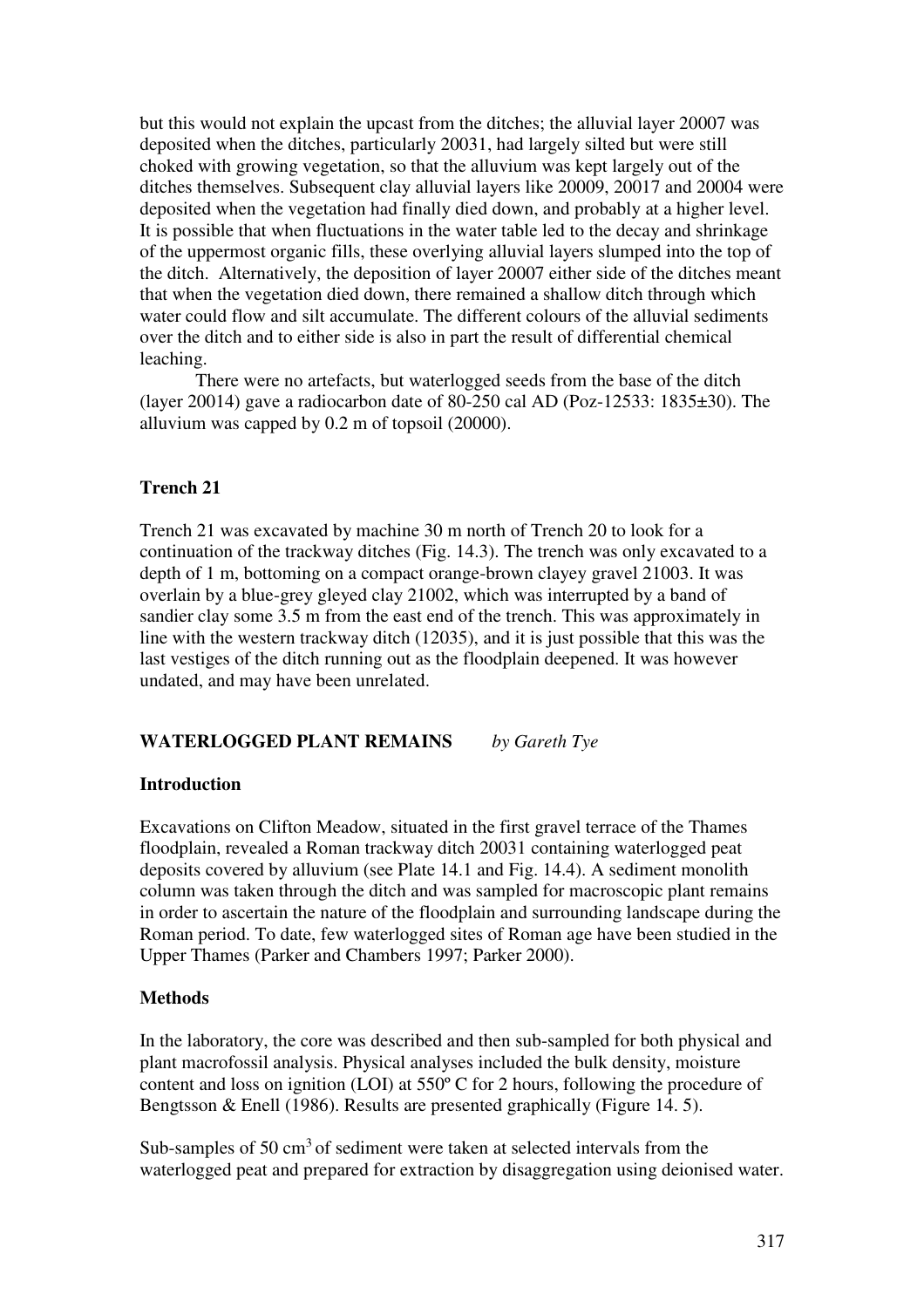The seeds were extracted using the methods described by Mannion (1986a) and Wasylikowa (1986) with a fine brush under a low power Motic SMZ-140 series light microscope. Seeds were refrigerated in glass vials filled with deionised water to prevent drying.

All plant macrofossil remains were identified using the British seed reference collection, Oxford University Museum of Natural History. Results from both the physical and plant macrofossil analysis were presented using the software program  $C^2$ (Juggins 2003). The seeds were classified and presented in the plant macrofossil diagram (Fig. 14.6) according to their habitats. Plant nomenclature follows that of Clapham et al. (1989).

## **Results**

The sediment monolith recovered was 1.16 m in depth. Based on descriptions made in the laboratory, a total of eight separate lithostratigraphic units were identified (see Table 14.1). Units were then combined into zones, based on the sediment origin, for the purposes of discussion.

## *Sediment stratigraphy*

## Zone 1 - Silts (Unit 1)

Zone 1 extends from the base of the ditch to 112 cm, is dark brown in colour and has a fine, silty texture. The zone exhibits and increasing bulk density, along with a decreasing moisture content and organic content (see Fig. 14. 5). When the core was sub-sampled for macrofossils, it was also apparent that this zone had a high gravel concentration.

## Zone 2 - Organics (Units 2, 3 and 4)

Zone 1 is overlain by the waterlogged organic deposits from 112-72 cm. Zone 2 is a brown peat with a sandy, fibrous texture that is characterised by a comparatively high organic and moisture content, and a low bulk density (Fig. 14.5). The zone can be split into three units.

Unit 2 spans from 112 to 100 cm and contains a diffuse band of light grey alluvial peat (silty texture) from 111-105 cm. This section corresponds to a low organic and moisture content, while bulk density shows a slight increase. This band of alluvial peat is not homogeneous but diffuse, indicating that accumulation of the organic material continues (Fig. 14.5), but that the ditch is starting to silt up.

In Unit 3 (from 100 to 90 cm) the sediment is a more homogeneous dark brown peat, with a sharp upwards increase in organic content (Fig. 14.5). This is mirrored by the moisture content, while bulk density decreases.

Unit 4 spans from 90 to 72 cm and is characterised by a lighter brown, more herbaceous peat. It does have a lighter brown/grey alluvial peat band from 88 to 82 cm, but it is unclear whether this represents a break in accumulation. The band does, however, coincide with a sharp decrease in organic and moisture content and an increase in bulk density (Fig. 14.5). The organic and moisture content then recover,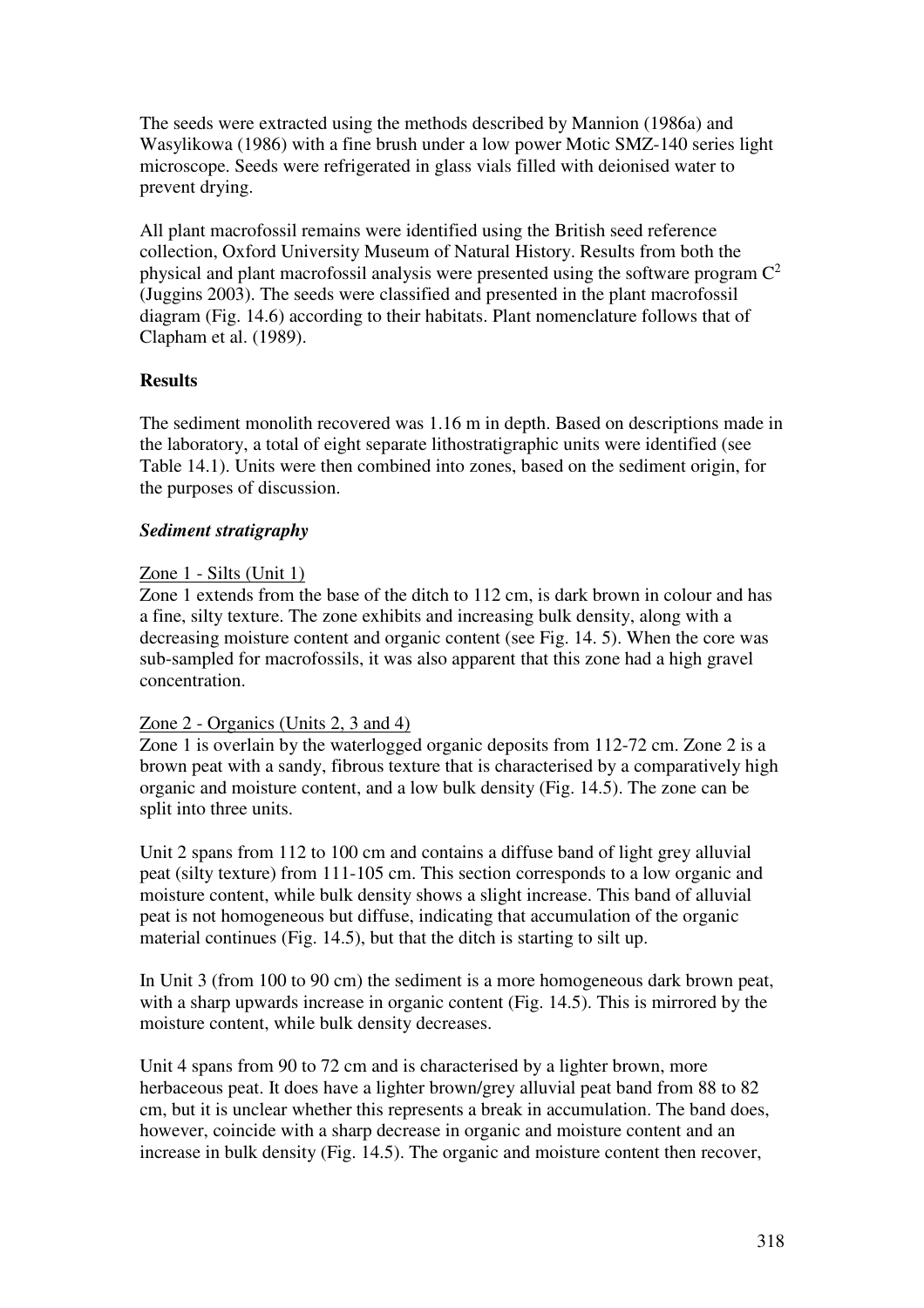but start to decrease again towards the top of this unit (80-72 cm). This corresponds to a diffuse switch from the organic zone to the alluvium zone.

## Zone 3 - Alluvium (Units 5 and 6)

There is a distinct change, though gradational, between the peaty organics of zone 2 and the alluvial clays in zone 3. Zone 3 (72 to 38 cm) is a band of silty textured, dark grey alluvium (Unit 5) with orange mottling from 2 to 38 cm (Unit 6). This zone is related to a decrease in organic content, a decrease in moisture content and an increase in bulk density (Fig. 14.5).

Unit 5 is an homogeneous alluvium, while Unit 6 has an orange mottled appearance. This evidence indicates that the accumulation of Unit 6 coincided with fluctuations in the water table, resulting in oxidation and reduction, which caused the mottled appearance.

## Zone 4 - Subsoil and Topsoil (Unit 7 and Unit 8)

Zone 4 spans from 38 cm to the surface of the trench, and comprises the subsoil and topsoil. The organic content shows a slight increase through Unit 7, but remains low, corresponding to a decreasing moisture content and bulk density.

Topsoil extends from 22 cm to the trench surface. As expected, this unit has more fibrous, herbaceous matter and shows a varied physical composition.

## *Plant macrofossil results*

The plant macrofossil analysis was undertaken on the whole of the sediment monolith, but visible remains were only preserved between 116 and 74 cm (Zones 1 and 2). This corresponds with the silts and waterlogged peat deposits (Plate 14.1 and Fig. 14.5). The results are presented in Figure 14.6 and show changes in the abundance of flora with depth. A full species list is presented in Table 14.2. Overall the preservation was excellent except for the uppermost few samples, which showed some signs of deterioration, so selective preservation may be present in these samples. For the purposes of discussion, the zones have been split into their constituent units.

### Unit 1 - Silts (116-112 cm)

The basal unit is dominated by seeds of the aquatic and marshland species *Nasturtium*  cf. *aquatica* (water cress) and *Mentha* cf. a*quatica* (water mint). Both species are indicative of moving water in the ditch, with the water mint growing beside the water.

The only tree and shrub seeds present in the monolith occur in this unit, one *Salix*  (Willow) bud and one *Rubus fruticosus* (blackberry) seed. This is insufficient evidence to suggest that trees were a major component of the landscape, although limited numbers may have grown close to the ditch. The scarcity of tree and shrub seeds in the monolith may be explained by accelerated forest clearance during the Iron Age and Roman periods (Parker 2000).

There is a strong grassland component to this unit. Notable seeds are those of *Lychnis flos-cuculi* (Ragged Robin), *Filipendula ulmaria* (Meadowsweet) and *Hypericum* sp. (St Johns-wort); all indicate a wet, open meadow environment.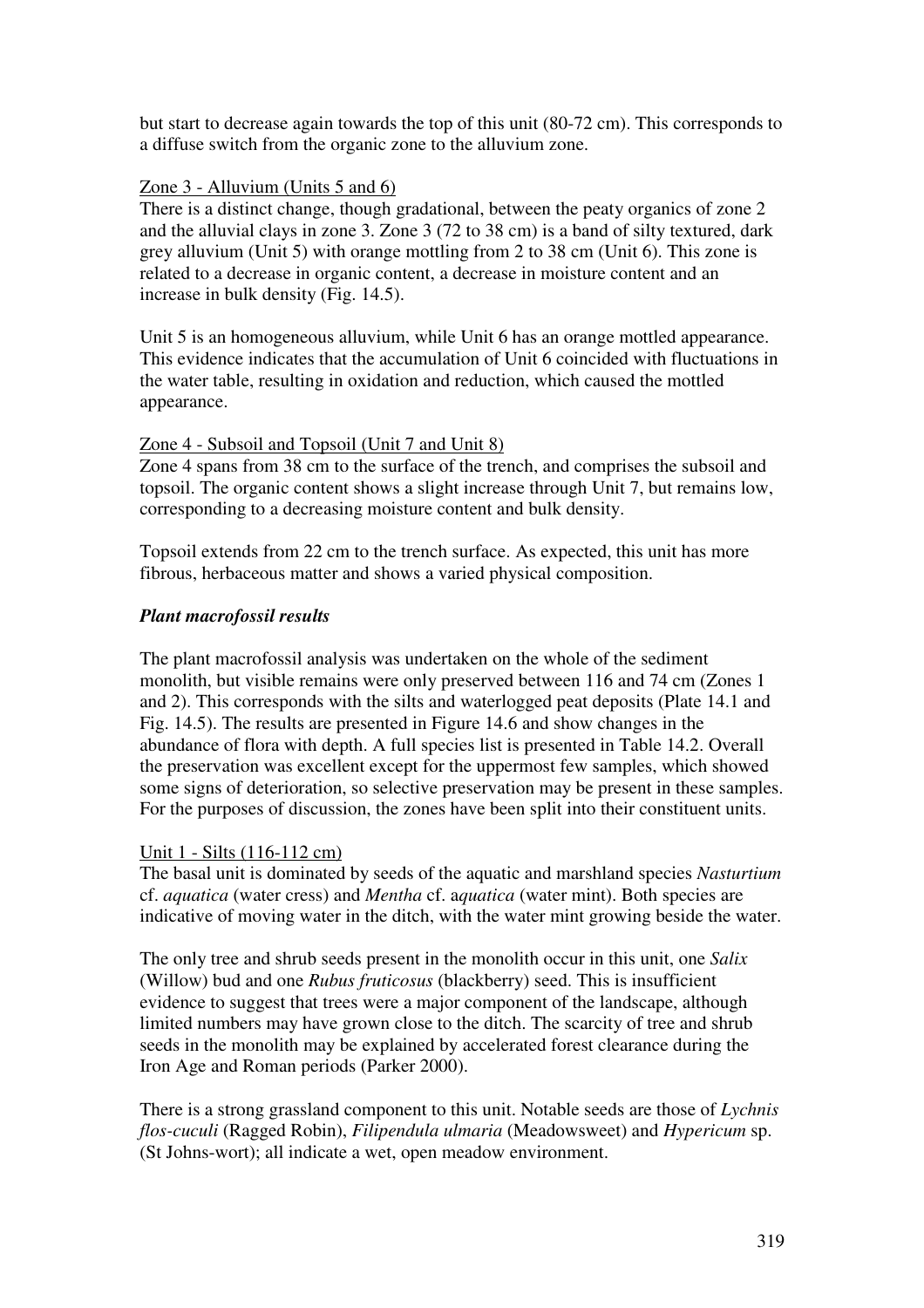## Unit 2 - Organics (112-100 cm)

Unit 2 is characterised by an overall decline in the aquatic species *Nasturtium* cf. *aquatica* (water cress), which coincides with a slight increase in marshland species such as *Mentha* cf. *aquatica* (water mint), *Carex* sp. and *Epilobium* sp. (Willow herb). This switch from moving water species to those that prefer more stagnant water relates to the filling in of the ditch, shown by an increase in organic content and a diffuse band of alluvial peat between 111 cm and 105 cm.

There are now low numbers of disturbed ground species in this unit. A peak at 108- 106 cm also corresponds to peaks in the seeds of grassland and pasture habitats (Fig. 14.6). The grassland species are dominated by *Prunella vulgaris* (Self Heal), *Linum catharticum* (Fairy flax) and *Lychnis flos-cuculi* (Ragged Robin). This flax is the wild species, not the cultivated form. The presence of seeds of *Ranunculus* sp. (Buttercup) is indicative of wet meadows and pastures. *Rhinanthus* sp. (Yellow Rattle) is also present in this unit, and is thought to be diagnostic of hay meadow environments (Baker 1937).

## Unit 3 - Organics (100-90 cm)

Unit 3 sees the continued decline and final disappearance of the aquatic seeds (Fig. 14.6). Marshland species also show a slight decline through this unit. There is little evidence of disturbed ground, while pasture shows a slight increase with the presence of *Rumex* sp. and *Rumex conglomeratus* (Sharp Dock). These seeds are indicative of damp grassy places and waste ground.

The highest concentration of seeds in this unit represents the grassland habitat, which peak at 96-94 cm (Fig. 14.6). The highest counts were for the damp environment species *Lychnis flos-cuculi* (Ragged Robin) and *Myosotis* sp. (Forget-me-not). Another notable species is *Linum catharticum* (Fairy flax), which is indicative of grassland.

### Unit 4 - Organics (90-74 cm)

Between 90 and 84 cm there is a sharp decrease in organic material and moisture content, with an increase in bulk density (Fig. 14.5). This corresponds to a diffuse layer of lighter sediment, possibly alluvial peat, from 86-80 cm. During this sequence there were low seed counts for grassland, pasture and disturbed habitat species (Fig. 14.6). Marshland species show an opposite trend, increasing during this period.

The species that were present include *Rumex* sp., *Rumex conglomeratus* (Sharp Dock), *Lychnis flos-cuculi* (Ragged Robin) and *Prunella vulgaris* (Self Heal). All are indicative of damp meadows and pastures.

The marshland species are once again dominated by *Mentha* cf. *aquatica* (water mint) and *Carex* sp. Other seeds present include those from *Juncus* sp. (Rush) and *Valeriana* sp. All grow in damp marshy places or by streams and ponds.

### **Discussion**

### *Evolution of the ditch*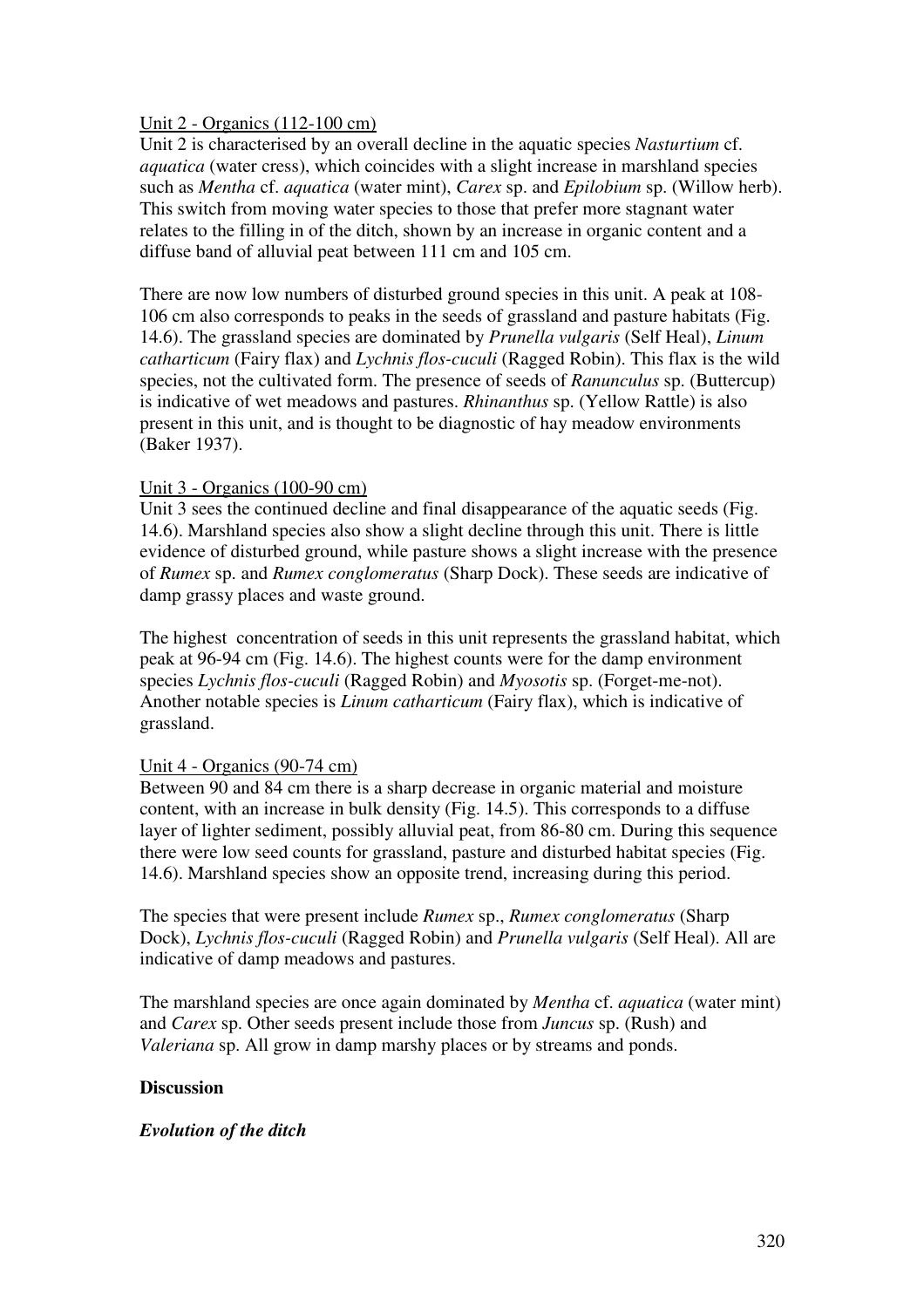After construction, the ditch would have had water moving through it. This is indicated by high percentages of Nasturtium cf. aquatica (water cress), which grows in flowing water, in the lowest unit. The ditch then started to fill in it organic matter and various episodes of alluviation. This is shown in Fig. 14.6 by a decrease in the number of aquatic seeds, and an increase in marshland species towards the top of the sequence, such as *Mentha* cf. *aquatica* (water mint), *Carex* sp. (sedges) and *Epilobium* sp. (Willow herb). Two possible episodes of alluviation were found in Zone 2, with alluvial peat bands from 111-100 cm and 88-82 cm. Both these episodes coincide with low organic and moisture contents, and with increases in bulk density (Fig. 14.5). Seeds from the lower of these episodes have been dated by radiocarbon assay to 80-250 cal AD (see Table 14.4 below, Poz-12533: 1835±30).

The mechanism for the alluviation is unclear. Robinson and Lambrick (1984) suggest that ploughing and burning during the Roman period exposed soils to erosion. The expansion of arable practices onto heavier soils, the introduction of ditch drainage and improved ploughs could also explain flooding and alluviation in the Roman period.

A carbonised Carex sp. (sedge) seed was identified at 108-106 cm, which falls within one of the two alluvial peat bands. The presence of a single seed seems inadequate to explain the alluviation in the ditch. No other seed evidence indicates that arable or cultivated crops were present on this part of the floodplain, or that disturbed ground was a significant component of the local landscape.

The onset of renewed flooding, alluviation and raised water tables can also be correlated to forest clearance during the Iron Age and Roman period (Parker 2000). Evidence for clearance comes from the pollen records at Sidlings Copse (Day 1991). The absence of woodland species throughout most of the sediment monolith supports this, suggesting that the episodes of ditch alluviation occurred as the result of flooding.

## *The Floodplain Environment*

The results from the investigation of the waterlogged biological remains from Clifton Meadow suggest that the Roman landscape was very open with little wood or scrub vegetation. The results also indicate landscape management, with evidence of hay meadow species such as *Rhinanthus* sp. (yellow rattle), which is thought to be confined to this environment (Baker 1937). There is also evidence for grassland, along with episodes of light grazing (Fig. 14.6). The absence of cereals suggests that no cultivation took place in the immediate vicinity of the ditch, which is in keeping with the idea that the floodplain in the Upper Thames Valley was used primarily for grazing and hay meadows, while arable was restricted to the upper, drier terraces (Young 1986). This management of the landscape during the Roman period was in contrast to the nature of Iron Age occupation, which as a result of climate deterioration was characterised by increased grazing and agricultural intensification (Miles 1986).

### *Comparison with other sites in the region*

Results from the trackway ditch show some similarities to those from other Roman deposits on the first gravel terrace in the Upper Thames Valley. Waterlogged remains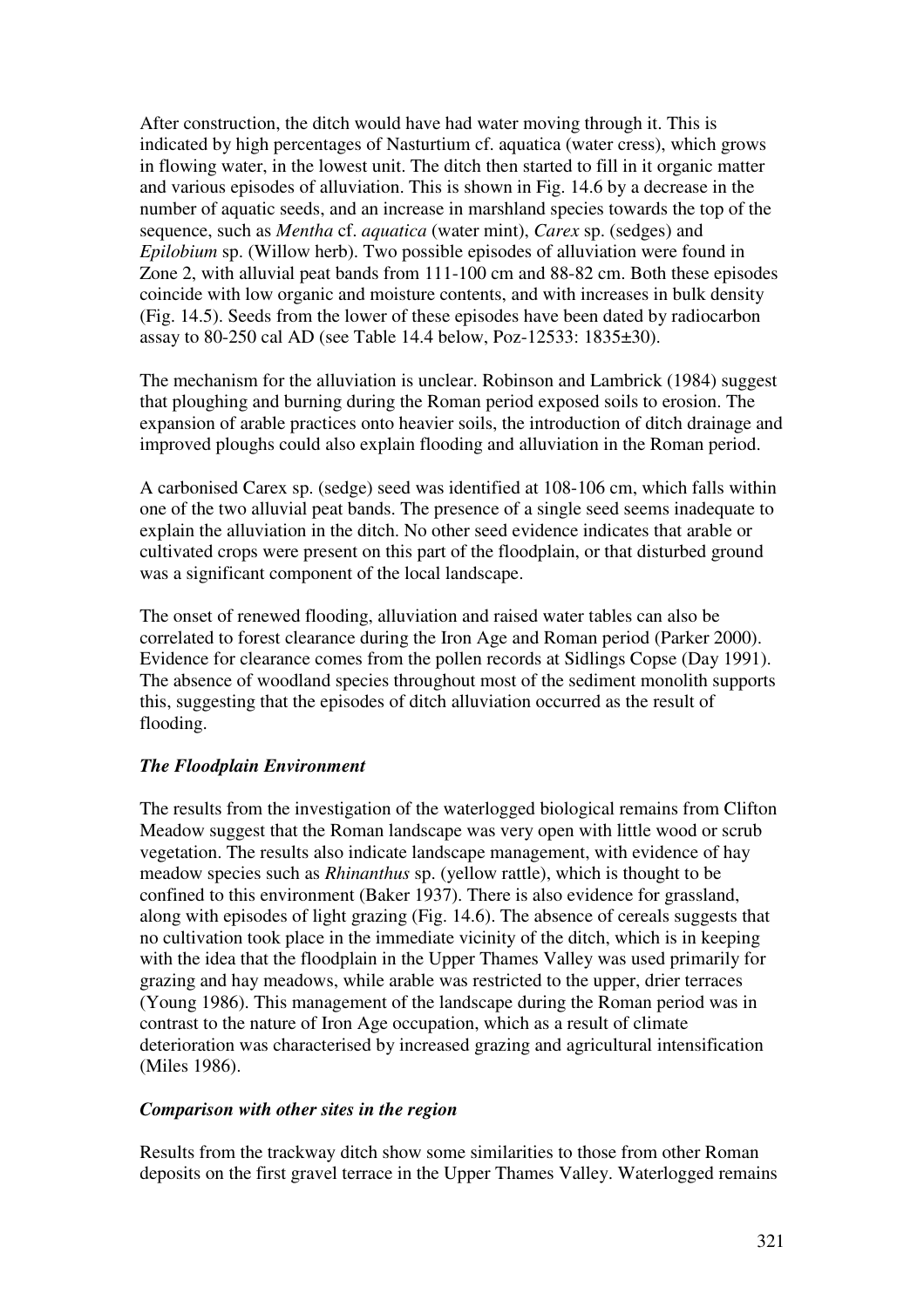from Watkins Farm, Northmoor, indicate a similarly open environment with little evidence of woodland and scrub (Robinson 1990). Limited evidence for this at both sites comes from the remains of Rubus Fruticosus (Blackberry) seeds and Salix sp. (Willow) buds. Both sites also have strong grassland elements, with the seeds identified here being very comparable to those at Watkins Farm.

Roman deposits at both Farmoor (Lambrick and Robinson 1979) and Appleford (Robinson 1980) indicate a similarly unwooded landscape to that at Clifton Meadow, with species indicative of grazing and hay meadow environments present at all three. The settlements at Farmoor and Appleford, however, had strong arable components, with cultivated crop seeds such as Triticum spelta (spelt wheat) and Linum usitatissimum (flax) present. Although the origin of these seeds was not clear at Appleford, Robinson suggested that they would have been grown in fields close to the site, whereas the results from Clifton Meado do not support arable cultivation in the immediate vicinity. Linum catharticum (Fairy flax) was found, but it is the wild variety.

## **POLLEN** *by Adrian Parker*

The pollen from trench 20 corroborates the plant macrofossil work carried out on the same deposit sequence. A total of six samples were prepared using the standard techniques outlined in Moore *et al.* (1991). The pollen residues were stained with safranin and mounted in glycerol jelly. Slides were scanned for their pollen content and preservation made using a Nikon Eclipse E400 light microscope under bright light with phase contrast being used for critical determinations. The pollen nomenclature is based on Clapham *et al.* (1989).

Pollen was well-preserved in the lower half of the core (Table 14.3). The uppermost two samples analysed (20cm and 40cm) contained low numbers of poorly preserved grains.

All of the samples were dominated by herb pollen characteristic of open conditions with a background of low trees and shrubs. The samples show a general infilling of the ditch, initially with open water colonised with *Alisma plantago-aquatica*. Plant macrofossils of *Alisma plantago-aquatica* were also present along with Nasturtium *aqauaticum*. However, pollen form the latter species was not present. The surrounding landscape pollen assemblage is indicative of floodplain haymeadow/grassland with *Rhiananthus, Prunella, Plantago media*, Ranunculaceae, *Rumex* spp. and Compositae Liguliflorae present. Evidence for damp grassland/marsh elements include *Cerastium*, Caryophyllaceae (*Lychnis flos-cuculi* seeds were present), Cyperaceae and *Mentha aquaticum*. The plant macrofossil evidence, reported previously, suggest that these marshland elements are likely to be derived largely from the infilling of the ditch itself though some of the sum may have also been derived from the floodplain grassland/haymeadow itself.

Tree and shrub pollen is low throughout the sequence accounting for a maximum of 8% and 6% respectively. The tree and shrub pollen suggest some remnant *Quercus* trees in the landscape along with *Alnus* and the occasional *Salix*, which are likely to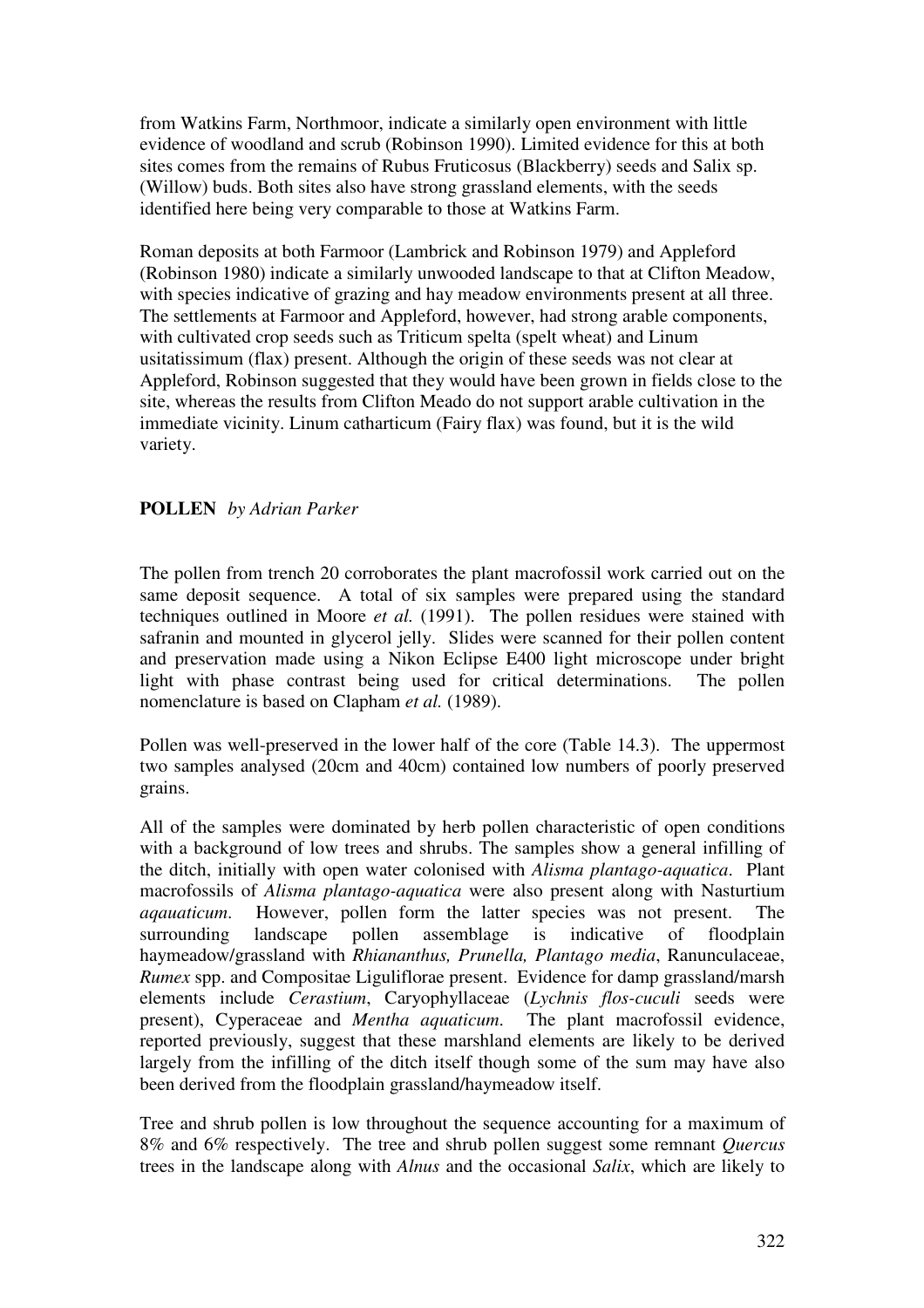have been present on the floodplain or riverbank. Scrub elements are indicated by the presence of *Crateagus* t. and *Rubus* t. pollen and the seeds of *Rubus fruiticosus* agg.

It is likely that the ditch infilled quickly and its existence was short-lived.

# **RADIOCARBON DATING**

One sample from context 20014 at the base of ditch 20031 was submitted to the Poznan Radiocarbon laboratory for accelerator mass spectrometry (AMS) dating Table 14.4). The determinations have been calibrated using OxCal v3.10 and atmospheric data from Reimer *et al*. (2004).

The date falls within the earlier half of the Roman period, and is entirely consistent with the late 1st-2nd century AD Roman date for the trackway suggested by Margaret Gray's excavations at Northfield Farm (Gray 1977, 15).

# **ARCHAEOGEOPHYSICAL SURVEYS IN THE STUDY AREA** *by Alister Bartlett*

## **Introduction**

The geophysical surveys described in this report represent one component of a project established to investigate the history and development of the landscape and environment within a study area between Little Wittenham and Long Wittenham, Oxfordshire.

One aim of the project was to encourage involvement in archaeological research by local archaeological groups, who have participated both in the geophysical surveys and subsequent excavations. The geophysical fieldwork undertaken in 2004-5 was carried out by a group of volunteers including members of the Abingdon Archaeological Society and others, under the direction of W. Horsfield. Subsequent data processing and the preparation of this report has been undertaken by Bartlett-Clark Consultancy, Specialists in Archaegeophysics, on behalf of Oxford Archaeology.

The report includes results from surveys carried out from 2002 to 2006. The first of these was a magnetometer survey of Castle Hill carried out by the Centre for Archaeology at English Heritage in 2002 (Payne 2002; see Chapter 2). This covered accessible ground within the interior of the hill fort, part of which has also subsequently been investigated by resistivity. A survey on the southern slope of Round Hill was carried out by Geophysical Surveys of Bradford on behalf of the Time Team television programme in 2003 (GSB Prospection 2003; see Chapter 5). This survey used Bartington magnetometers. During 2004 surveys around Hill Farm and Round Hill were carried out by the volunteers from the Northmoor Trust (see Chapter 5), and further magnetometer surveys were undertaken by a variety of contributors at Clifton Meadow and to the south, within and west of Northfield Farm (see Chapter 14).

Additional survey was undertaken in the summer of 2005. This work included additional magnetometer coverage at Hill Farm, Little Wittenham (see Chapter 8), surveys to test for the presence of a Roman road to the west and south of Paradise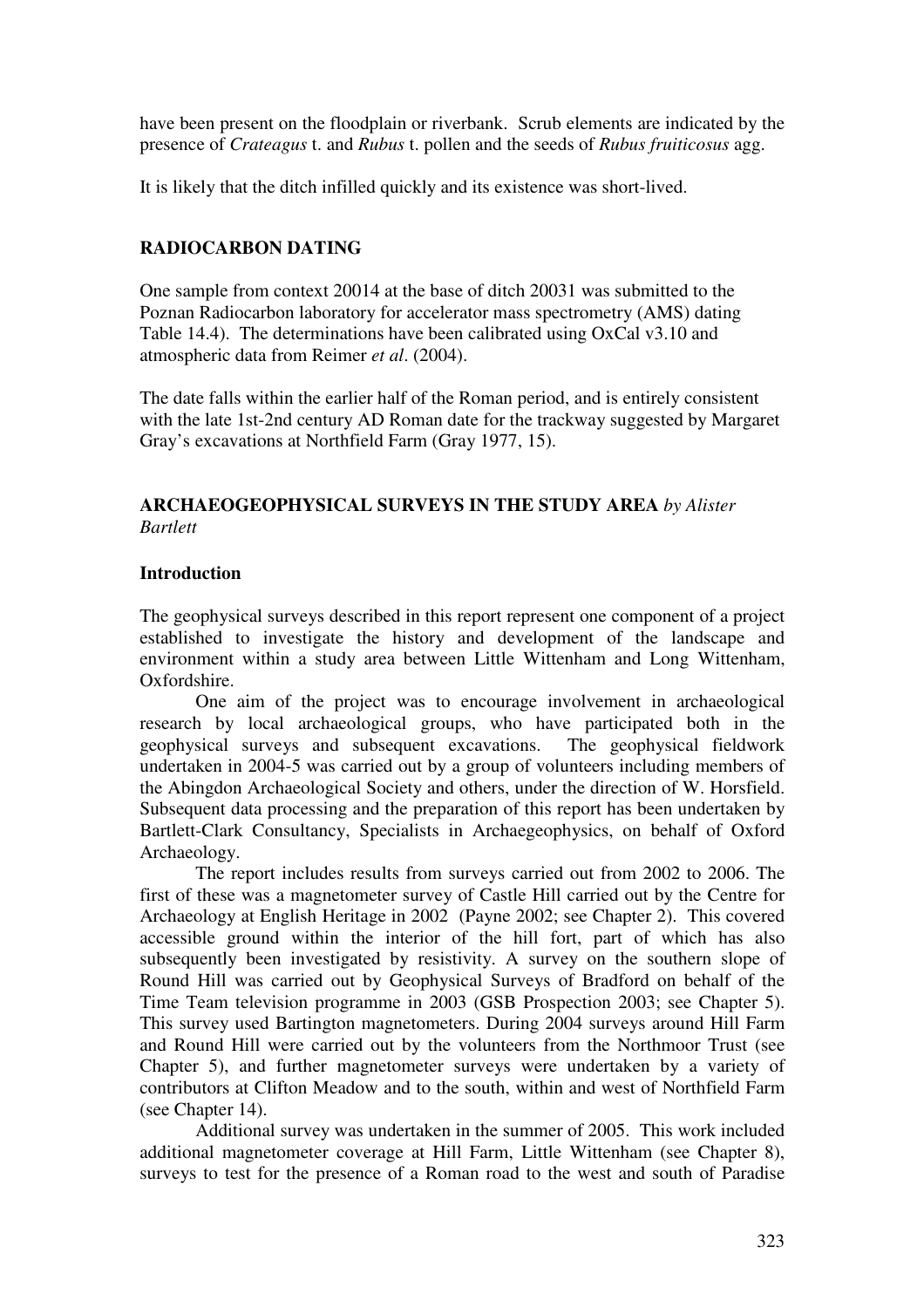Wood (see below), and a survey at College Farm, Long Wittenham (see Chapter 12). The College Farm survey forms part of an archaeological investigation of the site of the new Neptune Wood, and so has also been reported on separately to meet the requirements of the planning process for the proposed woodland. The various surveys, with their dates, are identified on figure 14.7.

#### **Archaeological Background**

The study area for the project extends across some 9 sq km taking in the parish of Little Wittenham, and much of Long Wittenham. It includes the area immediately surrounding Castle Hill and Round Hill, Little Wittenham, and extends to the north and north west as far as the River Thames.

Much of this area is low lying farmland, which has yielded numerous cropmarks (Fig. 1.3). Some of the geophysical surveys in this area (such as that west of Northfield Farm) were undertaken to validate the cropmark evidence, and others (like that at Clifton Meadow) to extend the cropmark evidence. A series of surveys were carried out on the southern part of the gravel terraces (see below), where cropmark evidence was scant, in an attempt to see if this genuinely reflected an absence of archaeology.

Until 2003 the cropmarks in the southern part of the study area away from the gravel terrace were less informative. They appeared to show a rectilinear enclosure on the north east side of Round Hill, and some limited additional features to the south of Hill Farm. Limited magnetometer surveys carried out in 1995 (Price 1995; see Fig. 1.2) to the south of Round Hill and south east of Hill Farm confirmed the presence of enclosures and trackways in these areas, where there have also been Roman and Saxon surface finds. In 2003, much more extensive cropmarks were identified in the field south of Hill Farm by Time Team, and were provisionally interpreted as trackways linking two large Middle Iron Age enclosures. The more extensive recent geophysical surveys in these areas (see Chapters 5 and 8) have considerably expanded on these findings, have clarified the cropmarks, and have identified numerous features not visible as cropmarks.

Various Roman and Saxon findings suggested the presence of archaeological remains including a Roman building perhaps 200m south west of the entrance to the hill fort, and this area was investigated further by Time Team in 2003 (GSB Prospection 2003; Chapter 5). Field walking by the Northmoor Trust in the 1990s had indicated a further spread of prehistoric and Roman finds to the south of the Castle Hill car park, suggesting that the 2004-5 surveys have not yet exhausted the archaeological potential of the area.

### **Geology**

The geology of the Study Area is described in Chapter 1 (Fig. 1.4). The magnetic properties of the soils across each geological component of this terrain appear to be generally favourable for magnetometer surveying, and particularly so on the gravel terrace deposits. Some geological influences and effects are visible in the survey response, as will be noted below.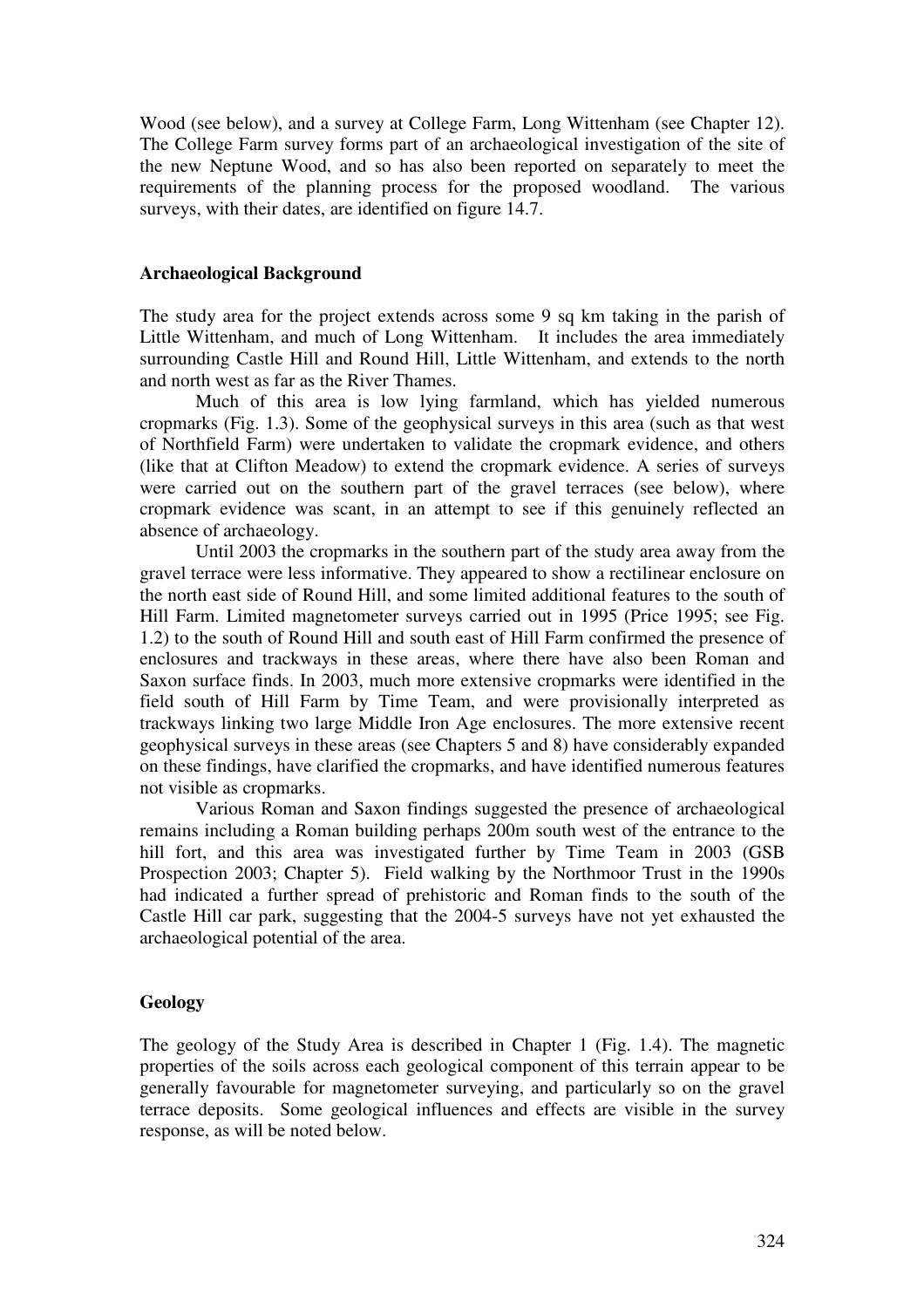### **Survey Procedure**

The greater part of the 2004 magnetometer surveying work was carried out by the volunteer fieldworkers using a pair of Geoscan FM256 magnetometers. The survey followed standard procedures, with the magnetometers mounted on a carrying frame, and readings collected (at 25cm intervals) along a pair of lines 1m apart for each transect walked by the operator. Transects were usually 30m in length, but were shortened in some parts of the survey to 26m. This allowed the operator to take shorter paces, and so made it easier to match the pacing to the timed sound signal produced the magnetometer trigger device, particularly on soft ground.

The survey was located by reference to a temporary site grid of 30m squares set out by surveyors from Oxford Archaeology. Subsequent data processing, as is usually the case with magnetometer data, included treatment to adjust for irregularities in line spacing caused by variations in the instrument zero setting (by fitting a zero mean baseline to each line), and slight linear smoothing. Additional 2D low pass filtering was applied to the grey scale plots to reduce background noise levels. This was done using either the Geoplot package, or in-house software at Bartlett-Clark Consultancy.

A number of sample areas were also surveyed in 2004 using alternative equipment for comparative purposes, as indicated on figure 14.7. These included two areas at Northfield Farm surveyed by R. Ainslie (of Abingdon Archaeological Society) using Bartington Grad 601 magnetometers (Fig. 14.1). These have a 1m separation between the fluxgate detector coils, and should therefore be rather more sensitive, particularly to features at greater depth, than the 0.5m Geoscan instruments. R. Ainslie also surveyed various sample areas by resistivity. A further sample block (of 3.2 ha) at Northfield Farm was surveyed by Bartlett-Clark Consultancy using Bartington magnetometers \* the survey on the southern slope of Round Hill carried out by Geophysical Surveys of Bradford on behalf of the Time Team television programme in 2003. This survey used Bartington magnetometers (Figs 14.7-9).

The plans incorporate additional grey scale plots, as supplied to Oxford Archaeology, showing the results of the 2002 English Heritage survey on Castle Hill (Fig. 2.1, done with Geoscan equipment), and the survey on the southern slope of Round Hill carried out by Geophysical Surveys of Bradford on behalf of the Time Team television programme in 2003 (Figs 5.1 and 5.2). This survey used Bartington magnetometers. Figure 13.1 shows results from an additional resistivity survey carried out by R. Ainslie at the Manor House, Little Wittenham in 2003-4.

All the surveys are presented in this report in the form of grey scale plots (in which dark shading represents high readings). Figures 5.2 and 14.8 show the full survey coverage at Hill Farm and Northfield Farm respectively, together with cropmarks. The more detailed plans, which show the results in sections at 1:2000 scale, are distributed through this report to accompany the various areas of excavation. Thus the Castle Hill survey will be found in Chapter 2, the surveys below Round Hill in Chapter 5, those around Hill Farm in Chapter 8, those at Neptune Wood, Long Wittenham in Chapter 12, that at Little Wittenham Manor in Chapter 13 and those at Clifton Meadow at the start of Chapter 14. Trenches dug by Oxford Archaeology during 2004 are also shown on the 1:2000 plans. The surveys not linked to excavation are described and illustrated below.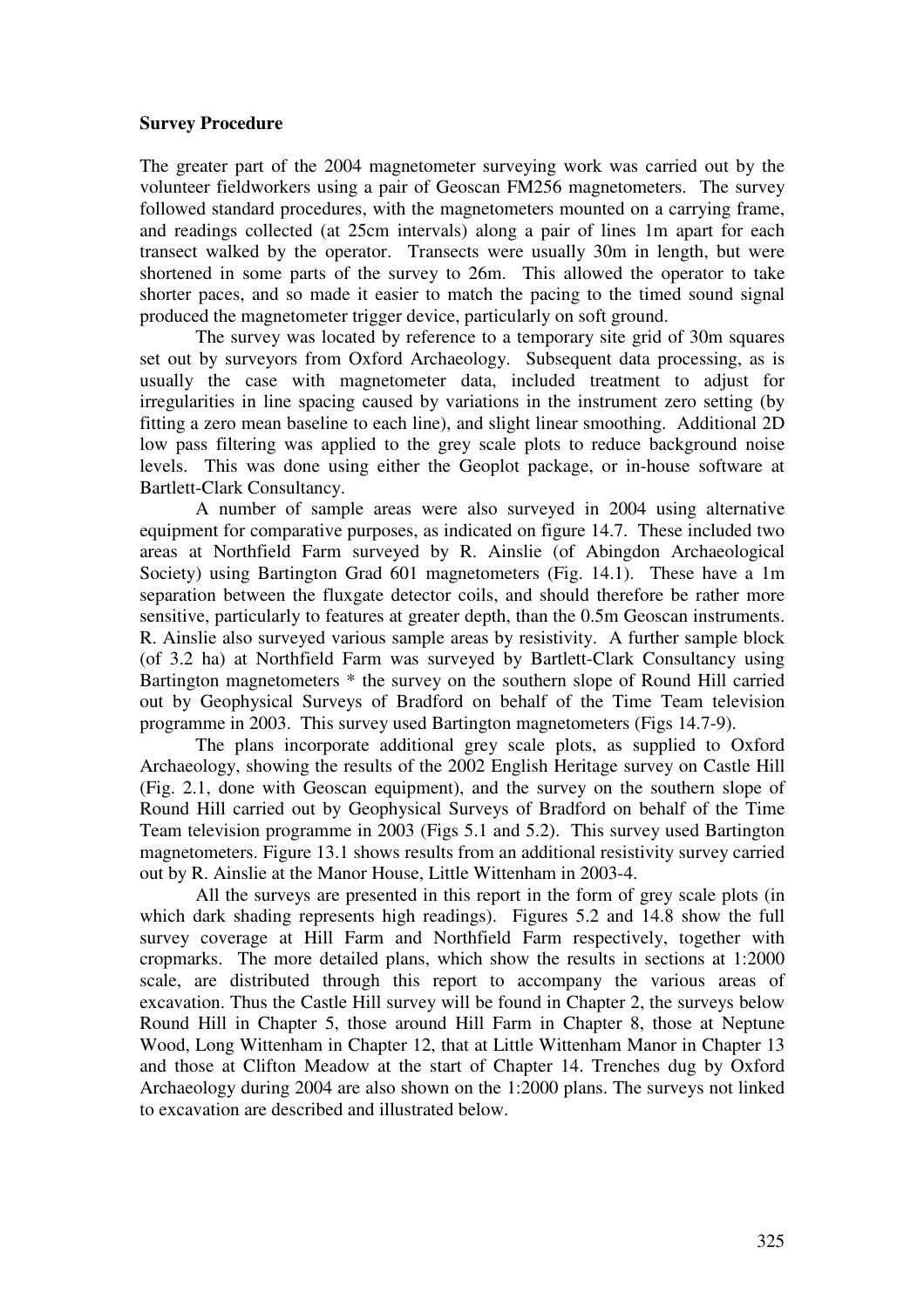### **Results**

#### *Surveys at Northfield Farm (Figs 14.8 and 14.9)*

A number of sample areas were surveyed in the vicinity of the Northfield Farm cropmark complex. The westernmost field contains cropmark ring ditches and rectilinear enclosures, and gave particularly distinct magnetic anomalies. There is a generally good correspondence between the survey findings and cropmarks, although the survey shows rather more detail, and the cropmarks are offset to the north of their correct locations. One circular cropmark feature (Q on figures 14.8-9) was not confirmed by the survey.

An adjacent area to the north was surveyed by Bartlett-Clark Consultancy using Bartington equipment. This survey detected strong parallel linear features (R on figures 14.8-9), possibly indicating field drains, or perhaps part of an enclosure, but few other clearly identifiable findings. A further survey to the east confirmed the presence of linear features corresponding to cropmark trackways (S and T), but relatively few other features. The anomalies at T are again more clearly visible in the inset plot of the area surveyed with Bartington magnetometers by R. Ainslie, but are also detectable in the adjacent Geoscan data. The linear feature S fades towards the north of the magnetometer survey, but was located in the trench in the adjacent field to the north.

Erratic strong disturbances at U may well be natural effects corresponding to a change in soil or ground level at the boundary of the alluvial flood plain. A weaker east-west linear feature (V) could perhaps correspond to the line of a former boundary.

#### *Surveys at Neptune Wood and Paradise Wood, Long Wittenham*

Magnetometer surveys were carried out in three areas adjacent to and to the south of Paradise Wood by the Northmoor Trust volunteers in March 2005, followed by a further survey (by the volunteers and Bartlett-Clark Consultancy) at Neptune Wood (part of College Farm) in August 2005. A more detailed separate report on the Neptune Wood survey is given in Chapter 12.

The surveys around Paradise Wood were located to test for the possible southern continuation of a road or track which is clearly visible as a cropmark extending some 2km north through the Northfield Farm cropmarks, and which must therefore be of Roman or earlier date. The ancient road is clearly visible as a cropmark to the north of the present Long Wittenham to Little Wittenham road, but not to the south of this road in the area investigated by the survey.

A road or track is unfortunately a difficult target for a magnetometer survey (because road metalling is unlikely to be detected), although side ditches may sometimes be identified. The survey in fact detected numerous linear markings. It is not impossible that some of these (e.g. around BB as labelled on figure 14.10 and 11) could relate to the road alignment, but this question would need to be investigated further by trenching (or perhaps resistivity surveying). The overall parallel pattern visible in the survey plots must, however, result from cultivation. It could in part indicate traces of medieval ridge and furrow, but could also be recent. No similarly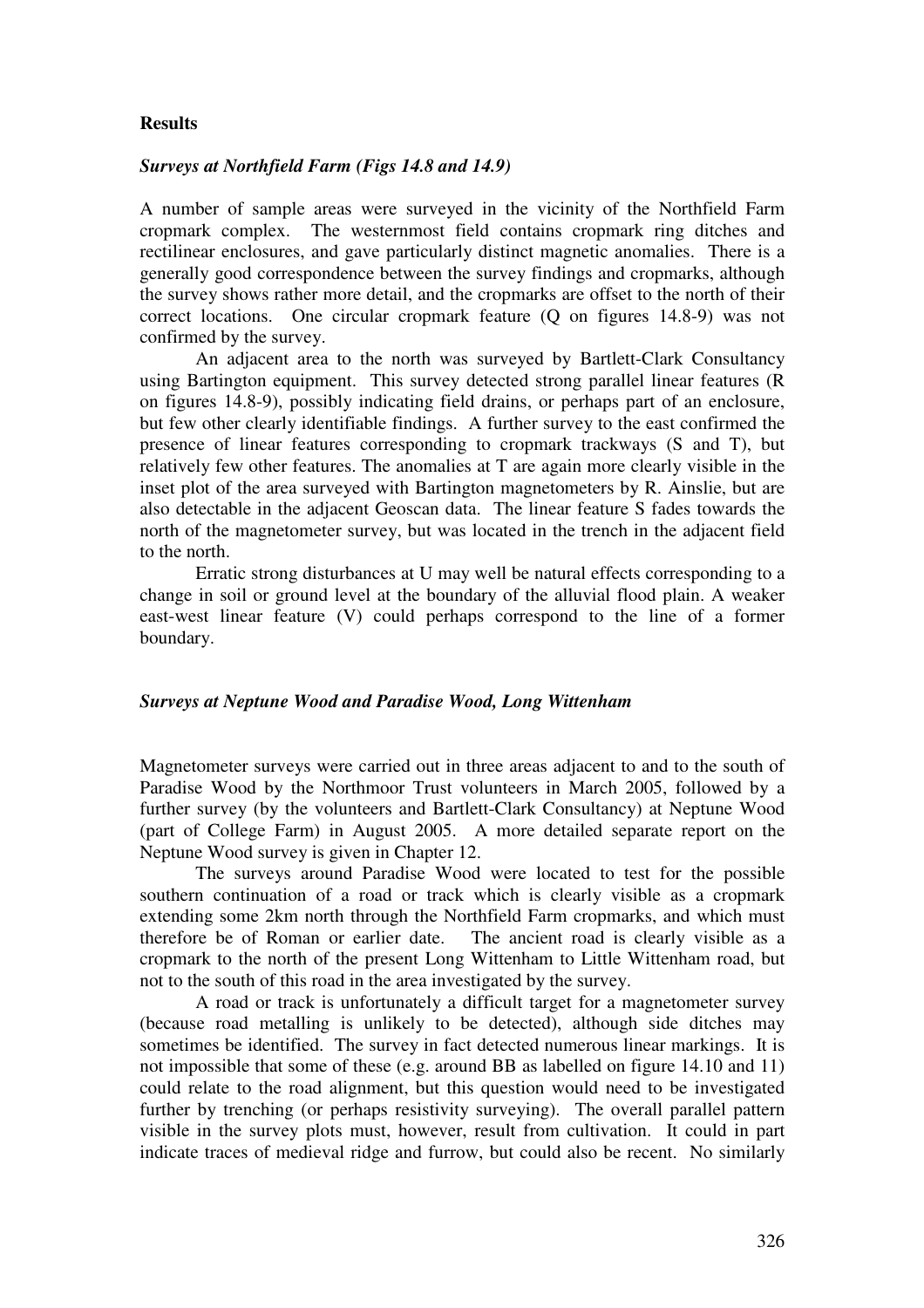aligned linear markings are visible in the two sample blocks surveyed to the south of Paradise Wood (figure 14.12).

#### **Conclusions**

The survey results have confirmed that magnetometer surveying can be productively applied in all parts of the proposed study area. Findings of potential archaeological interest have been obtained in all the areas investigated. These include the alluvial soils of Clifton meadow, the gravel terrace at Northfield Farm, and the chalk and Greensand around Hill Farm.

The strongest and most distinct magnetic anomalies were obtained from the cropmark features on the gravel terrace at Northfield Farm. Conditions here are clearly ideal both for cropmark formation and for magnetic detection, but the surveys appear to have provided a rather more detailed response than the cropmarks. The survey also locates features accurately without the rectification errors inherent to aerial photography.

The survey response on the chalk and Greensand around Hill Farm and Round Hill has indicated the presence of both of archaeologically dense, and of less productive areas (e.g. to the east and west of Hill Farm, and to the south and north of Round Hill respectively). These variations could in part indicate actual differences in the concentrations of archaeological features, but may also relate to differing depths of overburden. The Time Team survey on the south side of Round Hill was also done with Bartington instruments, which are likely to be rather more sensitive than the Geoscan gradiometers used elsewhere.

Archaeological features have been found to the west of Hill Farm, but these are largely confined to a strip immediately adjacent to the farm, where magnetic disturbances made it difficult to disentangle the survey results. Soil conditions around Hill Farm appear to be generally satisfactory for magnetometer surveying, and more so than for cropmarks. The survey findings in the field to the south east of Hill Farm in particular have significantly expanded on the cropmark evidence, and have confirmed the presence of previously unrecorded features and enclosures.

The 2005 magnetometer surveys at Paradise Wood and College Farm detected a number of archaeological features, although the significant variation in the depth of overburden at College Farm has clearly limited the extent of cropmark features, and has also limited their detectability. Linear cultivation effects were seen at both sites, together with settlement remains, some of which were confirmed by trenching, at College Farm.

One further conclusion is that the volunteer survey has in general been very successful, and owes much to the willing efforts of all concerned. There are, however, occasional squares where, as is inevitable from an extensive survey carried out by volunteers of varying experience, the results may be of uneven quality, and might benefit from a second survey.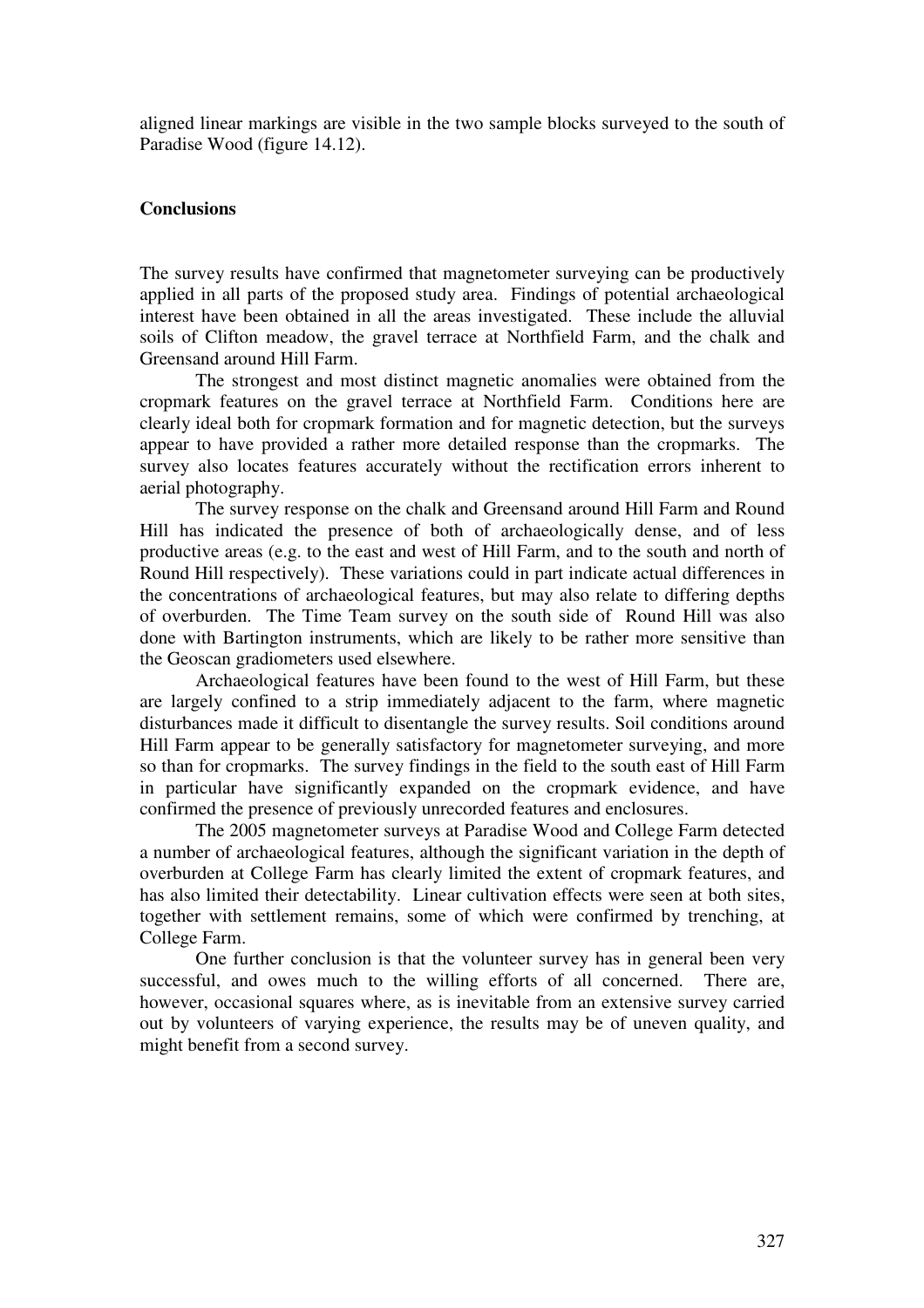## **FIELDWALKING**

### **Introduction**

A total of 50.8 ha was fieldwalked at six locations across the Long and Little Wittenham parishes, representing *c* 6.13 % of the total Study Area (828 ha). The fields that were walked were those available within the agricultural cycle, which on some farms provided very little window of opportunity between harvesting and planting. Restrictions on access due to weather affecting soil conditions also reduced what could be achieved within the available seasons. The fields that were walked do however represent a cross-section of the local topology and geology, as well as providing a fairly even spatial distribution. Fields 1, 3, 4 and 5 were also selected as they were known cropmark sites.

### **Soil conditions**

The state of the fields varied considerably. Within Field 1, both the small field southwest of Hill Farm and all of the larger field west of the track leading south from the farm had only been surface cultivated prior to walking, and the same was true of Fields 2 and 4. The part of field 1 south and east of Hill Farm was ploughed. Fields 3, 5 and 6 had all been ploughed.

### **Fieldwalking methodology**

A regular grid was established in each field with transects at 10 m intervals; collection units were spaced at 20 m along each transect. Finds were collected from a two metre wide strip along the transect, providing 20% surface collection across any given field. All artefactual material was collected, bar animal bone and clearly recent materials, such as plastics and pieces of agricultural equipment.

The fieldwalking was carried out by local volunteers supervised by a professional archaeologist. In the first season transects were walked by pairs of volunteers, and wherever possible volunteers without previous experience were paired with an experienced fieldwalker. Each volunteer walked up one side of the transect, and then crossed over to rewalk the area covered by their partner. In later seasons, and when walkers were more experienced, each transect was walked by a single person.

Each collection unit was allocated a unique context number. The collection units were digitised as points in AutoCAD. The point was positioned in the centre of the collection unit; each point was tagged with the unique number allocated to it. The finds were recorded onto Microsoft Access databases. The database and spatial data were queried, and plots produced, using ArcGIS 9.

A metal detector was used in field 1, resulting in the recovery of a number of metal artefacts that were allocated to the collection units. The metal detector was however not used methodically across the field and the spatial distribution of artefacts cannot be taken as representative.

#### **Post-excavation methodology**

Finds were washed, marked and boxes in accordance with Oxfordshire Museum Services guidelines. All materials were retained, bar post-medieval ceramic building materials. The pottery and ceramic building material was spot-dated by Paul Booth.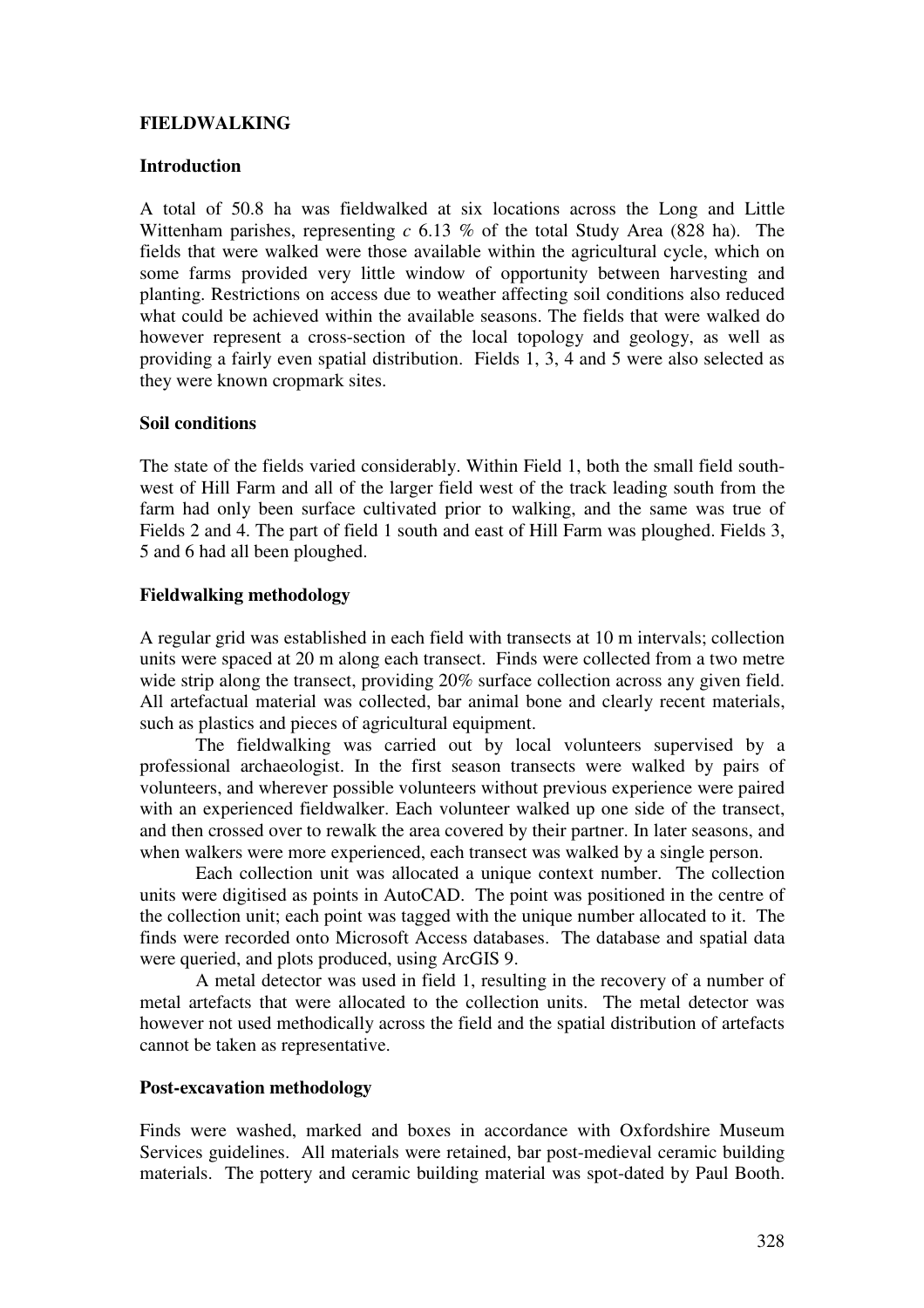The prehistoric, Roman, Saxon and Medieval pottery and Roman ceramic building materials was submitted for the production of detailed reports, presented below; the post-medieval pottery and ceramic building materials was not catalogued as it did not fulfil the projects research aims, but distribution plots were produced. Likewise, other post-medieval materials, such as clay pipe and glass are not reported in detail.

#### **Summary of the fieldwalking results**

A summary of the results for each field will be presented below followed by specialist reports on the material recovered. Dating is primarily derived from pottery spot dates and lithic industries although other artefacts have been used where appropriate.

Period summaries, integrating evidence from SMR and NMR data, are provided in Chapter 15.

### *Field 1*

Field 1 is situated to the west of Castle Hill and the to South of Round Hill and Hill Farm. A total 21.2 ha was walked amounting to 1060 collection units. The topography of the field is slightly variable, the northern half of the field is relatively level, with a gentle dip to the south, whilst the southern half of the field dips towards the south at a steeper gradient.

This field produced little evidence of Mesolithic or Neolithic activity, despite the proximity of the field to the early Neolithic Plain Bowl associated pit at Hill Farm, a previously identified fieldwalking scatter immediately to the east of Hill Farm and the light scattering of Mesolithic and Neolithic flint identified in excavations on Castle Hill in 2003.

The flintwork that was recovered from Hill Farm dated from the Bronze Age and concentrated to the north of the field on the elevated and level ground close to Hill Farm. A scatter of late Bronze Age or early Iron Age pottery and middle Iron Age pottery covered a similar distribution area.

The field was also the focus of scatter of Roman pottery and ceramic building materials. The vast majority of this material was again concentrated on the higher level ground to the north of the field, with a particular concentration to the south east of Hill Farm. The Roman pottery included a small number of 1st century AD sherds scattered across the northern half of the field, whilst later Roman sherds concentrated to the north eastern corner of the fieldwalked area.

The Roman ceramic building materials also concentrated in the north eastern corner of the fieldwalked area. The building materials comprised fragments of tegulae, imbrices, a possible brick fragment and five tessera of cut down tile (supplemented by two stone tessera). A scatter of small Greensand blocks was also observed in this area, but they were not collected as they were unworked. This range and concentration of building materials probably indicate the presence of a roofed structure close to the south eastern corner of Hill Farm. Three Roman coins and a fragments of Lava rotary quern was also recovered from this field.

Medieval and post-medieval pottery was spread across the field, with an increased concentration close to Hill Farm. Three hammered silver coins spanning the medieval period were also found.

*Field 2*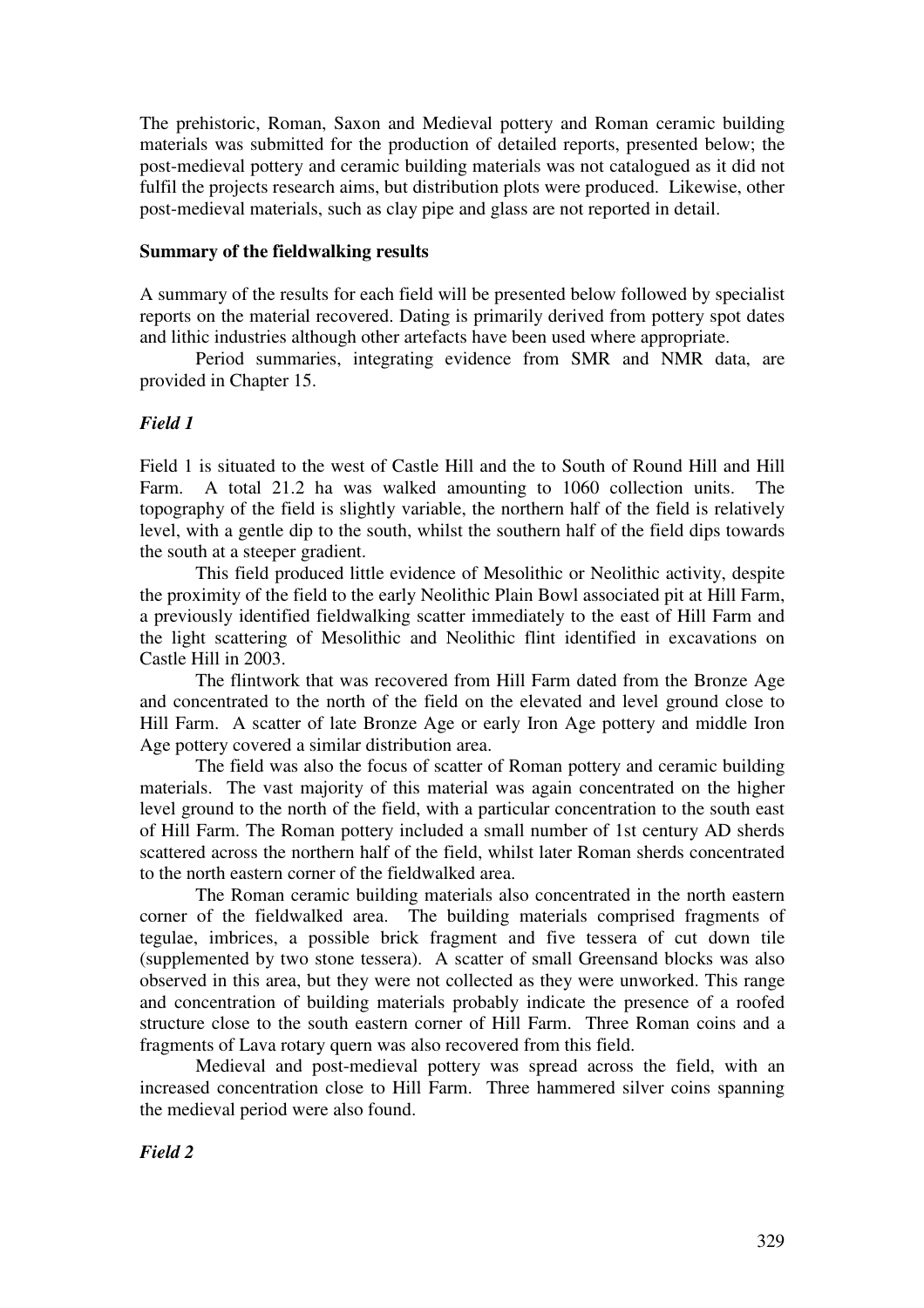Field 2 is situated on the gravel terrace *c* 1 km to the west of Hill Farm. The site is relatively flat, but further the south the land rises steeply towards Hill Farm. A total of 8.3 ha, amounting to 415 collection units was walked. No cropmarks have been identified in this field, indeed the field is quite removed from the nearest cropmark sites to the north.

Earlier prehistoric periods are represented by a small number of struck flints, that whilst not forming a distinct scatter, clearly demonstrate some activity in the area. The flint assemblage includes a few Mesolithic or early Neolithic flakes and blades, but the bulk of the assemblage was late Neolithic to early Bronze Age; two flint knifes appeared to belong to the latter date. A hammerstone, for the production of flint tools, was also found.

The Iron Age is represented by only two sherds of pottery. A small stone object identified as a possible pottery burnisher has tentatively been dated to the later prehistoric period.

The Roman pottery assemblage is relatively sparse and lacked any closely dateable sherds. A single piece of Roman ceramic building material was recovered. The Saxon period is represented by a single pottery sherd. A light scatter of medieval

pottery is also present. In addition, a general scatter of post-medieval pottery and ceramic building materials was recovered.

## *Field 3*

Field 3 is situated to the north of the Long Wittenham parish close to Clifton Hampden. The field is located on the edge of the flat gravel terrace although the northern  $c$  100 m of the field dips gently towards the floodplain. The site contains cropmarks of various barrows and a field system aligned NW-SE; the latter is presumed to date from the late Bronze Age. A total of 10.5 ha, amounting to 525 collection units, was walked.

The field contained a significant flint assemblage, including a number of pieces dating from the late Mesolithic. Flintwork of Neolithic to early Bronze Age date was also represented including a distinctive Beaker plano-convex knife. No prehistoric pottery was found.

A fragment of human skull was found, but the location of its recovery did not relate to any of the ring ditches present in the cropmarks and geophysical survey. Given the proximity of the site to prehistoric and Roman settlement it would be unwise to suggest a date for the bone.

A light scattering of Roman pottery, with an emphasis on the later Roman period was recovered. A few fragments of Roman ceramic building materials were also recovered, but these are too sparse to represent anything other than a light background scatter, perhaps reflecting the peripheral location of this field to the Roman activity at Northfield Farm. There is relatively little post-Roman activity on Field 3. Saxon pottery was absent and the medieval and post-medieval pottery and tile was relatively sparse in comparison to that from other fields.

## *Field 4*

Field 4 is located on the flat gravel terrace south of Long Wittenham. An area of 5.46 ha (273 collection units) was walked. Various cropmarks have been observed in the field including a trackway and enclosure, presumed to be Roman, and other subrectangular features, thought to be Saxon sunken-featured buildings (SFBs).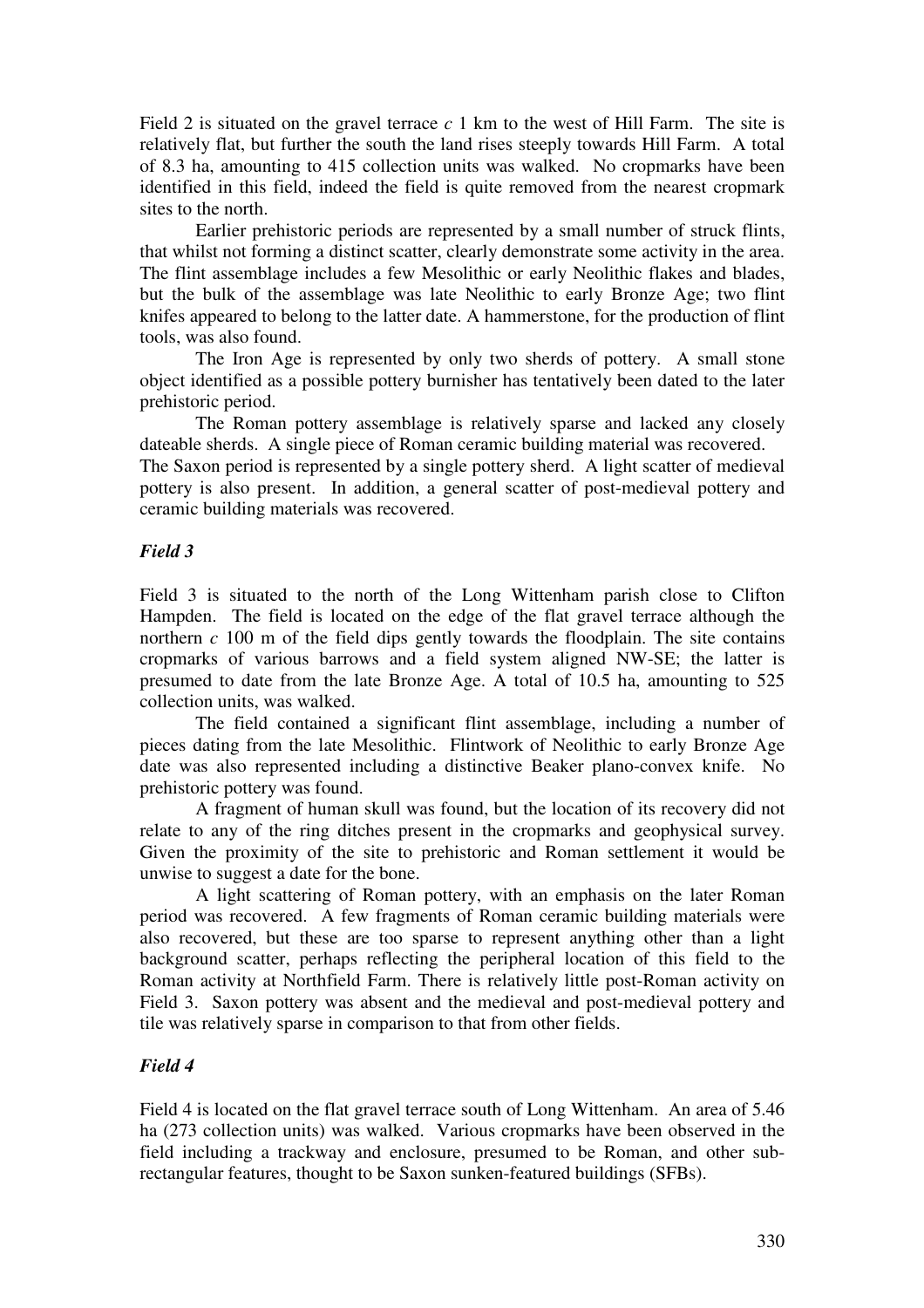The fieldwalking exercise produced a small assemblage of flint including the occasional Mesolithic tool, although the bulk of the assemblage was dated to the Neolithic to early Bronze Age on the basis of technological traits. A large 25 g sherd of an Early Bronze Age biconical urn was also recovered. The size and condition of this sherd suggests that it has probably only been ploughed out in recent years.

Field 4 also contained a scatter of Roman pottery, with a slight increase in the density of sherds towards the north of the field. Four later Roman sherds were identified in the northern half of the field and no diagnostic early Roman sherds were found indicating a late Roman emphasis. A large fragment of a Roman rotary quern was found in the north western corner of the field. The six pieces of Roman ceramic building material represent a general low density scatter similar the background density across the majority of the study area.

The recovery of five Saxon sherds is significant as Saxon pottery generally survives poorly in the topsoil and is also difficult to locate. The Saxon sherds in Field 4, none of which were decorated, probably indicate domestic activity nearby. Pits or waterholes were found at Trafalgar Wood in the field to the east. To the west of the field an extensive Saxon cemetery was excavated in the 1860s.

The quantity of medieval and post-medieval pottery and CBM is consistent with a general scatter from the nearby settlement at Long Wittenham. There is no evidence at the material relates to structures on the field itself.

### *Field 5*

Field 5 is located on the gravel terrace to the north of Little Wittenham. The field is relatively flat and level, but the eastern edge of the fieldwalked area drops significantly onto a lower gravel terrace. The field contains a complex series of undated cropmarks including pits and enclosures. In total 3.1 ha was fieldwalked, representing 155 collection units.

The field contained a scatter of flintwork, with a slight concentration to the northern edge of the field. The flint assemblage contained a couple of possible Mesolithic blades, but the majority of the flakes appeared to date from the later Neolithic or early Bronze Age. The only diagnostic artefact was an early Bronze Age barbed and tanged arrowhead. A hammerstone was also found.

Sherds of prehistoric pottery were also recovered, including one of late Bronze Age or early Iron Age date and a number of sherds dated broadly to the Iron Age.

A relatively dense scatter of Roman pottery was identified across the entire area fieldwalked, amounting to an average of 1.9 Roman sherds per collection unit. The diagnostic sherds in the assemblage had an early Roman emphasis (1st century AD), but a small number of later Roman sherds were also recorded, indicating continuing Roman activity in the area. The scatter of early Roman sherds correlates well with the cropmarks and perhaps can be taken to broadly indicate their date. Two small fragments of Roman ceramic building materials were also recovered; the low number of fragments indicates that these did not derive from a substantial tiled building in the area fieldwalked.

Three sherds of Saxon pottery were recovered, indicating that some Saxon activity was taking place on or close to the site. The medieval pottery assemblage is relatively sparse. The distribution of post-medieval ceramics and building materials is typical and probably represents a manuring from Little Wittenham.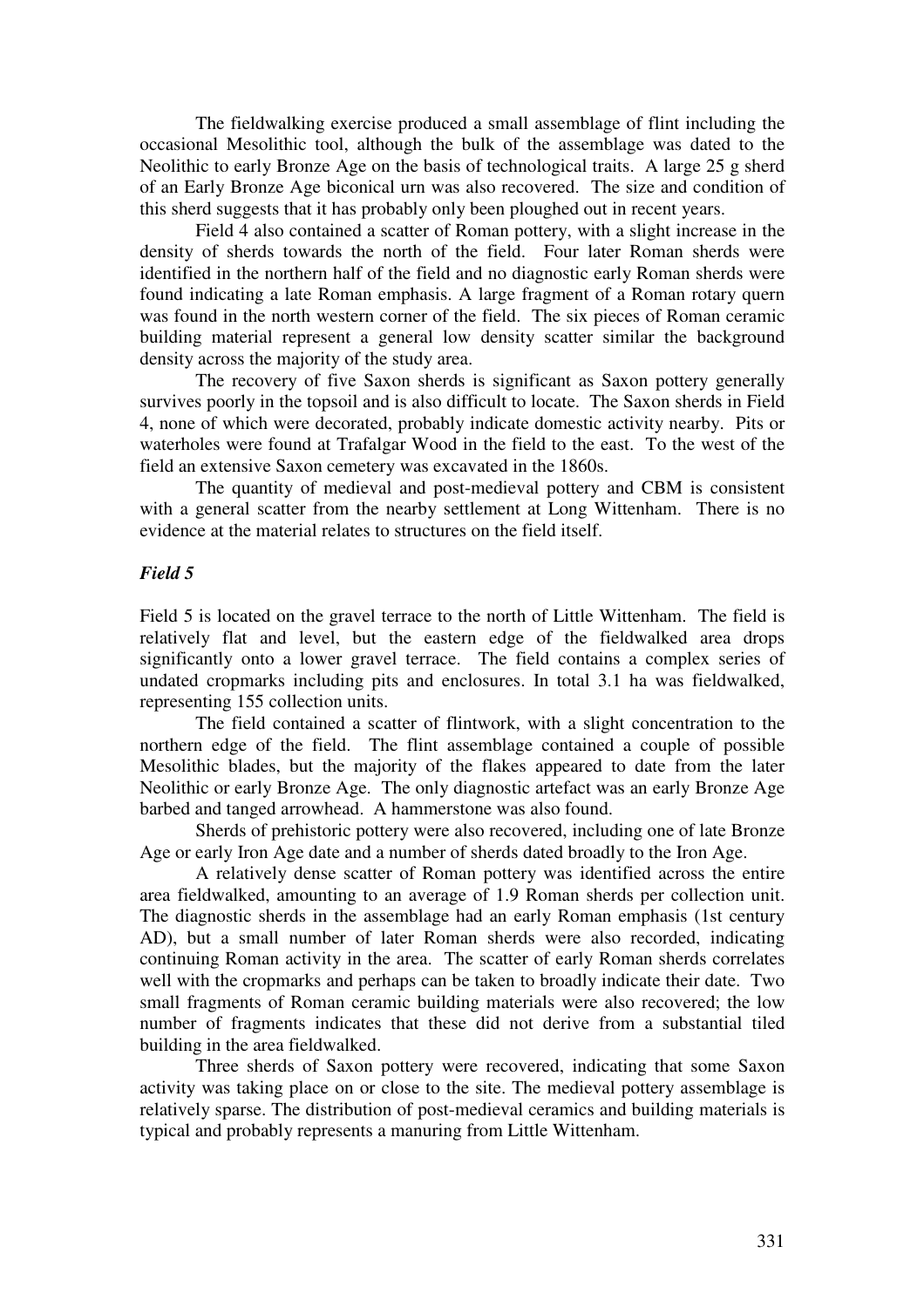## *Field 6*

Field 6 is located to the north of Long Wittenham. The field is adjacent to the river, occupying a relatively elevated area of the gravel terrace. In total 2.24 ha was walked, amounting to 112 collection units. No cropmarks are known from this field.

The field contained a dense scatter of flintwork that appears to be multi-period in date. Elements of a blade-based industry, probably of late Mesolithic date were mixed with flints that could only be broadly assigned a late Mesolithic or Neolithic date and with a large number of flakes that appear to belong to a middle or later Bronze Age flake-based industry.

The Iron Age was represented by a single pottery sherd. Likewise, the Roman pottery assemblage was rather meagre, with no diagnostic sherds; no Roman ceramic building materials was found. It therefore appears that there was comparatively little activity in this field during these periods.

The medieval and post-medieval pottery assemblages was also comparatively sparse compared to other fields in the area.

## **ARTEFACTS FROM FIELDWALKING**

Assessments of the finds and environmental remains are presented here; full tables and further details will be found in the archive.

### **General introduction to the pottery** *by Paul Booth*

All the pottery from fieldwalking was scanned by the writer and numbers of sherds were recorded for each collection unit under broad chronological headings: prehistoric, Roman, Anglo-Saxon, medieval, post-medieval and uncertain. Prehistoric and medieval pottery was then separated out for recording by different specialists. Material in the 'uncertain' category (some 156 sherds) consisted principally of abraded oxidised fragments which could have been have Roman or post-medieval or (in some cases) medieval date. Neither this nor the post-medieval pottery was examined further. The pottery was in variable condition, but surfaces were often abraded and characteristic features such as the slip on Oxfordshire colour-coated wares could be completely absent. In some cases the glaze on post-medieval sherds was largely eroded away and it is certain that in other cases the glaze was entirely lost.

All ceramic building material was similarly scanned and noted in terms of fragment count by broad period, using the headings Roman, medieval, post-medieval and uncertain. Detailed examination of fabrics was not undertaken. Attribution of material to period was on the basis of a combination of the superficial appearance of the fabric and characteristics of form, particularly the thickness of flat fragments. There was a general presumption that ceramic building material was of post-medieval date unless it could be demonstrated otherwise. On this basis none of the material was confidently assigned to the medieval period and a relatively small proportion of the total ceramic building material assemblage was identified as Roman.

### **Prehistoric pottery** *by Emily Edwards*

### *Introduction*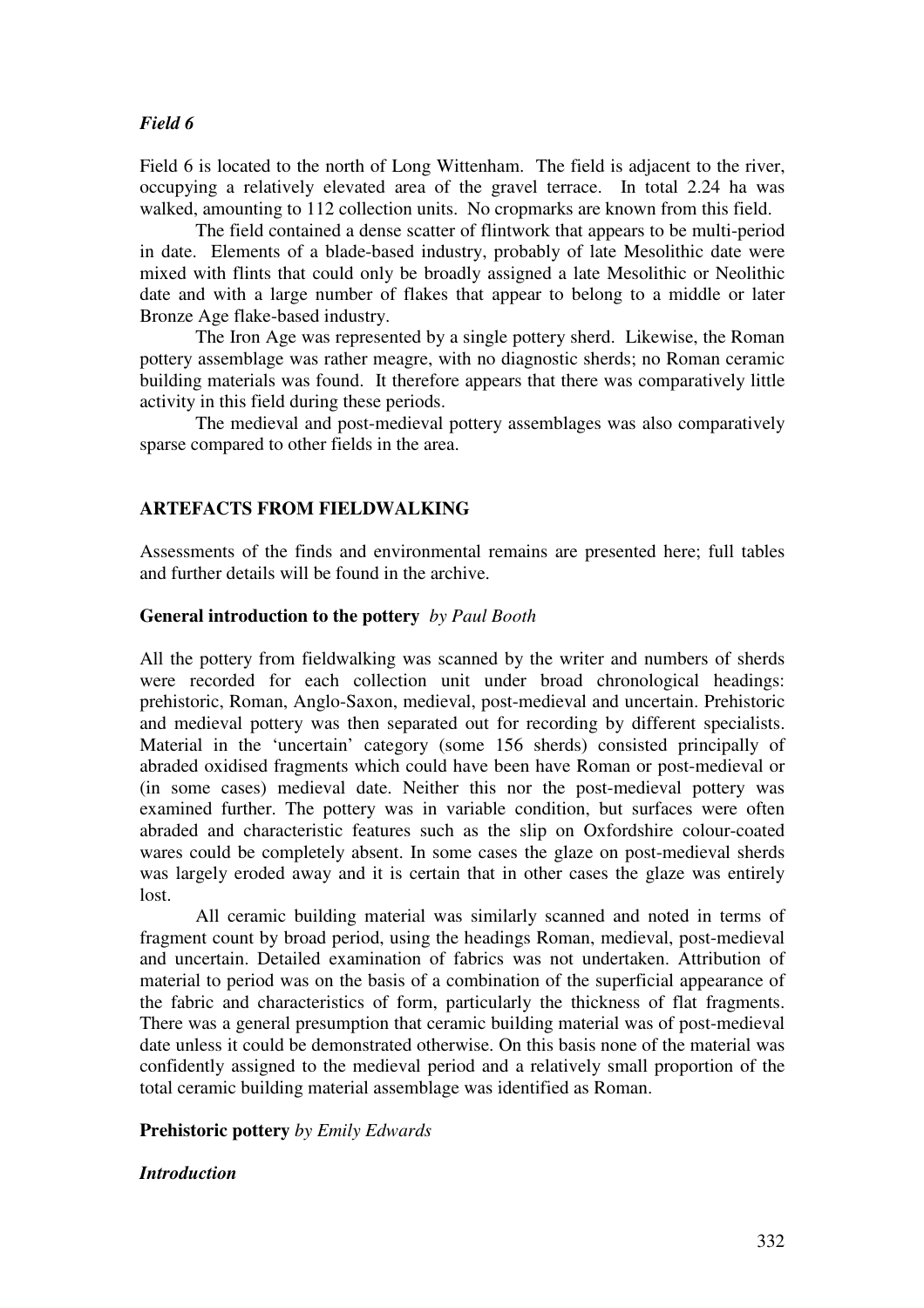A total of 82 sherds (599 g) were recovered from field walking (Table 14.6). This mainly comprised early to middle Iron Age pottery although a small proportion was identified as being late Bronze Age and a single decorated rim sherd was identified as belonging to an early Bronze Age Biconical Urn (4168, P1). The majority of this pottery was recovered from field 1 (adjacent to Hill Farm), where find spots clustered in areas of prehistoric features identified by geophysical survey, parts of which were sampled during the 2004 excavations. A small collection was also recovered from Field 5, two were recovered from Field 2 and single sherds from Fields 4 (P1) and 6.

## *Methodology*

Fabrics were coded using OA standard codes to denote inclusion types: A; sand, B; fragments of Greensand, C; calcareous (chalk or limestone), D; voids, F; flint, Pfe; ferruginous pellets, S; shell, IND; indeterminate. Each fabric has been examined microscopically using a binocular microscope (x 20) and differentiated according to the size and type of major inclusions. Size range for inclusions:  $1 = \langle 1 \text{ mm fine}; 2 = 1$ -3 mm fine-medium and  $3 = 3$  mm  $\leq$  medium-coarse. Small crumbs were not assigned to a fabric type.

Quantification was by sherd count, weight and minimum number of vessels (based on rims and other diagnostic pieces). Percentage of rim present was also measured where possible.

### *Fabrics*

As the condition of the pottery was largely poor, dating relied on identification of fabrics. The fabrics were compared to diagnostic material recovered from excavations carried out by OA within the immediate area of Hill Farm, Little Wittenham and Castle Hill. Those fabrics containing flint, which is not a local material, were all identified as being either late Bronze Age or earliest Iron Age in date. A breakdown of the material by fabric is given in Table 14.7 below

### *Forms*

Form was identifiable in two cases; the upright squared Biconical Urn rim (P1) decorated with vertical cordon was recovered from field 4 and a Greensand tempered everted early Iron Age rim (130 mm, 5 %) was recovered from field 5. The remainder of the assemblage consisted of plain body sherds weighing between 1 and 25 g (average 7.6 g).

## *Discussion*

A large proportion of the pottery was recovered from Field 1, which correlates with other evidence of activity at Hill Farm. Excavations during 2004 and 2005 recovered early Neolithic, early, middle and late Bronze Age and early and middle Iron Age pottery associated with pits and the gullies and postholes of roundhouses.

Field 2 and 6 yielded very small quantities of prehistoric sherds, which were identified according to fabric.

The Biconical rim sherd from Field four was grog tempered and decorated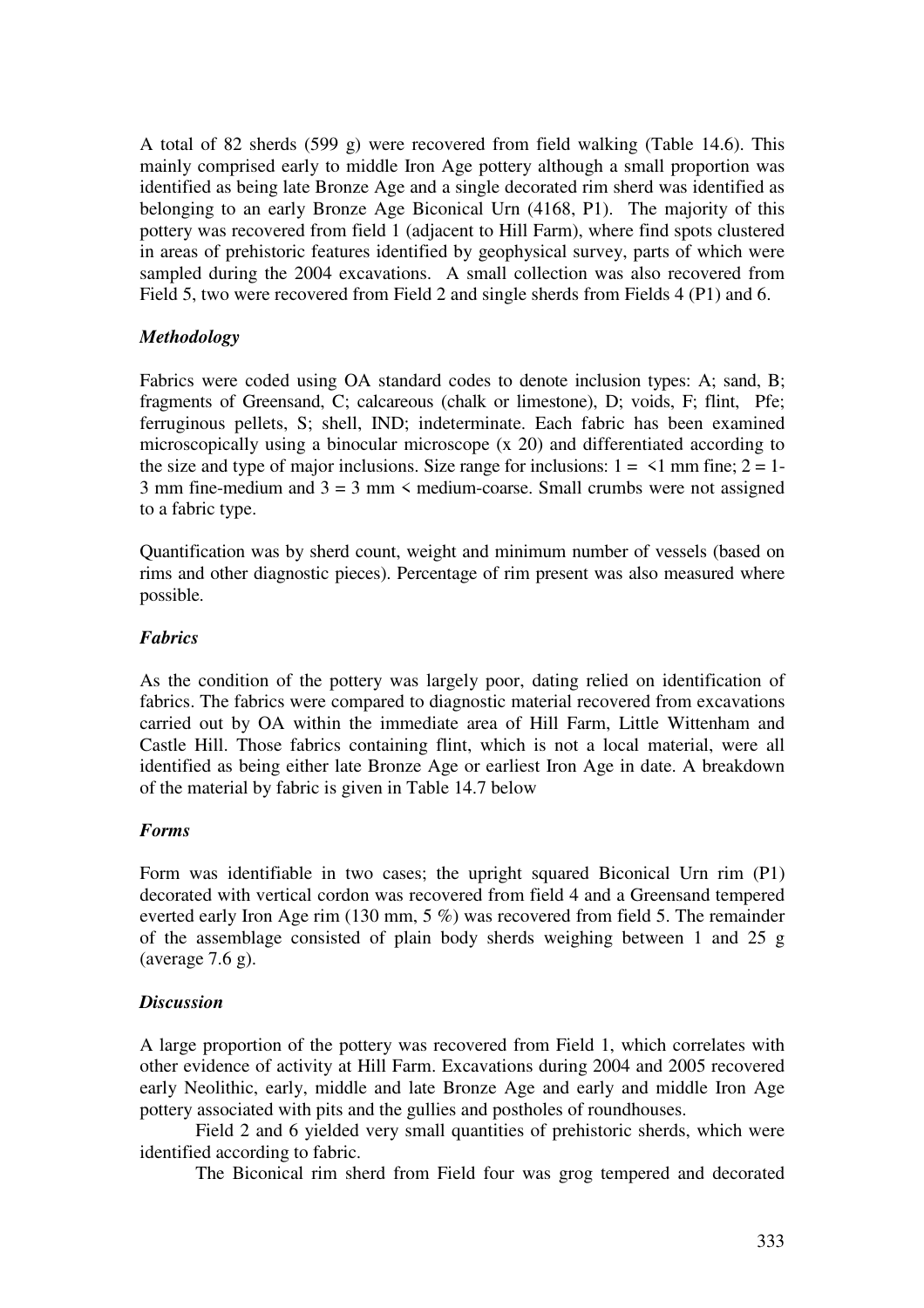with a vertical cordon (P1). As the edges of the sherd were very fresh, the condition good and the size of the sherd larger than average, it is most likely that this find was the result of very recent ploughing of an early Bronze Age feature. There are various early Bronze Age find spots within the locality although not within this field; aerial photographs have indicated round barrows both to the west of Northfield Farm and to the east of Long Wittenham. Fieldwork has identified little additional information with the exception of two twisted cord decorated Collared Urn sherds, which were recovered from features within Castle Hill. These early Bronze Age vessel types are recovered within the Upper Thames Valley relatively infrequently, in comparison with Beakers, rendering any such evidence within Field 4 of some significance.

Aerial photographs of Field 5 have so far revealed Roman features; the 12 small, broken and abraded sherds of late Bronze Age to middle Iron Age pottery recovered from the field walking increase the possibilities of some level of earlier activity within this field.

#### **Roman pottery (Figures 14. 16, 14.17)** *by Paul Booth*

#### *Roman methodology*

The Roman pottery was recorded in terms of broad ware group, using the standard codes of the Oxford Archaeology Roman pottery recording system (OA 1992-2004; Booth et al 1993, 135-137). Individual fabrics, particularly those belonging to some of the fine and specialist ware groups, were noted in some cases although, as already indicated, loss of surfaces means that some fabrics such as Oxfordshire colour-coated ware (fabric F51) will be under-represented in the record. In a few cases sherds with no colour-coat but in the distinctive forms of the F51 range were recorded as fabric OF, probable examples of F51. Specific vessel types (eg in terms of the Oxfordshire typologies of Young (1977)) were noted where possible, but for the most part rim sherds, where present, were assigned to generalised vessel classes (eg jar, bowl, dish etc). These data remain in archive.

## *Fabrics*

The fine and specialist ware groups present were samian ware (S), fine (mainly colour-coated) wares (F), mortaria (M), white wares (W) and white-slipped wares (Q). Amphorae were absent from this assemblage. The major coarse ware groups were late Iron Age/early Roman 'Belgic type' wares (E), oxidised coarse wares (O), reduced coarse wares (R), black-burnished type wares (B) and calcareous (shell-tempered) wares (C). A number of sherds were in such condition that their attribution to any one of these groups was uncertain, so they were recorded as unclassified, accounting for 6.4% of the total Roman sherds.

Samian ware sherds were scarce and usually very small. Most were probably of Central Gaulish origin, but a single probable South Gaulish sherd was identified in Field 5. Fine wares were dominated by certain or probable Oxfordshire products, which accounted for all but six of these sherds. The non-Oxfordshire sources represented were the Nene Valley (three sherds from Field 1), the New Forest (one sherd from Field 4) and uncertain (one sherd each from Fields 1 and 3). Mortaria were entirely Oxfordshire products. Two white mortarium sherds came from Field 1, while the fabric of the remainder is uncertain - the absence of surfaces means that it was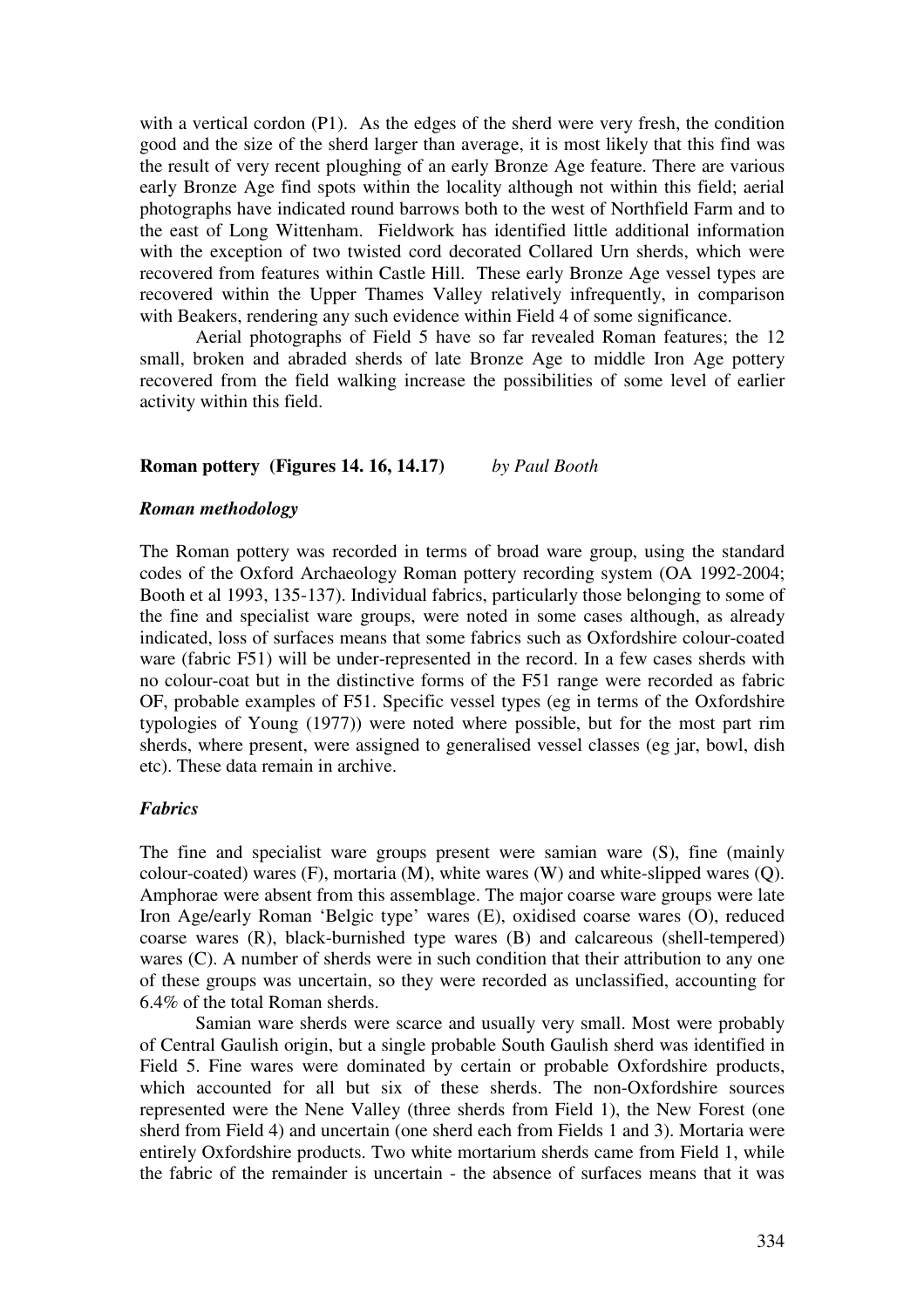almost impossible to distinguish between white-slipped and red colour-coated fabrics. In either case a late Roman date is indicated, however. The sparse white and whiteslipped ware sherds are also likely to have been Oxfordshire products, but attribution of small sand-tempered white ware sherds even to broad period can be problematic so the source(s) of the white wares identified here cannot be regarded as certain.

Coarse wares, and indeed the assemblages as a whole, were dominated by reduced (R) fabrics, which had a very wide chronological range but relatively few component elements which are closely dateable. These fabrics were particularly important in Field 5, where they accounted for 75.8% of all sherds. This probably reflects a chronological aspect of the area (see further below) - an early Roman bias here being indicated by the concentration of E wares, which comprised a further 14.5% of the total sherds, a much higher proportion than in any other part of the Wittenhams area. Indeed these wares were apparently totally absent from Fields 2, 3, 4 and 6. Oxidised wares were much more widely, but thinly distributed. They included both early and late Roman fabrics. Black-burnished wares formed a minor component of the overall assemblage, but included probable local or regional imitations as well as sherds more confidently assigned to the Poole Harbour BB1 production centre. Occasional sherds of shell-tempered ware were not certainly of Roman date, although this is likely. Such fabrics were current in the region both in the early and late Roman periods and their presence here cannot be used as a detailed chronological indicator.

The occurrence of sherds in the different ware groups by field is shown in Table 14.8

#### *Spatial variation*

The distribution of fabrics across the different fields of the project area does suggest some variation in the chronology of activity in these areas in the Roman period. As already mentioned, E wares, the most chronologically specific of all the ware groups, being confined effectively to the 1st century AD, concentrated particularly in Field 5. This field also had an above average representation of reduced coarse wares. This is a recognised characteristic of early Roman assemblages in the region - the proportion of reduced wares tends to decrease with the passage of time (eg Booth 2004, 42). Together these features suggest a strong late Iron Age and early Roman emphasis in activity in Field 5, although late Roman activity was not completely absent since five colour-coated sherds did occur in this field, mainly towards its northern margin, perhaps suggesting a focus of later Roman activity to the north of the field.

A smaller quantity of E wares, and a lower representation of reduced coarse wares, were features of the material from Field 1. This was the largest assemblage from the Wittenhams fieldwalking but, in view of the considerably greater size of the area covered, it represents a significantly less dense spread of material than that seen in Field 5; 1060 stints (collection units) in Field 1 yielded 379 sherds, an average of 0.4 sherds per stint, while the corresponding figure for Field 5 is 1.9 sherds per stint (see Table 1). The pottery in Field 1 did, however, concentrate markedly in the northern part of the field, and particularly in its north-eastern corner, so here the densities of material were more nearly equivalent to those seen in Field 5. The contrast in Roman pottery density in the parts of Field 1 to east and west of the track running south from Hill Farm is quite notable. This may be explained in part by different fieldwalking conditions in these areas, but it is notable also that while E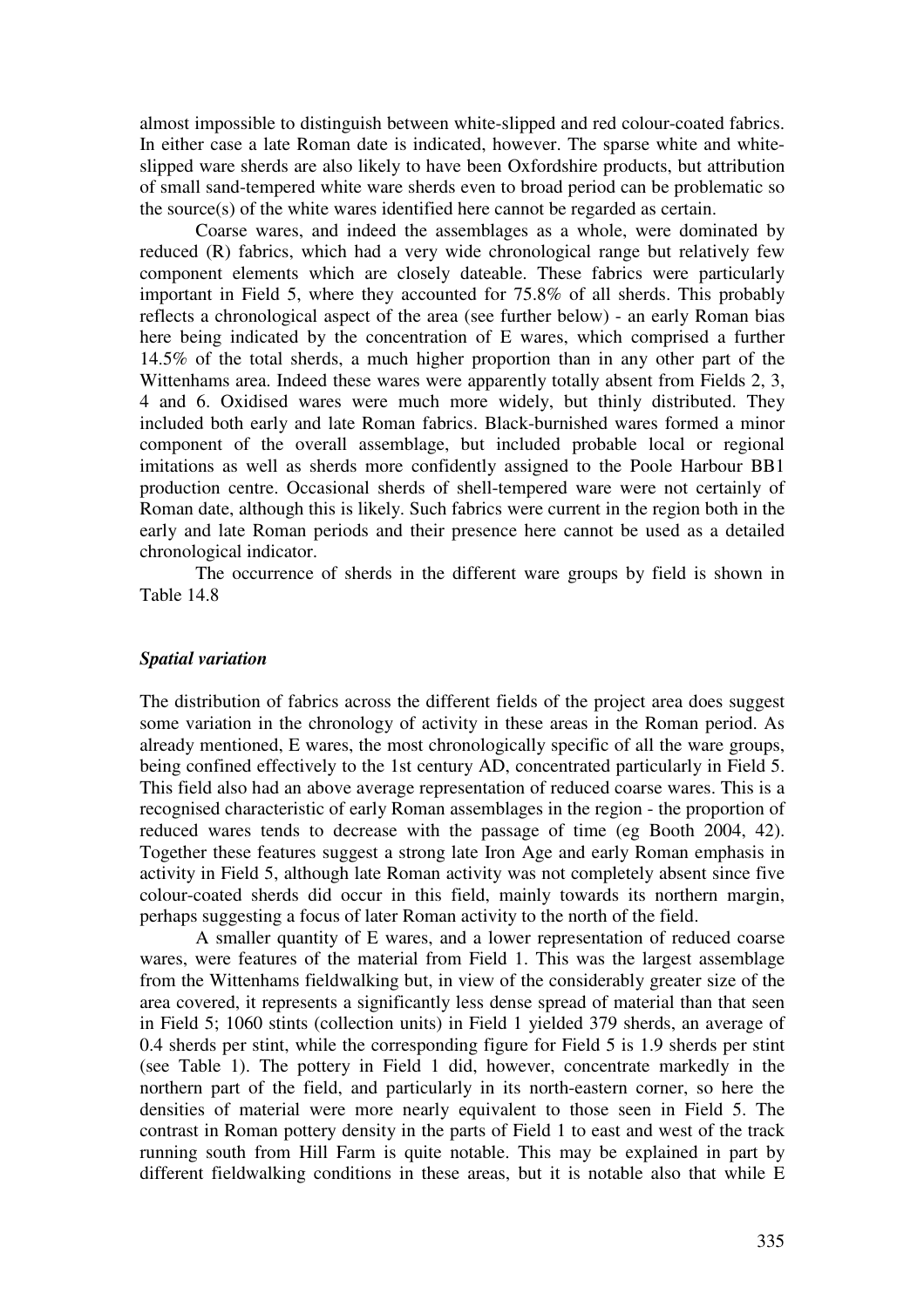ware sherds are relatively evenly distributed between these two areas fabric F51, the principal ceramic marker of the late Roman period, occurs almost exclusively east of the track and not to the west. This certainly suggests a concentration of later Roman settlement in the former area, which is slightly more elevated than areas to the west and south which lie on downward slopes.

Fields 3 and 4 produced very similar, small assemblages, although of different densities as there were twice as many collection units in Field 3 as in Field 4. Both fields lay close to cropmark complexes but Field 4 was more clearly associated with cropmark features of Roman rather than earlier date. In Field 3 the principal concentration of Roman pottery lay in the north of the field away from the known cropmarks and close to the edge of the gravel terrace. In both fields distinctive early Roman pottery was completely absent and Oxfordshire colour-coated wares and mortaria were relatively well-represented, occurring mainly in the northern part in Field 4. Both assemblages thus appear to have a late Roman bias. The representation of reduced wares, very roughly about half of the total sherds from each field, is also consistent with a later Roman date (see above), although this cannot be demonstrated by detailed examination of the individual sherds.

Fields 2 and 6 produced very small, low density assemblages, that from Field 2 containing a high proportion of unassigned sherds. Little can be said about either group, except that they lack particular chronologically diagnostic material, whether of early or late date. Both may reflect areas peripheral to locations of more intensive activity in this widely-utilised landscape.

#### **Ceramic building material (Fig. 14.21)** *by Paul Booth*

Some 119 fragments of ceramic building material, the great majority from Field 1, were identified as certainly or probably of Roman date. The Roman fabrics were generally less sandy than those of later date, but occasional fragments apparently of secure Roman form were found in quite sandy fabrics. This was particularly the case in Field 4, where three of the six fragments were noted as being in sandy fabrics. The absence of evidence for Roman tile production in the region means that there is little information on the potential range of tile fabrics in use, nor have major assemblages from settlement contexts in the area (such as that from Barton Court Farm (Miles 1986)) been examined from this point of view.

The Field 1 assemblage of 105 pieces contained 38 fragments attributed to tegulae, 17 from imbrices, a single probable brick fragment (34 mm thick and at least 165 mm wide) and 5 large tesserae of cut down tile (these last were supplemented by two stone tesserae from the same area). There were no recognisable box flue or other tile types and the remaining fragments were of undiagnostic form. The distribution of these fragments broadly mirrors that of the Roman pottery, being concentrated most markedly in the north-east corner of the field just east of Hill Farm. This area produced the greatest concentration of diagnostic late Roman pottery and it is possible that the latter material indicates the date of the structure from which the tile derived. From other indications it is clear that the structure lay within this area close to the south-east corner of the farmyard of Hill Farm. This would place the building roughly 250 m west of the one partly examined by Rhodes (1948) which also produced roof tile, bricks and cut down tile tesserae (Wessex Archaeology 2004, 22).

The Roman tile from the other fields is too sparse for its significance to be clear. The two fragments from Field 2 are probably one each of tegula and imbrex, and further tegula fragments came from Field 3. As already mentioned, the small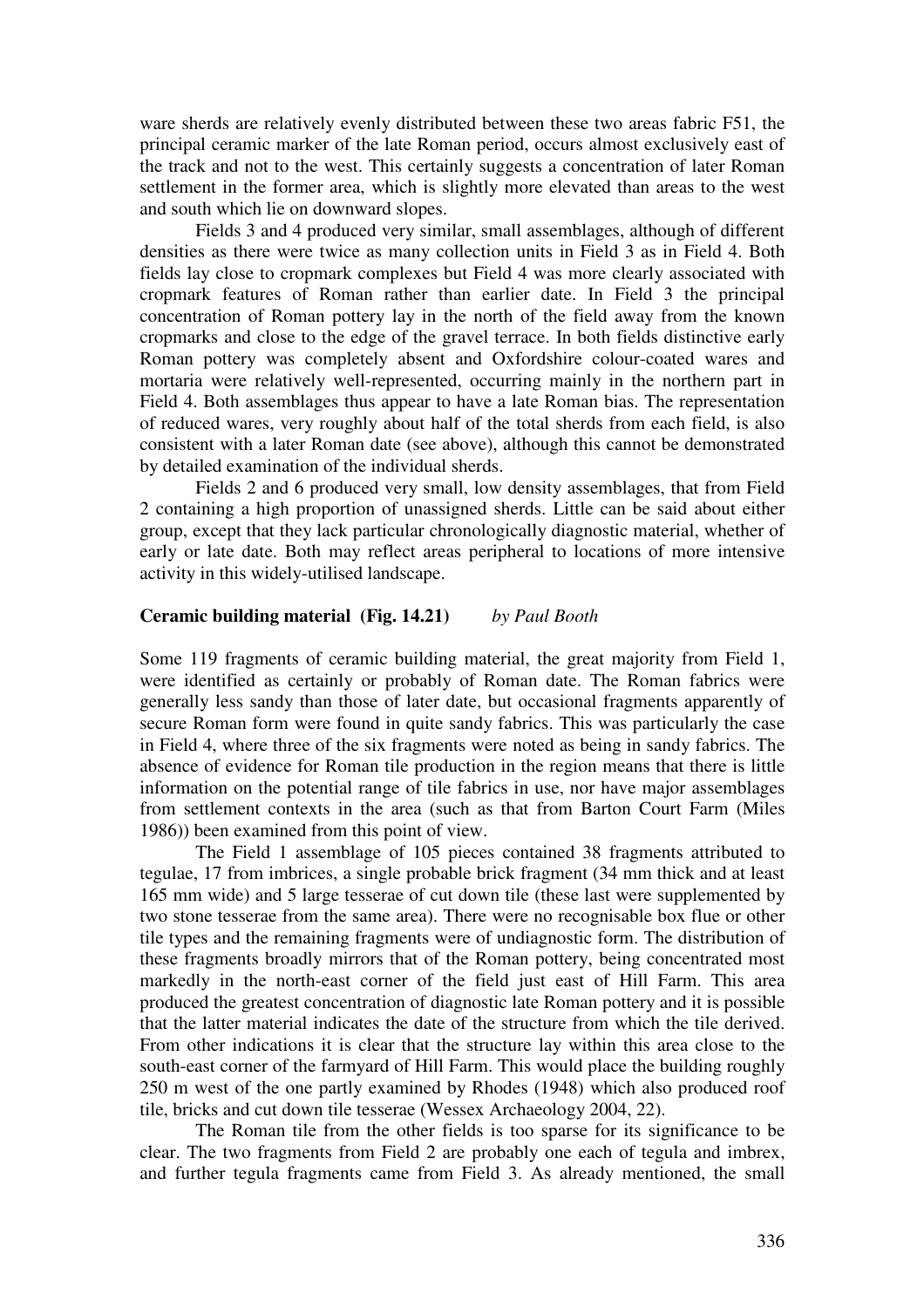group from Field 4 was notable for fragments in sandy fabrics, two of which may have been from bricks (29 mm and 32 mm in thickness), and a single further brick fragment, but in a more typical relatively sand free fabric, came from Field 5.

### **Saxon and Medieval pottery (Figures 14.18-20)**

*by Paul Blinkhorn* 

### *Introduction*

The Saxon and Medieval sherds identified in the initial sort (see above) were characterised by fabric (see below). A summary of the fabrics by field is presented in Table 14.9 below.

### *Early-Middle Anglo-Saxon (AD 450-850)*

F1: Chaff-tempered. Moderate to dense organic voids up to 5 mm, rare to sparse subrounded quartz and/or calcareous material up to 1 mm.

F2: Sand and chaff. Moderate to dense sub-rounded quartz up to 1 mm, sparse organic voids up to 5 mm.

### *Saxo-Norman and later*

The medieval pottery was recorded utilising the coding system and chronology of the Oxfordshire County type-series (Mellor 1984; 1994). The alphanumeric prefix codes are those used in the database and Table 14.9.

F200: OXAC: Cotswold-type ware, AD975-1350.

F202: OXBF: North-East Wiltshire Ware, AD1050 – 1400.

F300: OXY: Medieval Oxford ware, AD1075 – 1350.

- F352: OXAM: Brill/Boarstall ware, AD1200 1600.
- F404: OXCL: Cistercian ware, 1475-1700.

F425: OXDR: Red Earthenwares, 1550+.

F405: OXST: German Stonewares, late 15th century+.

F443: OXFM, Staffordshire White-glazed English Stoneware, 1730 – 1800.

F1000: Miscellaneous 19th - 20th century wares.

#### **Post-Roman ceramic building material**

Large quantities of post-medieval ceramic building material was recovered during fieldwalking. This material was briefly scanned after processing. Due however to the ubiquitous occurrence of this material, and the lack of distinctive variations within it, it was not recorded. In Field 1 this material was discarded after preliminary scanning had identified and extracted the Roman tile, and had established that no medieval ceramic building material was present.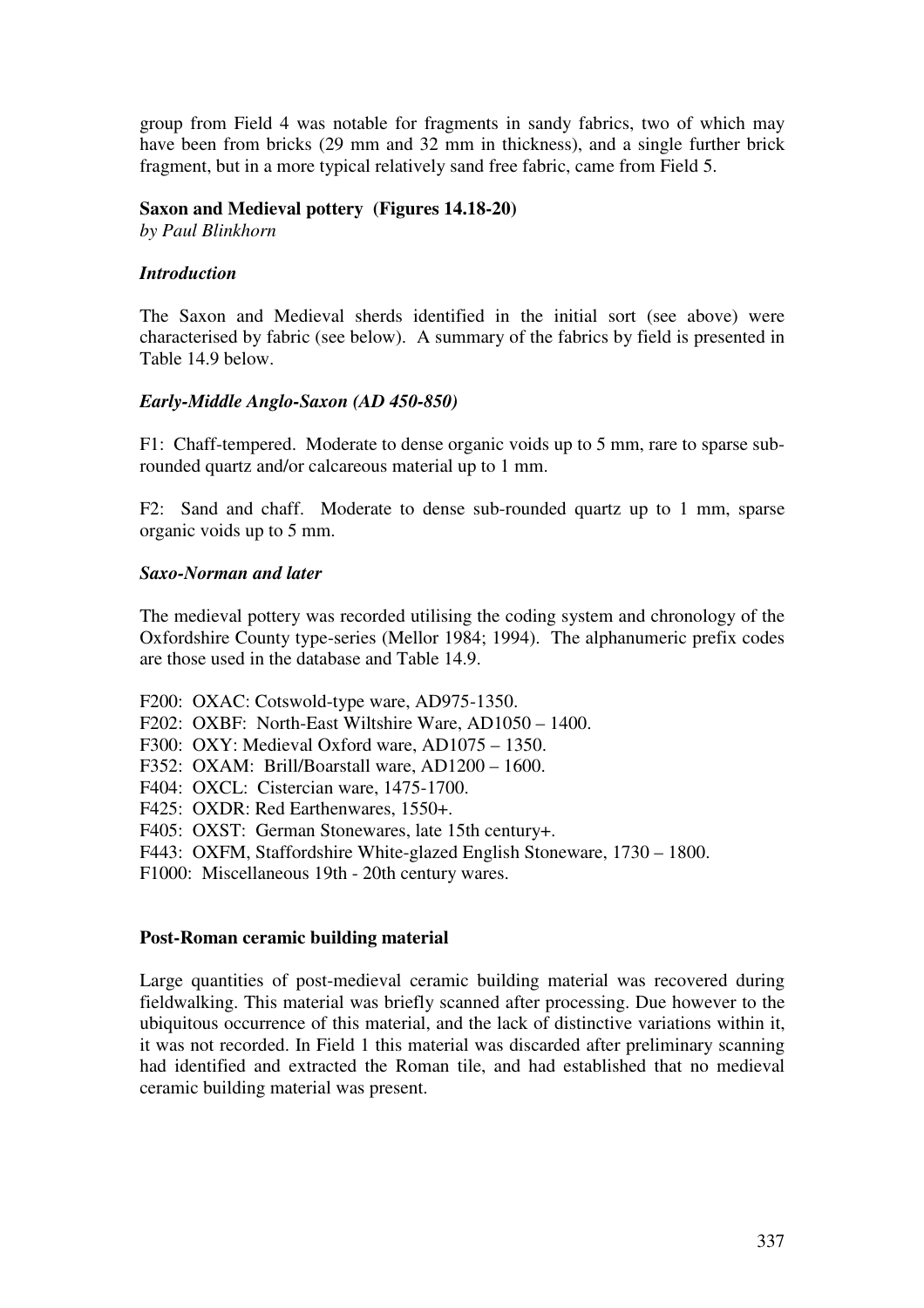## **The Struck Flint (Figure 14.14)** *by Hugo Lamdin-Whymark*

## *Introduction*

A total of 629 struck flints was recovered from fieldwalking six fields in the Little and Long Wittenham parishes. The flintwork assemblage includes material dating from the Mesolithic to late Bronze Age, distributed in varying quantities across the landscape. This report will characterise the flint assemblage from each field before presenting a broad framework for the use and exploitation of the Little and Long Wittenham parishes based on the recovered lithic resource.

## *Methodology*

The lithic assemblage has been quantified and characterised typologically. Dating has been attempted where possible, using typologically diagnostic forms and broad technological attributes (for example Ford 1987; Pits and Jacobi 1979). During the initial analysis additional information on condition (rolled, abraded, fresh and degree of cortication), and state of the artefact (burnt, broken, or visibly utilised) was also recorded. Retouched pieces were classified according to standard morphological descriptions (e.g. Bamford 1985, 72-7; Healy 1988, 48-9; Bradley 1999, 211-277). The assemblage was catalogued directly onto a Microsoft Access database. A printout of the catalogue will be deposited with the archive; where possible a digital copy will be deposited.

## *Quantification*

A total of 629 struck flints was recovered from the fieldwalking exercise. The flint assemblage from the site is shown in Table 14.10. A total of 5.3% (33 flints) of the assemblage was burnt and 23.6% (146 flints) was broken. The proportion of broken flints is under-represented due to the exclusion of post-depositional edge-damage, such as plough damage, that may have obscured genuine breaks.

### *Provenance*

Flintwork was recovered in varying quantities from all of the fields walked. The lowest density of flintwork was in field 1 to the south west of Castle Hill. On the gravel terrace fields (2-5) the general background levels of flintwork was slightly more elevated, but only in Field 6 was a particularly high density of flintwork recorded (Table 14.11).

### *Raw material and condition*

The raw material included flints varying in colour from grey and light brown through to dark brown. Where present, the cortical surface of the flint flakes was generally thin and abraded, indicating the raw material originated from a derived context, such as the flint river gravels available on the river Thames downstream south of the Goring Gap. Three distinctive flakes of flint originating from the Bullhead Bed at the base of the Reading Beds, were recorded in Field 3. This flint is commonly encountered on Neolithic, particularly later Neolithic sites, and is again available to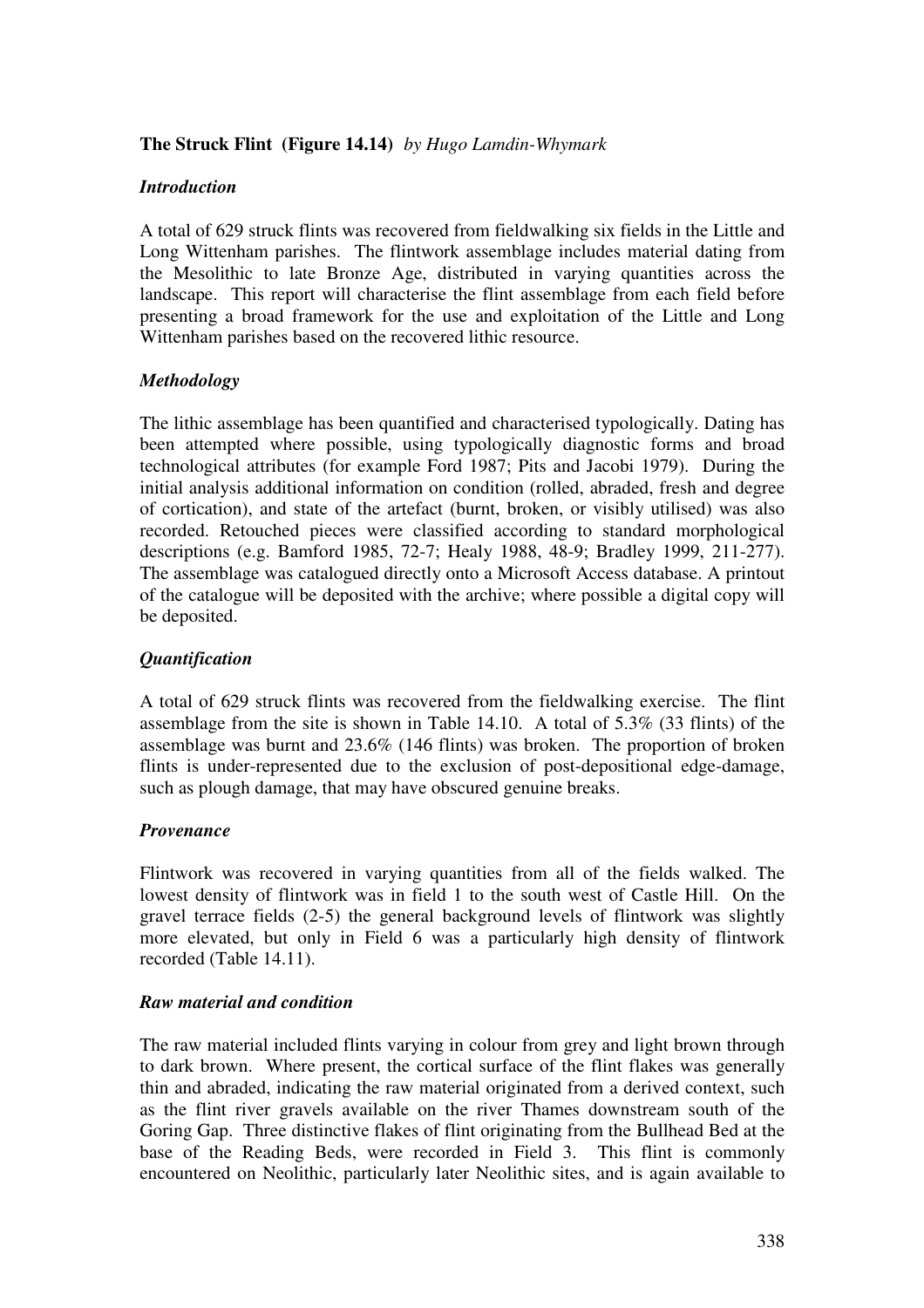### the south-east.

The condition of the flintwork was poor, as is typical for assemblages recovered from the plough zone. Post-depositional edge-damage was present on a large number of the flints including numerous asymmetric notches formed by the plough (Moss 1983). The flints recovered from field 1 were, however, in a considerably worse condition than those from the other fields. No obvious explanation for this is apparent. The surface condition of the flintwork is also variable between the fields. The majority of flints exhibit no surface cortication, but some of the flintwork in Fields 1 and 4 exhibit a light, mid to dark orangey brown iron staining. In addition, some of the flintwork in Fields 3 and 6 exhibited a light to heavy white surface cortication.

## *Storage and curation*

The majority of the struck flints are bagged individually; the burnt unworked flint is bagged by context. The flintwork is adequately boxed and bagged for long-term storage and curation.

## *The Assemblage*

The assemblages recovered will be considered by field below.

## *Field 1*

The assemblage of flint recovered from the fields south east of Castle Hill contains few diagnostic artefacts to assist in the dating of the assemblage, so the dating is largely reliant on broad technological trends. The vast majority of the flint assemblage is composed of flake material, generally of relatively broad and thick proportions with little platform preparation, although a couple of thin and narrow flints were present. This technology is most typical of middle-late Bronze Age industries, perhaps with a couple of earlier flints, possibly of Neolithic to early Bronze Age date; one fine parallel-sided blade may be earlier still, dating from the Mesolithic or early Neolithic. Exceptionally few cores were recovered, suggesting little flint production in this area, and the tool assemblage was limited to scrapers. The limited number and range of tools is again perhaps an indication of a later prehistoric assemblage. A gunflint was also recovered; the flint is small (21 mm by 15 mm - roughly 3/4" by 1/2") identifying it as 'fine pocket pistol' flint (de Lotbiniere 1984, 63) (336 - Figure 14.24 No.6).

## *Field 2*

Field 2 again contained a small assemblage of flintwork with few diagnostic flints. The flake material was, however, distinctly thinner than the material in field 1 and more pieces exhibited platform-edge abrasion, indicating relatively careful flaking techniques. A few of the blades appeared to be the product of a finer blade-based industry, possibly of Mesolithic or early Neolithic date, but overall the percentage of blades (blade/bladelet/blade-like flakes) to flakes was exceptionally low at 4.3% indicating the majority of the flintwork did not derived from a blade-based industry. Given the core preparation and careful flaking, a later Neolithic to early Bronze Age date is most appropriate.

The retouched assemblages comprised three scrapers, two backed knifes and a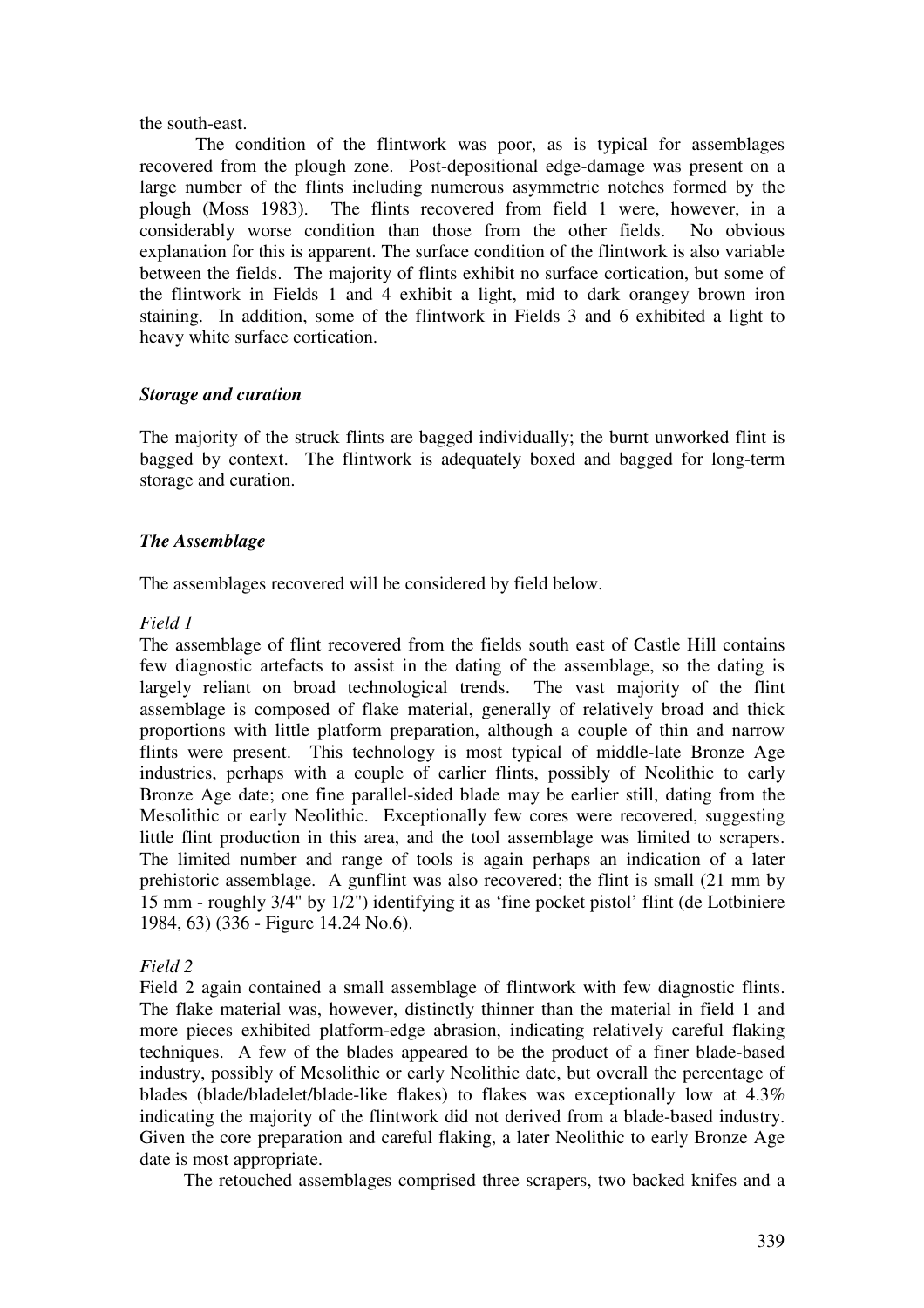gun flint. Two of the scrapers were manufactured on flakes and the third on the distal end of a blade which has subsequently been burnt and broken (1052 - Figure 14.24 No.1). There is little intrinsically datable about the flake-based scrapers and only a broad Neolithic-Bronze Age date may be suggested; the scraper on a blade is most probably Mesolithic. The two knives both exhibited relatively invasive, low-angle flaking (1004 - Figure 14.24 No.3). The retouch is most reminiscent of early Bronze Age workmanship. The gunflint is relatively substantial, measuring 32 mm by 19 mm (3/4" by 1 1/4") and would have been used in a carbine (de Lotbiniere 1984, 52) (1196 - Figure 14.24 No.8).

### *Field 3*

Field 3 has a broad variety of flake material and a good range of retouched tools. The flake material includes the highest proportion of blade and blade-like flake material (12.9%) of any of the fields, however, the assemblage is clearly mixed as it contains diagnostic artefacts of Mesolithic to late Neolithic/early Bronze Age. The blade component is relatively distinctive and clearly represents the product of a blade-based industry. The blades are generally relatively small and narrow, and often parallelsided, showing careful systematic preparation and flake removal. This technology is characteristic of the Mesolithic, and given the limited size of the product, a later Mesolithic date is most probably. The presence of a proximal micro-burin from microlith production confirms the presence of Mesolithic material.

The bulk of the flake material is relatively thin and appears to have resulted from careful reduction, with many pieces exhibiting platform-edge abrasion. Some of this flake material may belong with the Mesolithic assemblage, but some certainly belongs to the increasingly flake-based industries of the Neolithic to early Bronze Age. The cores represented were all aimed at flake production, with one single platform, four multi-platform examples and a fragmentary example; these probably fall in the latter date range. A fragmentary flint hammerstone was also recovered indicating some on-site production.

A broad range of retouched tools was recovered from field 3, representing 9.7% of the total assemblage, a high proportion. The assemblage includes five scrapers and three edge-retouched flakes, none of which were particularly diagnostic, but their manufacture on relatively thin flakes perhaps suggests a date between the Mesolithic and early Bronze Age. A small (40 mm x 15 mm by 5 mm thick) but finely retouched plano-convex knife, characteristic of Beaker flintwork, was found in transect 3449 (Figure 14.24 No.4), and exhibited considerable plough damage. Given that the knife was found in a field with a barrow, it is possible that may represent a ploughdisturbed grave good. A fabricator (strike-a-light) of an unusually broad form was recovered from transect 3025 (Figure 14.24 No.2). The fabricator had been manufactured by coarse bifacial flaking on a frost-shattered fragment of gravel flint, and both sides exhibited the typical heavy abrasion from use against Iron Pyrites. In addition, two pieces with miscellaneous retouch were identified. One exhibited coarse retouch forming a small rod, similar in form to many fabricators, but did not exhibit any of the characteristic wear. The second piece was a broken flake with edge retouch or plough damage that created the appearance of a chisel arrowhead, but the item could not be identified with confidence. A round-backed English strike-a-light measuring c 1 1/4" square (34 mm by 31 mm) was found in transect 3327 (de Lotbiniere 1984, 36; fig. 20) (Figure 14.24 No.9)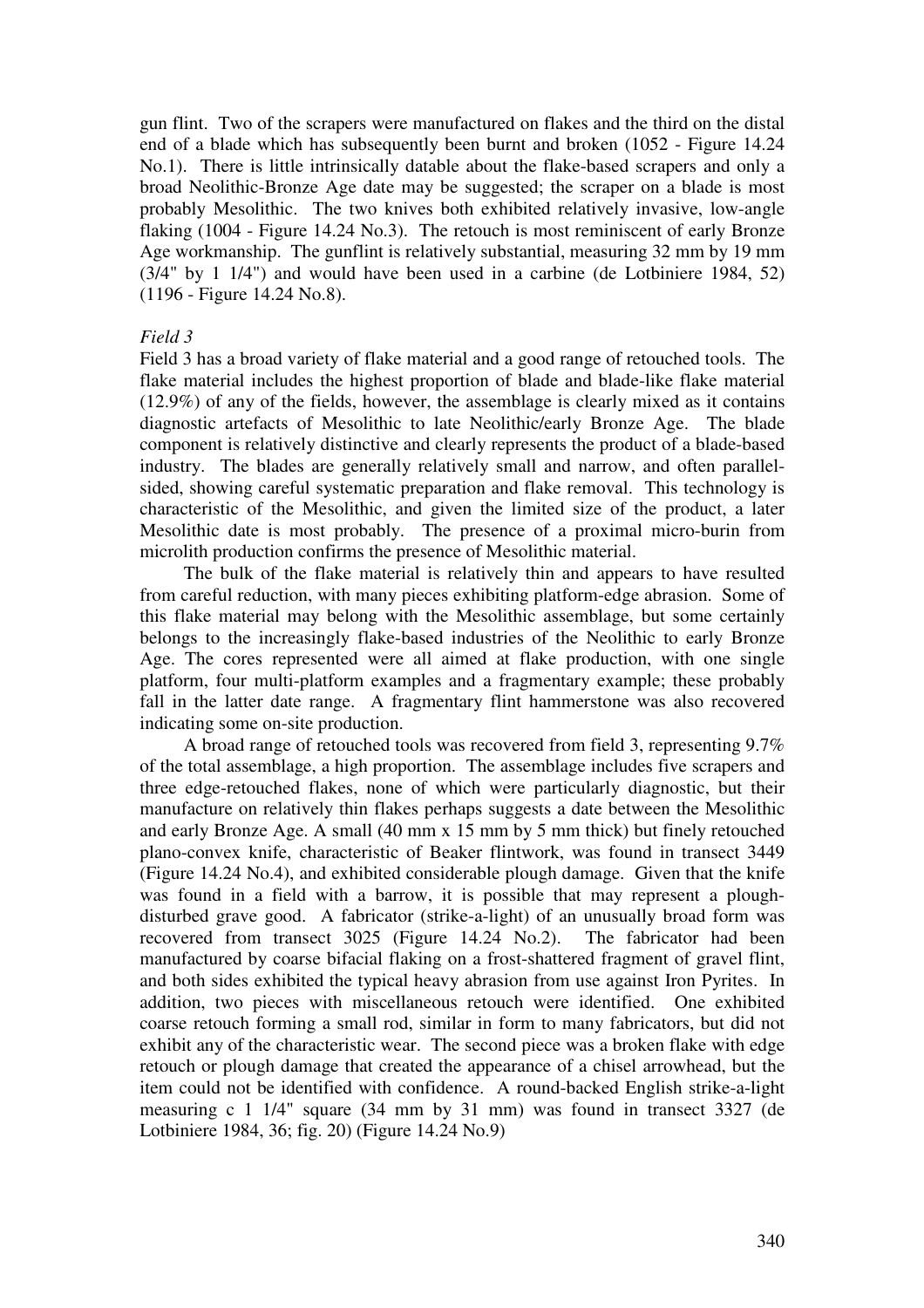## *Field 4*

A small assemblage of flint was recovered from field 4. The flint was similar in character to the material recovered from field 2 to the south. The assemblage was largely composed of relatively thin, well-prepared flakes with a single blade represented. The recovery of a core rejuvenation tablet stands testimony to the careful preparation and maintenance of cores. The retouched component comprised a single scraper and a retouched flake. The dating of this small flint assemblage is difficult, but apart from the odd possible Mesolithic flint the majority of pieces probably date from the Neolithic to early Bronze Age, most probably in the latter half of that date range.

## *Field 5*

Field 5 contained a small assemblage of flintwork similar to fields 2 and 4. A couple of heavily corticated blades may represent a Mesolithic component to the assemblage, but no diagnostic artefacts were identified. The remaining material was predominately composed of flakes which date from the Neolithic to early Bronze Age. The retouched flints comprised two scrapers and a barbed and tanged arrowhead (5072 - Figure 14.24 No.5), the latter dating to the early Bronze Age. The arrowhead exhibits fine invasive flaking on both the dorsal and ventral surfaces, but unfortunately both barbs are broken and it is not possible to identify the original form using Green's categories (1980).

## *Field 6*

Field 6 contained the highest density of flintwork and a total of 202 flints was recovered. The flint assemblage does not, however, appear to form a coherent assemblage and it appears that flintwork from several periods is represented. A reasonable proportion of blades were identified in the assemblage and the technology employed in their production clearly distinguished them from the flake material. The blades were relatively short, but were well prepared; some exhibited parallel sides and blade scars on the dorsal surface. The reduction techniques employed are indicative of a later Mesolithic industry. A large flake had also been prepared to remove a crested blade, but was abandoned before the removal was made (tested nodule); such a reduction technique is typical of Mesolithic blade industries. A well prepared, multi-platformed prismatic flake core was also recovered, but can only be dated broadly to the Mesolithic or Neolithic. The other cores recovered were aimed at flake production and could not be reliably dated, bar a discoidal core that most probably dates from the later Neolithic. The flake debitage derives from a flake based industry, most probably of a middle or late Bronze Age date.

The retouched assemblage comprised six end scrapers, one end and side scraper, a broad notch, and one simple edge-retouched flake. None of these tools are closely dateable, but a broad Mesolithic to early Bronze Age date may be suggested, although some may also be associated with the middle to later Bronze Age flake material. In addition, two gunflints were found. A small irregular example, measuring 20 mm by 15 mm (3/4" by 1/2"), was for use in a pocket pistol and probably represents a second manufactured on the distal end of the flake, whilst a larger square example measuring 22 mm by 21 mm (5263 -Figure 14.24 No.7) (c 3/4" by 3/4") is a 'super pocket pistol' flint (de Lotbiniere 1984, 62-63).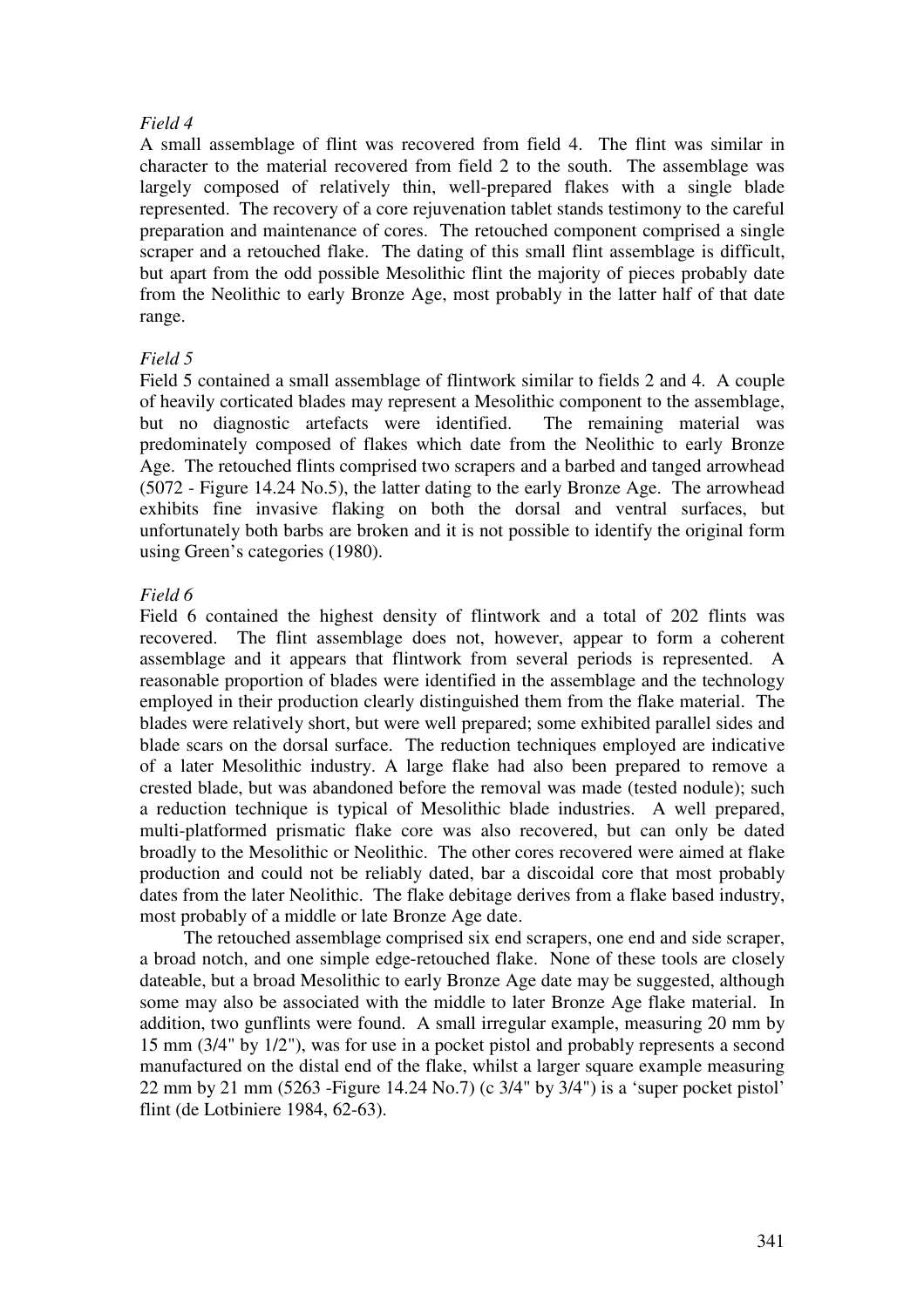#### *Conclusions*

The flint assemblage recovered from fieldwalking various fields across the Long and Little Wittenham parishes represents a relatively small body of material and limited sample of the entire area. The assemblage is, however, large enough to allow dating on broad technological attributes, assisted by the presence of the occasional diagnostic artefacts, and for the observation of general patterns of activity across the study area.

The most distinct pattern is between the field 1, on elevated ground to the southwest of Castle Hill, and the fields down on the gravel terrace. In field 1 flintwork was relatively sparse in comparison to the gravel terrace, and it is particularly noteworthy how little of the assemblage was of an early prehistoric date, the majority of the assemblage dating to the middle to later Bronze Age. It is, however, clear from the early Neolithic pit at Hill Farm and associated residual flints in Iron Age features, and the diagnostic Mesolithic and early Neolithic flints from Castle Hill, that there was activity during earlier prehistory, but it did not leave a significant scatter of flint across the more elevated part of the Wittenhams' landscape.

The gravel terrace presents a different story. The general density of material is considerably higher than encountered near Castle Hill. A light scatter of Mesolithic, probably later Mesolithic, flint was present in fields 2, and 5 whilst fields 3 and 6, which are situated close to the river, contained a significantly higher number of Mesolithic flints. A concentration of Mesolithic flintwork was noted on the SMR (15412) to the north of the long Wittenham parish in a similar riverside location to the denser scatters observed in the fieldwalking, again further supporting the presence of increased levels of Mesolithic activity close to the river bank. Two tranchet axes have also been found at Northfield Farm (SMR 9784 and 3174).

The early Neolithic activity has proved particularly elusive in the fieldwalking exercise. No diagnostic artefacts were identified and where a broad date of Neolithic to early Bronze Age date has been suggested, late Neolithic or early Bronze Age artefacts have been recovered. This is not to say that early Neolithic material in not present in the assemblage, but that it is distinctly under-represented and clearly does not follow the same pattern as the Mesolithic activity.

Neolithic to early Bronze Age flintwork forms a good spread across the gravel terrace. The Beaker period was comparatively well represented by diagnostic flint artefacts, with a plano-convex knife in field 3, a barbed and tanged arrowhead in field 5 and two further knives in field 1 with retouch reminiscent of Beaker flintwork. The plano-convex knife in field 3 may represent a grave good associated with a barrow identified in the geophysical survey.

Later prehistoric flintworking does not appear to be widely distributed on the gravel terrace. The technological attributes of the flintwork in field 6 suggest that a significant proportion of this concentrated scatter may be middle to late Bronze Age. Given the light scatter of middle to late Bronze Age flintwork scattered across field 1 close to a known area of late Bronze Age settlement, it is perhaps possible that in the middle to late Bronze Age flintwork is confined to domestic foci rather than spread across much of the landscape.

The post-medieval gunflints were used in various-sized pistols and rifles, but provide little insight into the activities of the period. The gunflints and the strike-alight are, however, intrinsically interesting and serve to link the relatively recent history of the area to prehistory through the valuable properties of flint for the creation of sparks and fire when used in conjunction with steel, or as in the past Iron Pyrites, a technology not surpassed until the industrial revolution.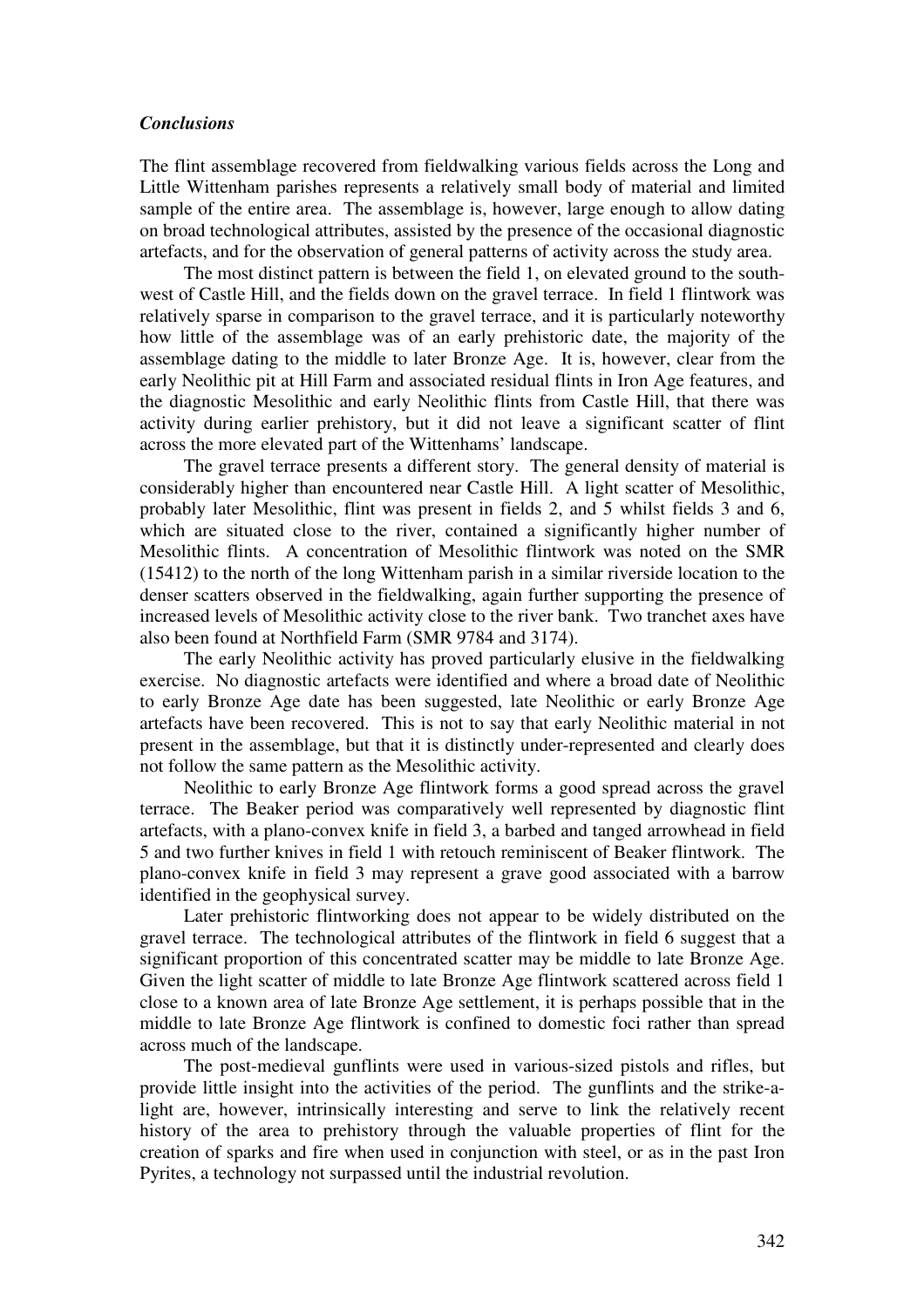### **WORKED STONE FROM FIELDWALKING**  *by Fiona Roe*

#### **Introduction**

 Seven objects of worked stone have been catalogued and are summarised in Table 14.12. The burnt stone amounted to 138 fragments, which are summarised in Table 14.13 and further described in the archive. It is possible to suggest generalised dating for the objects, some of which correspond to finds from the excavations described above, while others are likely to be of later date.

### **Facetted pebble**

 A quartzite pebble with worn facets at either end (1091) has two possible interpretations. It could be an earlier prehistoric flint knapping tool, by analogy with similar artefacts found at the Eton Rowing Lake, Buckinghamshire (Lamdin-Whymark, in prep) and at Yarnton, Oxfordshire (Roe, in prep (c)). Alternatively it may have been used for whetting. Similarly worn artefacts found in Iron Age contexts at Beckford, Worcestershire have been tentatively interpreted as whetstones (Roe in prep (b)) and as few identifiable whetstones were found during the Wittenhams excavations, this seems the most likely explanation for this tool. Another of these facetted tools was found locally, in a middle Bronze Age waterhole at Appleford Sidings (Roe, in prep (d)).

#### **Hammerstone**

 Part of a quartzite hammerstone (5138) is similar to others from the excavations at the Wittenhams. Five came from the settlement below Castle Hill, with another find from Hill Farm, so the likelihood is that this seventh example relates to Iron Age activity in the area.

### **Polisher**

 The polisher (1182) is a quartzite pebble with a well worn, smooth surface and it is smaller than most examples of this type, being only 54 mm in length. A similarly worked pebble was found in the settlement around the hillfort (Chap 6). A suggested purpose for such pebbles with shiny worked surfaces is as burnishing tools, probably used on pottery.

### **Querns**

 Two rotary quern fragments were found, both made from materials typical of Roman sites in the area. A piece of upper stone made from Niedermendig lava from the Rhineland (2100) has a raised rim round the edge on the upper surface, a feature characteristic of Roman lava querns. This quern material has often occurred on Oxfordshire Roman sites, including some weathered crumbs from nearby Northfield Farm at Long Wittenham (Gray 1970 & Oxfordshire County Museum Store, Standlake). The second segment of rotary quern (4204) is again part of an upper stone. It was around 390 mm in diameter and was made from Upper Old Red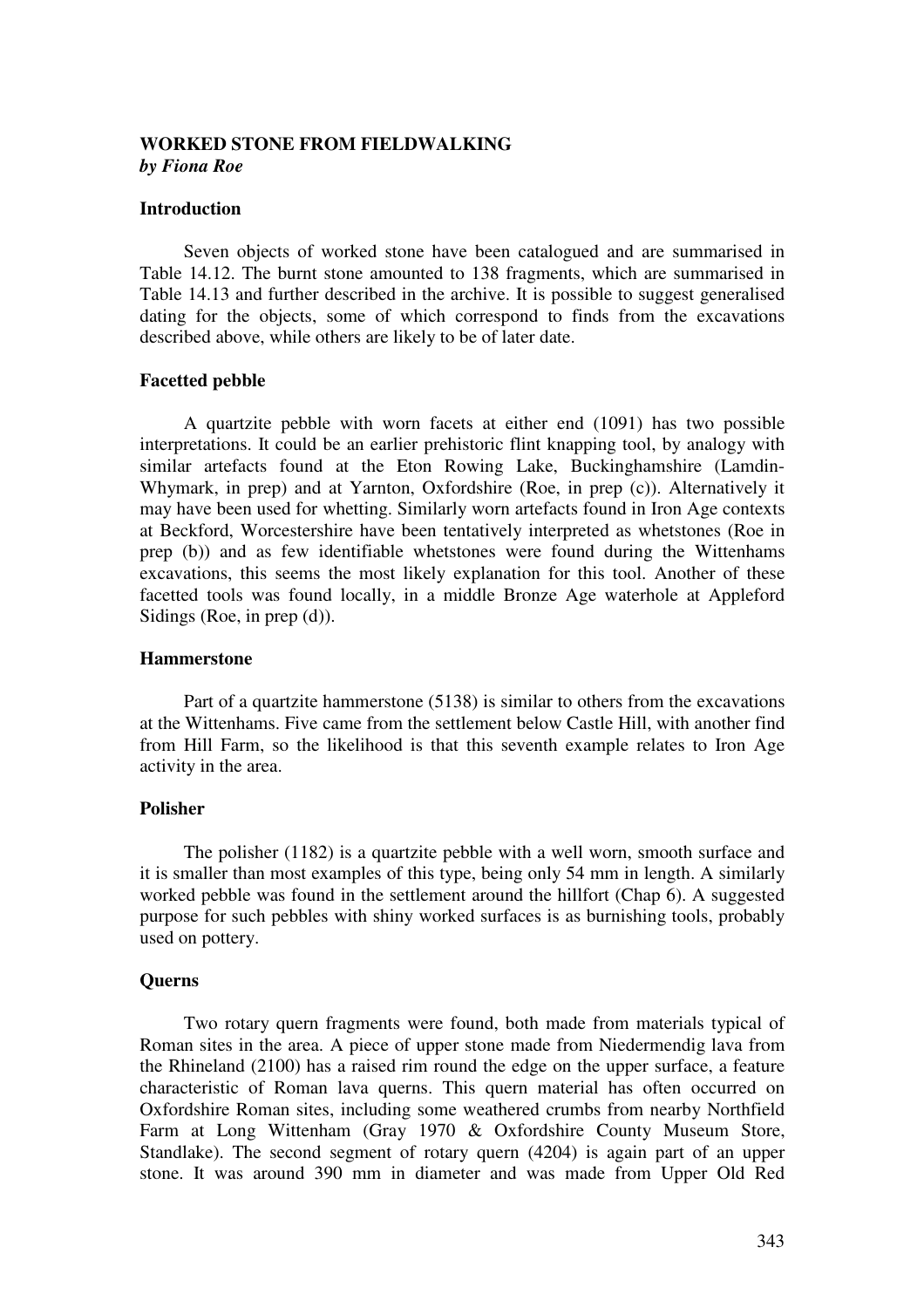Sandstone quartz conglomerate from the Forest of Dean/Wye valley area. This is another quern material frequently found on Roman sites in Oxfordshire and although an Iron Age date for the quern is not impossible, it is more likely that it relates to Roman activity in the area. Other quern fragments made from the same variety of stone came from a Roman context on Castle Hill excavations (Chap 3) and as an unstratified find made during the settlement excavations (Chap 6). Upper Old Red Sandstone also occurred on the Roman site at Northfield Farm, Long Wittenham (Gray 1970 & Oxfordshire County Museum Store, Standlake).

### **Whetstones**

 The two whetstones are probably Post Medieval in date as both the fragments come from examples that have an elongated, tapered form not known amongst Medieval or earlier whetstones. One of them (1214) was made from the Devonshire Batts, a variety of Upper Greensand found in the Blackdown Hills south of the Somerset/Devon border, where it was quarried specifically for whetstones and widely distributed (Ussher 1906, 40**).** The identity of the stone used for the other whetstone (902) is less certain, but it appears to be another form of greensand.

### **Burnt stone**

 The burnt stone from fieldwalking amounted to 139 fragments. As with the burnt stone from the excavations, all the materials could have been collected locally, with large proportions of flint and quartzite fragments. However there is a considerably lower proportion of chalky greensand from the fieldwalking, but the low number of these finds could be explained by the fact that this relatively soft variety of stone would not have survived well in ploughsoil.

#### **Metalwork** *by Ian Scott*

This assemblage was derived from field-walking and metal detecting and comprises 64 fragments. Much of the material comprises melted and other lead waste and miscellaneous pieces, and copper alloy waste (n=24). There are also six modern buttons (n=6), a lead soldier. An interesting piece is what appears to be a part of a cast copper alloy rat's tail, presumably from a model or statuette of a rat. Most of the material is undateable and none of it is of any real interest.

#### **Roman coinage** *by Paul Booth*

Four late Roman copper alloy coins were recovered from metal detecting in Field 1. Two of the coins were recovered whilst the fieldwalking exercise was undertaken, and two coins were found close to Trench 15 in the 2004 excavation season (see Table 14. 14). All were unstratified and in poor condition, to the extent that none could be precisely identified. Three of the coins can be assigned to the later 3rd century, although none is closely identifiable. The other coin is of 4th century date, assignable to the major period of minting of the House of Constantine, from AD 330-346. The reverse type, Urbs Roma, is very common in this period.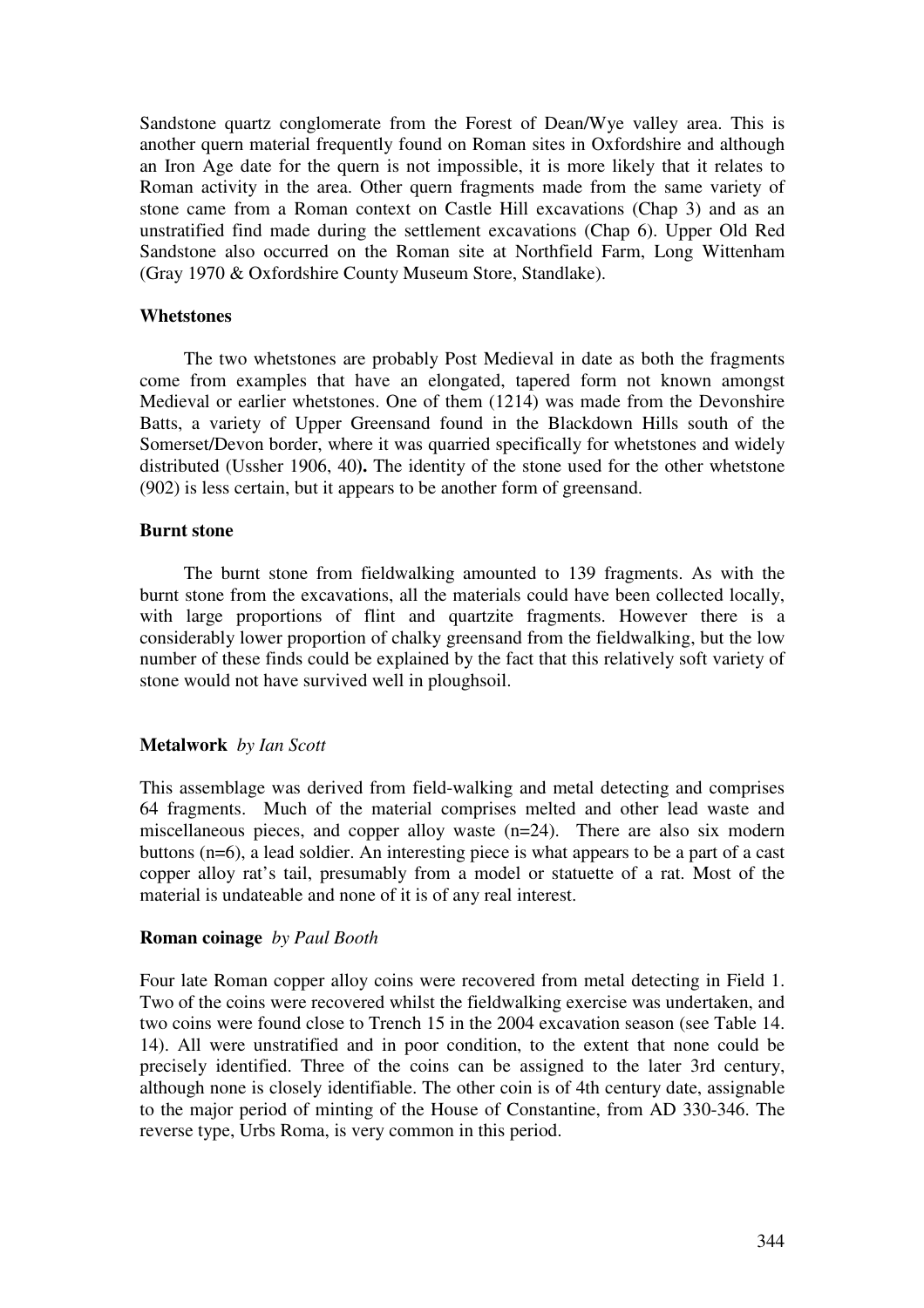## **Medieval and post-medieval coinage** *by Hugo Lamdin-Whymark*

Three silver hammered coins and copper alloy coin were recovered from metaldetecting in field 1. The copper alloy coin is exceptionally worn, and therefore only identifiable as a halfpenny of Charles II to William IIII. The silver hammered coinage consists of a cut long cross penny of Henry III or Edward I (1247-1279) (context 877), a worn and clipped groat of Henry VII (1485-1509) from close to Trench 15 excavation near Hill Farm and an Edward III penny in fair condition, probably of the treaty period (1361-9) (Mitchell and Reeds 1996 No.1612) from context 716.

The coins span the medieval and post medieval periods with no concentration around any date, perhaps reflecting activity throughout the medieval and postmedieval period.

### **Other finds** *by Hugo Lamdin-Whymark*

A quantification of glass, clay pipe, slag and oyster shell is presented in Table 14.15. Summaries of the materials are presented below; detailed analysis of the materials were not undertaken as they failed to address any of the research aims:

### *Glass*

The glass was scanned for Roman or Medieval shards, but none was identified. The majority of the material was readily identifiable as post-medieval, mostly 20th century.

### *Clay pipe*

The clay pipe assemblage mainly consisted of broken stem fragments. Very few bowl fragments were identified and those present appeared to be of later post-medieval date; no 16th-18th century pipes were identified.

### *Slag*

A small assemblage of slag was recovered from field 3. The slag assemblage did not contain any diagnostic elements that can assist in dating. The assemblage was not considered further.

#### *Oyster shell*

A small assemblage of Oyster shell was recovered during the fieldwalking exercise. Oyster shell is commonly recovered on Roman sites, but is not intrinsically datable. The majority of the Oyster shell was recovered among the scatter of Roman pottery and building materials in Field 1.

### **Human bone** *by Ceridwen Boston*

A single weathered fragment of human cranial vault was recovered from the ploughsoil in Field 3 during fieldwalking (Collection unit 3426). The fragment is fairly undiagnostic but appears to be part of the frontal bone. Sutures are completely unfused, indicating a young age. Indeed, the small cross-sectional thickness of the bone (3.5 mm) suggests that this was part of the cranium of a child.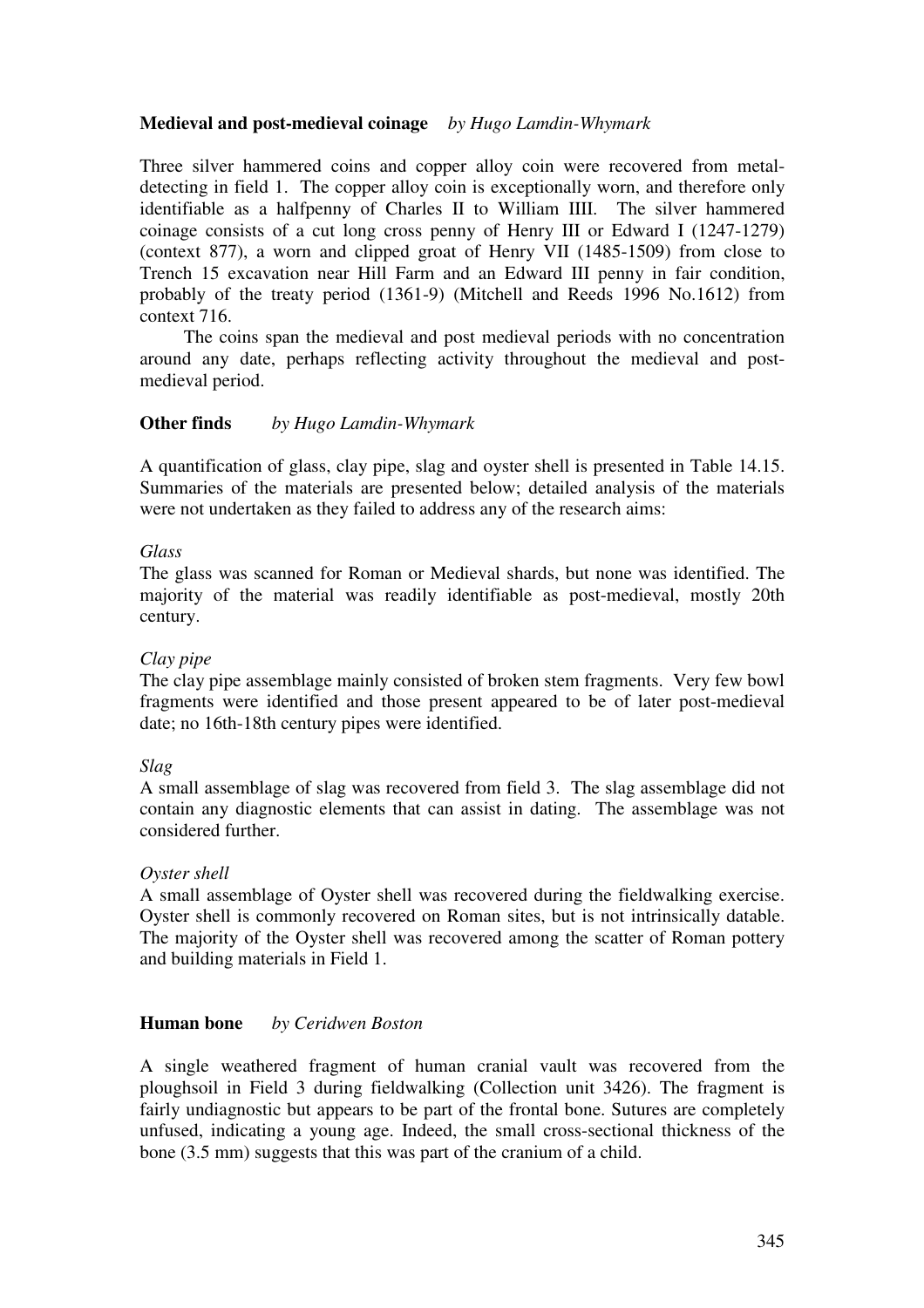## **PALAEOENVIRONMENTAL EVIDENCE FROM A PEAT FLUSH IN LITTLE WITTENHAM WOOD** *by Adrian Parker*

### **Introduction**

The Upper Thames valley has numerous calcium-rich springs and seepages which have led to localised development of peat and calcareous tufa deposits (Parker and Goudie, 1999). The site is of importance as it is situated at the foot of Castle Hill offering insight into the Bronze Age and Iron Age landscape. Within the Upper Thames region there are very few palaeoenvironmental sequences spanning these periods (Parker, 2000).

The peat deposited has developed at the juxtaposition of Upper Greensand and Gault Clay at the foot of Castle Hill. The slope is covered with broadleaved woodland today, with disturbed open woodland/grassland along the river itself.

### **Materials and Methods**

The core site (SU 573931) lies at base of the steep slope of Castle Hill adjacent to the River Thames. The core was recovered using a Russian pattern corer (Jowsey, 1966) and the stratigraphy is shown in Figure 14.25.

The calcareous nature of the sediments at Wittenham and the potential for modern root penetration presented problems using conventional radiocarbon dating. Therefore, accelerator-dating on selected, non-aquatic, plant macrofossils was required. The AMS <sup>14</sup>C dates are shown in Table 14.16 and were calibrated ages were determined using Calib 5.01 (Stuiver and Reimer 1993).

The carbonate content was determined by calculating the weight loss after treatment with 10% dilute HCl, whilst the organic carbon content was determined using loss-onignition (Ball, 1965). Magnetic susceptibility measurements were made using a Bartington Instruments MS2 magnetic susceptibility meter coupled with a MS2B sensor.

Subsamples of  $1 \text{cm}^3$  of sediment were taken at selected intervals. Owing to the calcareous and siliceous nature of the sediments the pre-treatment for palynological analysis included HCl and HF digestions as well as the standard KOH and acetolysis techniques. In clay rich sediments 'fine-sieving' (aperture 5µm) was introduced into the sample preparation procedures (Cwynar et al*..* 1979). The residues were suspended in glycerol jelly. Pollen was counted using a magnification of x400 with x1000 oil immersion and phase contrast being used for critical determinations. Pollen was counted until a minimum of 300-500 grains total land pollen (TLP) attained. This resulted in counts frequently exceeding 1000 grains per sample. Gramineae pollen grains were counted as Cereal-type if the length exceeded 44µm and the annulus width was greater than 10 $\mu$ m (Andersen 1979). The taxonomic nomenclature for vascular plants follows Clapham et al*.* (1987).

Bulk samples for study of plant macrofossils and molluscs were sliced every 2cm and soaked in distilled de-ionised water, and an ultrasonic bath was used occasionally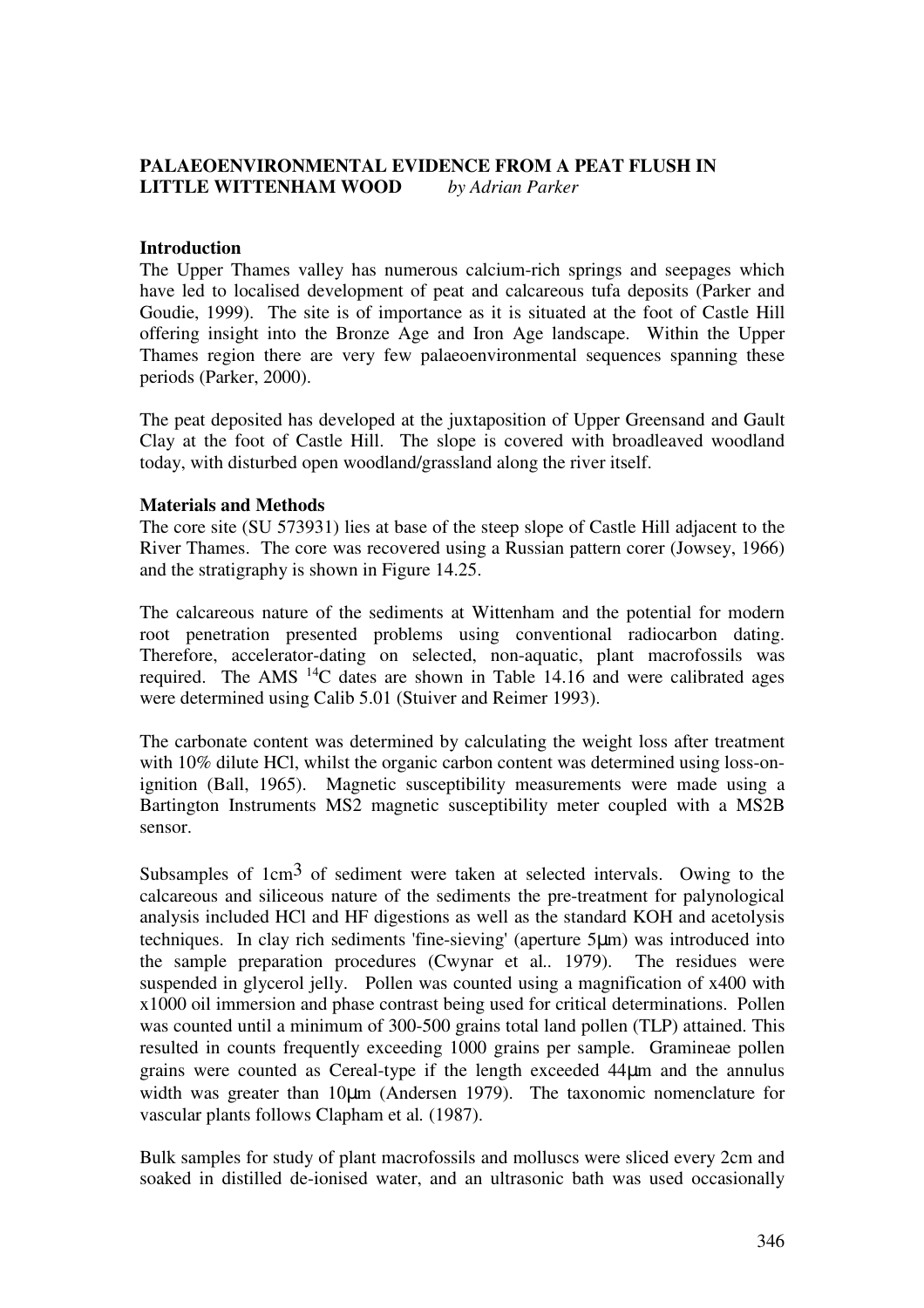when clays would not disperse readily. The samples were stirred gently and washed through a 355µm and 56µm sieve. The material was identified under low power microscopy. The taxonomic nomenclature for molluscs followed Kerney and Cameron (1979).

### **Results**

### *Sediment Stratigraphy*

The stratigraphy and physical properties are shown in Figure 14.25. A total depth of 250cm of sediemt was recovered. Unit a (250-200cm) comprised silty clay, with a high bulk density and low organic content. At the base of Unit 1 (200-182cm) there is a peak in bulk density and a relatively high LOI value (62%). A steady decline in bulk density is apparent throughout the sequence. Units 3 and 4 (170-100cm) consists predominantly of marl/tufa deposits, and commences with a period of high magnetic susceptibility and carbonate content. Significant increases are also seen in both moisture content and particularly LOI which reaches a peak of 78% at 140cm and corresponds with a rise in carbonate content and a significant decline in magnetic susceptibility. Notably, LOI falls to a Iow value (6%) at 120cm. The tufa deposit is overlain by a very humified peat sediment from 100cm in Unit 5 to 64cm. Unit 6 (64-26cm) is silt/clay rich and displays increases in both bulk density and carbonate content, along with decreases in moisture content and LOI. Finally, this is overlain by humified peat sediment (Unit 6), which shows in particular increases in LOI and moisture content, with a corresponding decline in bulk density.

### *Macrofossils*

Figures 14.26 and Tables 14.17 and 14.18 show the plant and molluscan macrofossil results. Zones 1-3 and 6-7 contained well-preserved plant and molluscan remains, whilst zones 4 and 5 contained a few horizons with good preservation. No macrofossil remains were present in zone a. In Zones 1 -3 plant marsh and aquatic taxa were represented by the presence of *Glyceria maxima, Carex* sp., *Caltha palustris*, *Apium nodiflorum* and *Mentha aquatica*. In zone 2 marsh taxa replace aquatic taxa suggesting slightly drier conditions. Some woodland/scrub elements are present suggesting at least inter mittent or open tree and scrub vegetation represented by *Sambucus nigra, Rubus fruiticosa* and *Populus* sp. Zones 2 and 4 contained disturbed ground taxa including *Rumex conglomeratus, Chenopodium* alba and *Polygonum aviculare*. The molluscan evidence supprts the plant macrofossil record with evidence for some woody cover and episodes of disturbance around the marsh with phases of open water. Woodland species including *Discus rotundatus*, *Aegopinella nitiudula* and *Nesovitrea harmonis* appear at intervals in between open ground species including *Trichia hispida* and *Vallonia* sp.

Zone 4 contained only three horizons in which plant and molluscan remains were preserved. Both lines of evidence suggest open ground conditions prevailed with the presence of *Trichia hispida, Rumex conglomeratus* and *Urtica dioica*. Zone 5 show evidence for both disturbed ground but with some shrub/woody elements. In zone 6 preservation is much better and shows disturbed open ground conditions being replaced by increasing elements of woodland as represented by *Discus rotundatus* and *Oxycilus cellariu*s.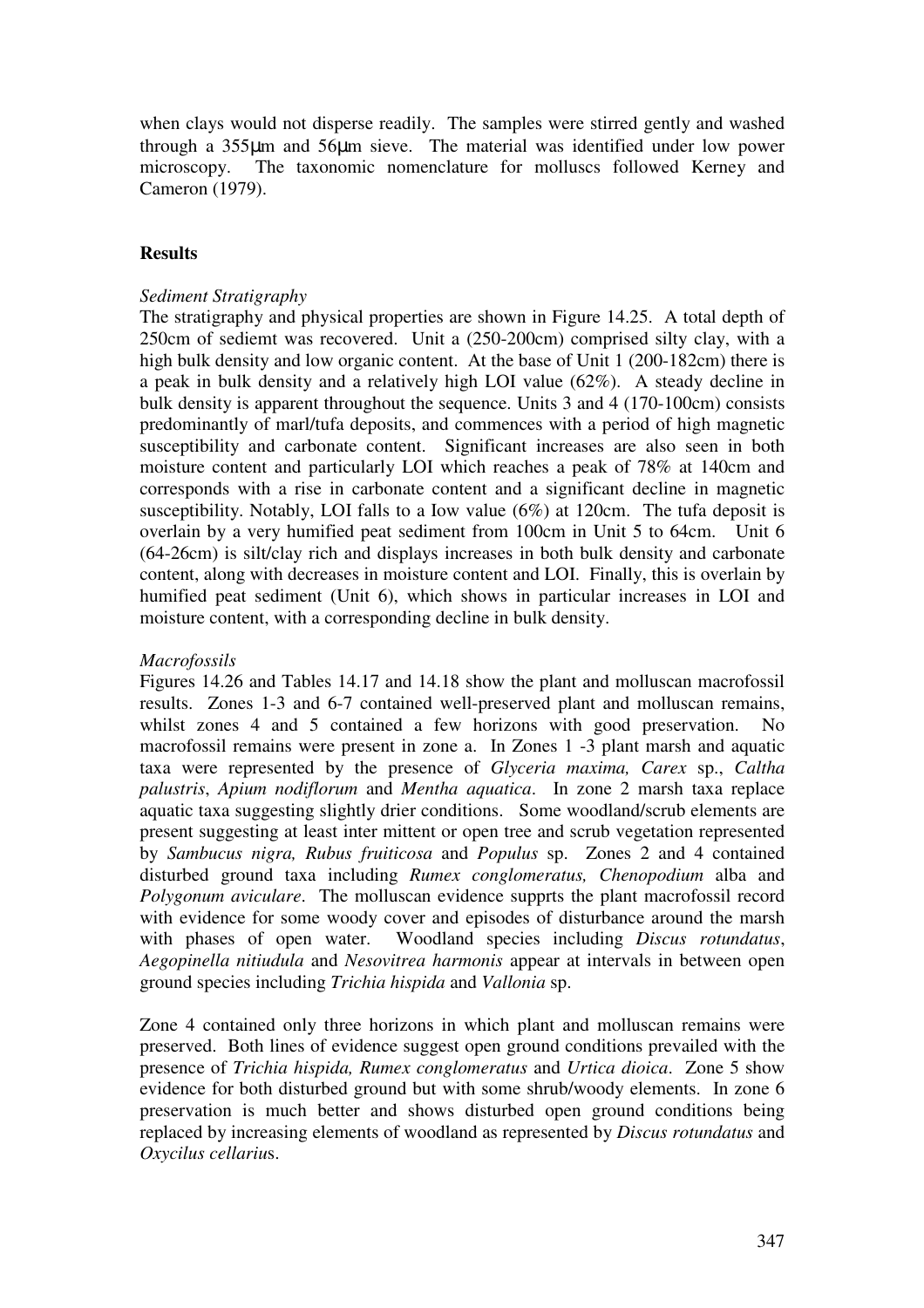## *Pollen*

The pollen results are shown in Table 14.19 In unit (a) at 240cm preservation was sparse but did contain *Betula, Pinus* and *Corylus* pollen. Whilst the count is not sufficient to yield a count of statistical reliability it does suggest an early Holocene environment.

At the base of zone1 (200cm) tree and shrub pollen are represented by the presence of *Quercus, Tilia, Fraxinus, Alnus, Corylus* and *Rubus*. Open ground conditions are are highlighted by the presence of Gramineae, Cyperaceae, Ranunculaceae and Rumex. Marsh and emergent aquatic elements are represented by Umbelliferae and *Mentha aquatica*.

In zone 3 (160cm) Tree and shrub pollen values are low and represented by Quercus and Corylus. NAP dominated with Gramineae, Cyperaceae, *Rumex, Plantago lanceolata*, Chenopodiaceae, Caryophyllaceae, Compositae Liguliflorae and *Polygonum aviculare* t. Aquatic and spore taxa include *Mentha, Equisetum, Iris* and Filicales

Zone 4 (120cm) shows an open environment with low tree pollen values represented by Quercus and Alnus and a single grain of Tilia. Shrub pollen includes low values of Salix and Corlyus. The sample is dominated by Non-Arboreal Pollen (NAP) dominated by Gramineae and lower levels of Cyperaceae, Chenopodiaceae, Rumex and Urtica.

Zone 5 (80cm) shows a fairly open environment with an increase in tree and shrub pollen values including *Quercus, Alnus, Corylus, Prunus* and *Sambucus* . Non-Arboreal Pollen (NAP) includes Gramineae, Chenopodiaceae, *Rumex, Polygunum aviculare* t., *Urtica*, Umbelliferae and Caryophyllaceae.

In Zone 6 (40cm) the pollen assemblage shows and increase in woodland taxa including *Quercus, Fraxinus, Acer, Pinus* and *Fagus*. Shrub taxa include *Alnus, Salix, Corylus, Sambucus* and *Rubus*. NAP is dominated by Cyperaceae and Gramineae with some *Urtica, Rumex, Filipendula, Plantago lanceolata,* and *Polygonum aviculare* t. present. Aquatic taxa included *Mentha aquatica* and *Iris pseudochorus*.

## **Discussion**

The basal silt/clay deposit is likely to represent a period of early Holocene slope wash deposits (undated) underlying the main organic sediment unit. Sparse pollen in this unit indicates birch, pine and hazel were present. The onset of organic accumulation began during the Late Bronze Age/Early Iron Age and the lower units (1-3), 2550 - 2335 BP, indicate a period of fluctuating environment in the vicinity of Castle Hill. The molluscan and plant macrofossil remains suggest several phases of clearance, disturbance and slope wash interspersed with short-lived periods of increased wood/scrub cover and stability reflected by phases of partial scrub/woodland regeneration. Such events are likely to relate to the clearance of the regional woodland mosaic from the middle Bronze Age. Pollen evidence from the Upper Thames valley has shown that clearances began in the early Neolithic and were largely related to monument sites often close to river confluences. These sites tended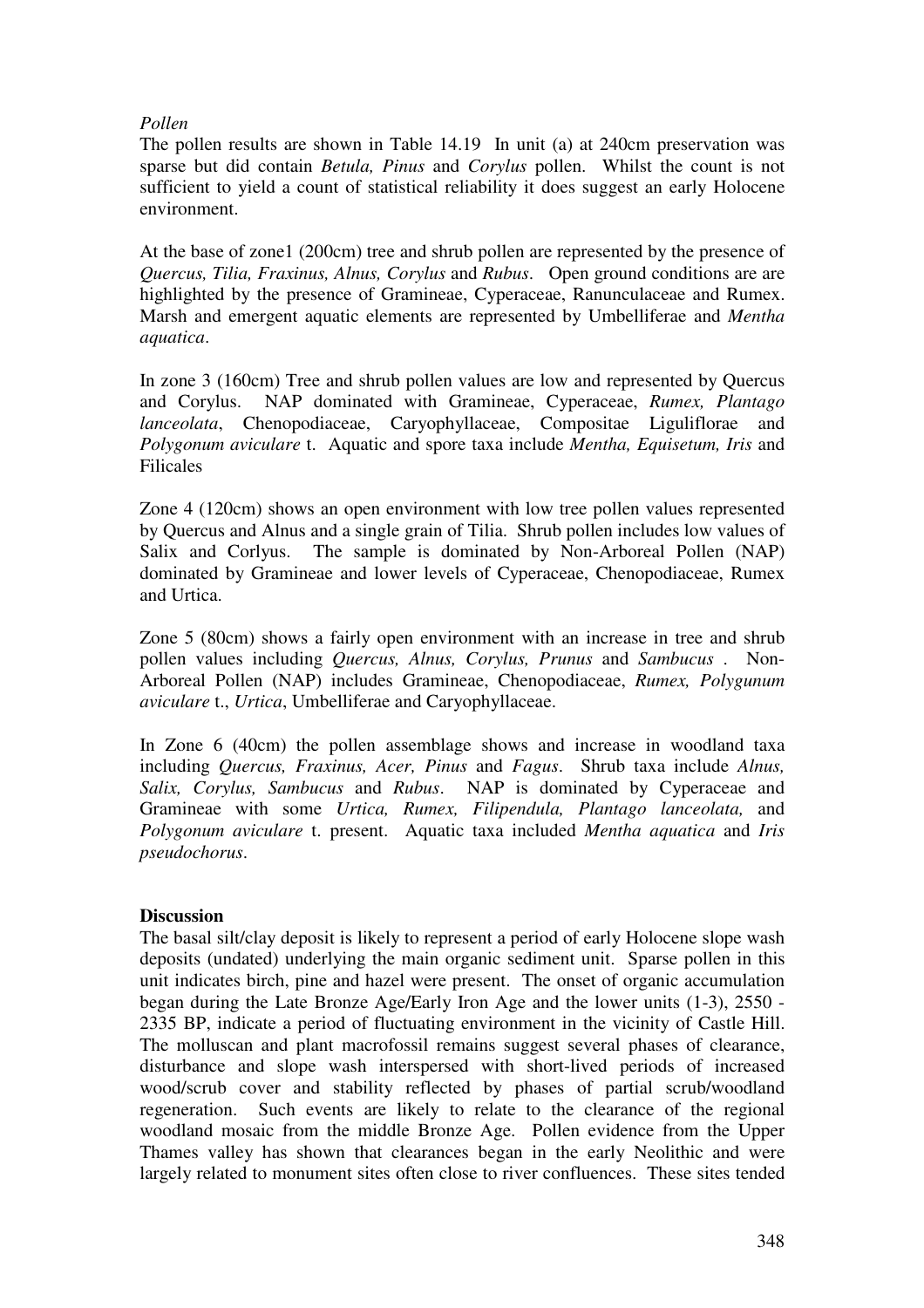to remain open with grassland persisting and some scrub development. However, upland sites such as Ascott under Wychwood, Hazleton North and Waylands Smithy underwent clearance prior to construction followed by later woodland regeneration.

In the Trench 14 midden samples, the micromorphological work by Perez suggested worm sorting and the concentration of bunter pebbles derived from colluvial processes on Castle Hill from middle?/late Bronze Age activity. Phytolith work indicated grassland with some inflorescence bracts derived from cereals. Evidence for an open landscape with grassland is supported by abundant animal bone remains including cattle, goat and sheep. Unit 1406 was dated to 2680±35 BP and these data suggest that the landscape was already open prior to the onset of the peat deposit at the foot of Castle Hill. The snail samples from the late Bronze Age hilltop enclosure ditch on Castle Hill, however, show a predominance of woodland snails in their lower fills, which span the period 1000-800 cal BC. The molluscan evidence may be interpreted in several ways: some of the snails may indicate the environment of the hilltop at the time the enclosure was constructed, incorporated residually into the ditch from the upcast bank, or they could indicate only partial clearance of the hilltop, or possibly a phase of woodland regeneration soon after the ditch was dug. This evidence, however interpreted, shows the continuing presence of woodland on the hilltop contemporary with the earliest dated peat deposit.

The regional pollen diagram from Spartum Fen, located in the catchment of the River Thame, which enter the Thames at nearby Dorchester, and from Sidlings Copse, nr Oxford, both shows widespread deforestation from the middle Bronze Age (Day, 1991; Parker, 2000). Organic environmental sequences from non-fluvial environments spanning late Bronze Age and Iron Ages are rare in the Upper Thames valley (Parker, 2000). Evidence for these periods tends to be restricted to sites located on the floodplain of the Thames and its tributaries. For example, Late Bronze Age pollen and plant macrofossil evidence are available from Eight Acre Farm, Abingdon (Parker, 1995b, Robinson, 1995), which indicated an open landscape. At Mount Farm, Dorchester a landscape of lightly grazed grassland with some thorn scrub was indicated by plant waterlogged and invertebrate remains from a late Bronze Age pond (Robinson, 1984). At Mingies Ditch, on the lower Windrush floodplain, alder woodplain was being cleared in the late Bronze Age and some mixed scrub survived into the Iron Age (Allen and Robinson, 1993). Pollen and insect evidence indiacated that the gravel terrace was however grassland. At Stanton Harcourt, also in the Windrush valley, palaeochannel sediments showed that floodplain clearance was largely cleared by 910-790 cal BC (Barclay et al., 1995).

The onset of flooding, alluviation and raised water tables occurred from c.2500 yr BP in the Upper Thames region (Robinson & Lambrick, 1984; Robinson & Wilson, 1987). These can be correlated with accelerated forest clearance and agricultural intensification in the catchment. In a number of areas, major phases of alluviation occur significantly later than clearance (Parker 2000). Pollen evidence shows that major clearance took place during the middle Bronze Age from 3300 yr BP in the Upper Thames valley (Day 1991, Parker 2000, Parker 2007). A similar pattern occurred in the Severn and Avon valleys (Shotton, 1978; Parker and Chambers, 1997) but this is dated to the late Bronze Age. There was greatly accelerated erosion and alluvial sedimentation between 2000 and 3000 BP (Brown, 1987) which has been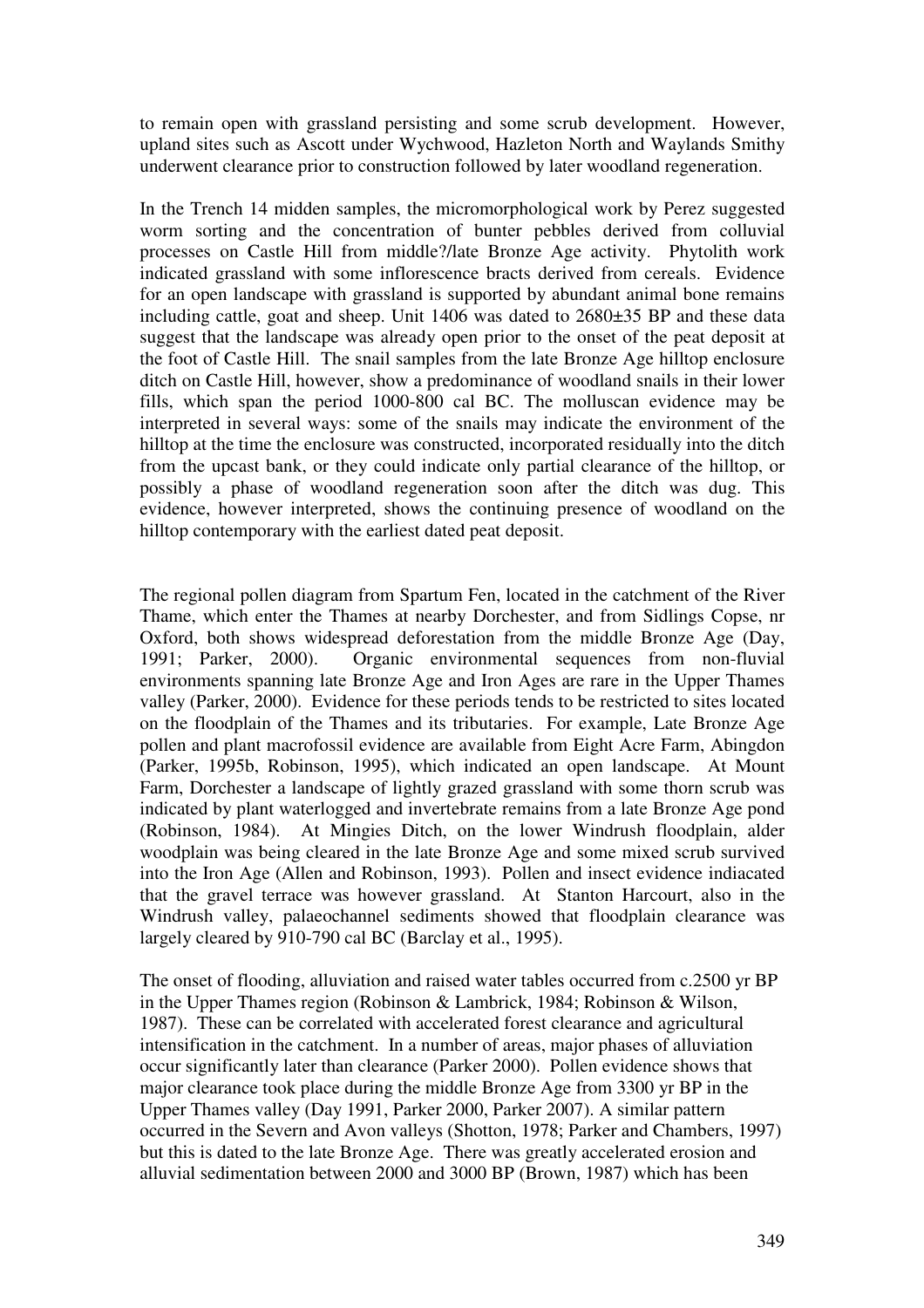related to the sowing of autumn crops (Shotton, 1978).

Bell and Walker (1994) suggest that intensive Iron Age activities rather than climatic change were responsible for alluviation. However, Macklin and Lewin (1991) see river alluviation in Britain as climatically driven but culturally blurred.

During the early Iron Age human activity at the site had become considerable with the building of a large hillfort enclosure with a ditch, bank and rampart system (Chapters 3 and 11). The continuing clearance of woodland was most likely related to the increased use of timber to build a rampart palisade, as well as the need for grazing areas. This extensive land usage is reflected in the data with increases in bulk density and magnetic susceptibility suggesting instability and slope wash into the site. Throughout this time period there is also a definite suggestion of pastoral land use and also disturbed ground within the macrofossil data. The pollen evidence suggests open conditions with evidence for pasture/grazing on the floodplain of the Thames. During the Iron Age there is evidence that many floodplain areas in the Upper Thames became overgrazed and developed species poor grassland, which were seasonally waterlogged. Indeed, the macrofossil remains from Trench 20 on the floodplain itself indicated species poor-overgrazed conditions. However, during the Roman period evidence for floodplain grassland management was evident with the development of hay meadow.

The Iron Age period also coincided with a deterioration of the climate with Lamb (1977; Anderson *et al*., 2007) suggesting that annual temperatures may have fallen by 2°C, whilst the increased precipitation that also occurred is possibly evidenced by high magnetic susceptibility values, caused by increased alluviation in the river valleys and colluvial slope processes following the construction of the hillfort at the site. Similarly, the pollen record shows that with the exception of relatively little *Alnus* and small numbers of *Fraxinus,* herbaceous pollen types dominated the area and in particular *Gramineae*. It should be noted that a number of wild grasses have large pollen grains that may fall within the size-class categories for cereal types, e.g. *Agropyron repens* and *Glyceria maxima* so there can be a problem with identification (Edwards and Whittington, 1997). Whilst the pollen evidence does suggest some cereal cultivation was taking place (zones 3 and 4) it should be noted that plant macrofossil remains of *Glyceria maxima* were found between 198-164cm.

The decline in carbonate content, decrease in bulk density and increase in moisture content at 100cm may reflect the fact that most of the activity at the site took place during the earlier phases of the Iron Age. This supports the current archaeological evidence from Castle Hill and the surrounding settlement, where the scale of activity appears to have been reduced towards the end of the Iron Age, perhaps implying that part of the population moved when the valley fort at Dyke Hills was built.

There is a break in the sequence at c.100cm depth. This may be due to several factors. The first is that sediment accumulation slowed down and ceased to continue owing to a fall in the water table. This may be related to a period when the hillslopes were overgrown between the late Roman and the late medieval periods, thus reducing runoff. The second is that erosion truncated the sequence before a later phase or reaccumulation. When sediment accumulation re-commenced the landscape was open